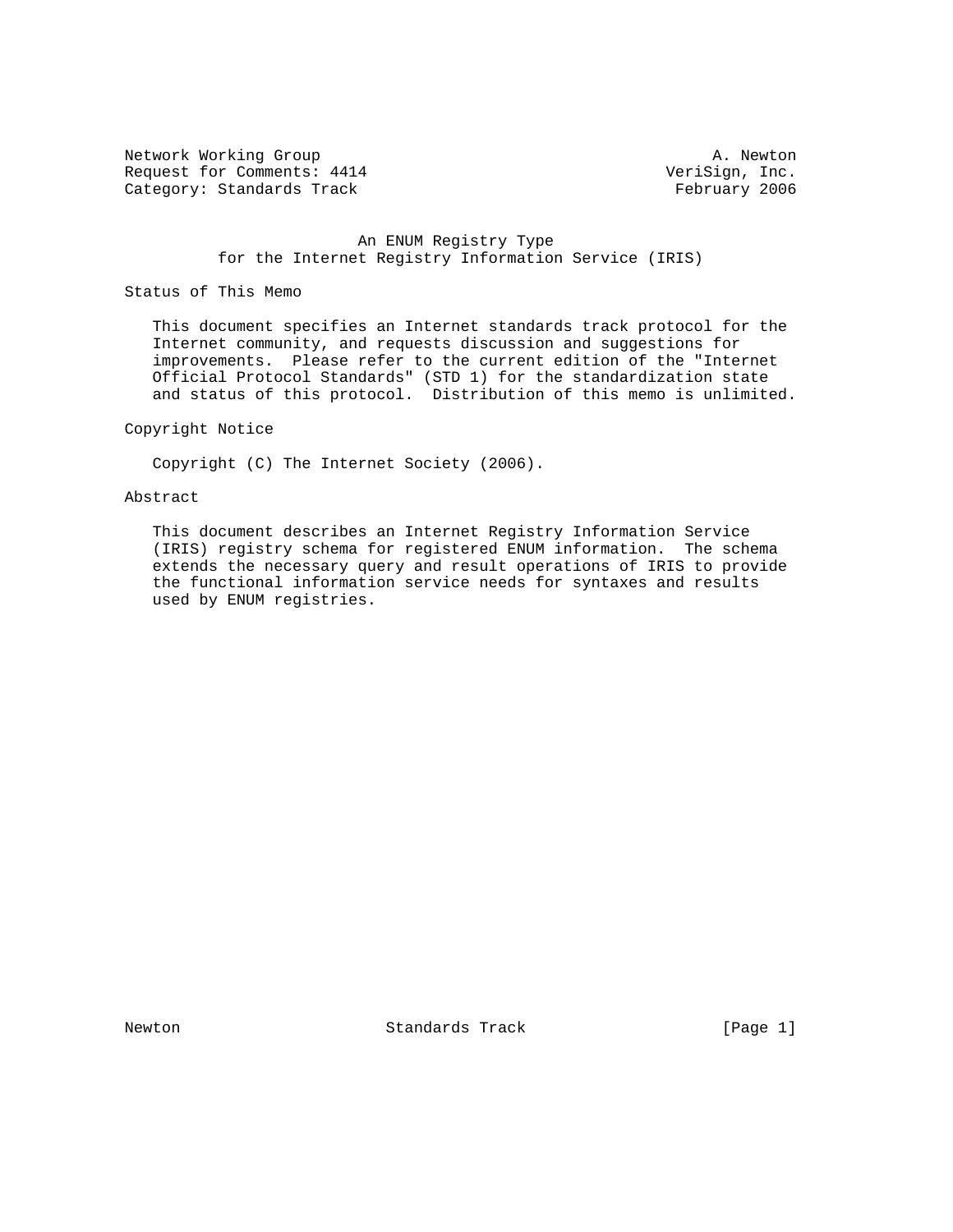|  | Table of Contents                                                |  |
|--|------------------------------------------------------------------|--|
|  |                                                                  |  |
|  |                                                                  |  |
|  |                                                                  |  |
|  |                                                                  |  |
|  | 3.1.1. <findenumsbye164> Query 3</findenumsbye164>               |  |
|  | 3.1.2. <findenumsbycontact> Query 4</findenumsbycontact>         |  |
|  |                                                                  |  |
|  | 3.1.4. <findenumsbyhost> Query 4</findenumsbyhost>               |  |
|  |                                                                  |  |
|  |                                                                  |  |
|  |                                                                  |  |
|  |                                                                  |  |
|  |                                                                  |  |
|  |                                                                  |  |
|  |                                                                  |  |
|  | 3.2.6. <registrationauthority> Result 15</registrationauthority> |  |
|  | 3.2.7. <validationentity> Result 16</validationentity>           |  |
|  | 3.2.8. < communicationServiceProvider> Result 17                 |  |
|  | 3.2.9. <validationevent> Result 18</validationevent>             |  |
|  | 3.3.                                                             |  |
|  |                                                                  |  |
|  |                                                                  |  |
|  |                                                                  |  |
|  |                                                                  |  |
|  | 5. Blocks Extensible Exchange Protocol (BEEP) Transport          |  |
|  |                                                                  |  |
|  |                                                                  |  |
|  |                                                                  |  |
|  |                                                                  |  |
|  |                                                                  |  |
|  | 7. Internationalization Considerations 46                        |  |
|  |                                                                  |  |
|  | 8.1. XML Namespace URN Registration 47                           |  |
|  |                                                                  |  |
|  |                                                                  |  |
|  |                                                                  |  |
|  |                                                                  |  |

Newton Standards Track [Page 2]

A. Contributions and Acknowledgements ............................50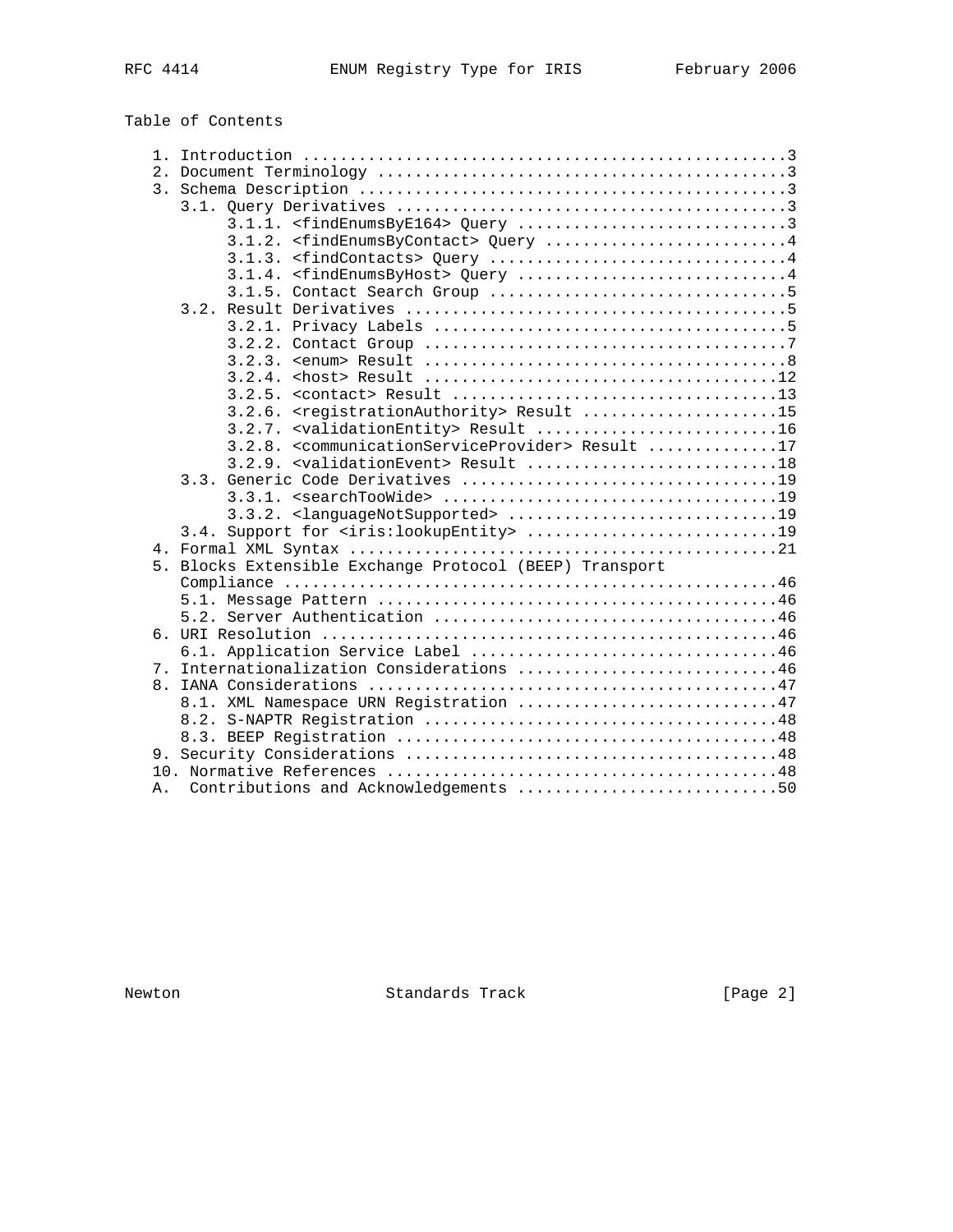1. Introduction

 This document describes an IRIS registry schema for registries of ENUM data using an XML Schema [4] derived from and using the IRIS [5] schema.

 The schema given is this document is specified using the Extensible Markup Language (XML) 1.0 as described in XML [1], XML Schema notation as described in XML\_SD [3] and XML\_SS [4], and XML Namespaces as described in XML\_NS [2].

2. Document Terminology

 The key words "MUST", "MUST NOT", "REQUIRED", "SHALL", "SHALL NOT", "SHOULD", "SHOULD NOT", "RECOMMENDED", "MAY", and "OPTIONAL" in this document are to be interpreted as described in RFC 2119 [10].

 This document uses the term "ENUM" as the fully qualified domain name following the conventions of ENUM [17].

3. Schema Description

 IRIS requires the derivation of both query and result elements by a registry schema. These descriptions follow.

 References to XML elements with no namespace qualifier are from the schema defined in Section 4. References to elements and attributes with the "iris" XML namespace qualifier are from the schema defined in IRIS [5].

 The descriptions contained within this section refer to XML elements and attributes and their relation to the exchange of data within the protocol. These descriptions also contain specifications outside the scope of the formal XML syntax. Therefore, this section will use terms defined by RFC 2119 [10] to describe the specification outside the scope of the formal XML syntax. While reading this section, please reference Section 4 for needed details on the formal XML syntax.

## 3.1. Query Derivatives

3.1.1. <findEnumsByE164> Query

 <findEnumsByE164> finds ENUM domains by searching on prefixes of E.164 numbers and returns <enum> (Section 3.2.3) results.

 The E.164 prefix is specified using the <e164Prefix> child of <findEnumsByE164>. An optional child element of <findEnumsByE164>,

Newton **Standards Track** [Page 3]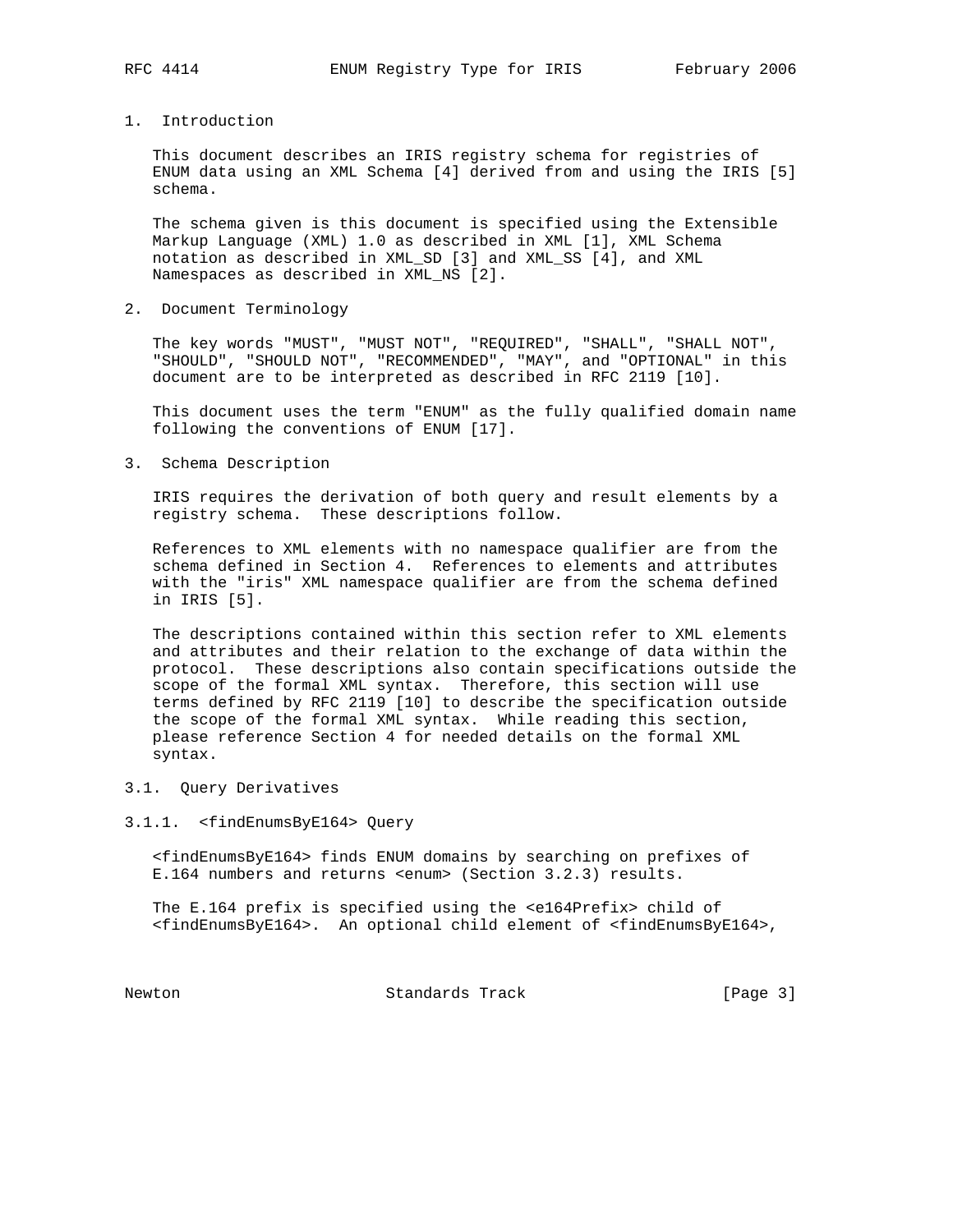<specificity>, can narrow the search to ENUM domains associated with E.164 numbers that are either more specific or less specific. If the <specificity> element is present and has the content 'less', then the search is to be narrowed to E.164 numbers that are less specific (i.e., have fewer digits). If the <specificity> element is present and has the content 'more', then the search is to be narrowed to E.164 numbers that are more specific (i.e., have more digits).

## 3.1.2. <findEnumsByContact> Query

 <findEnumsByContact> finds ENUM domains by searches on fields associated with an ENUM domain's contact.

 The allowable search fields are handled with either the <contactHandle> element or one of the elements in the "contactSearchGroup" (see Section 3.1.5). The <contactHandle> element allows for the ENUM domains to be selected based on the contact having the specified contact handle.

The query MAY also be constrained further using the optional <role> element. The contents of this element signify the role the contact has with the ENUM domain.

This query also provides optional <language> elements containing language tags. Clients MAY use these elements to give a hint about the natural language(s) of the affected element. Servers MAY use this information in processing the query, such as tailoring normalization routines to aid in more effective searches.

# 3.1.3. <findContacts> Query

<findContacts> searches for contacts given search constraints.

 The allowable search fields are handled by one of the elements in the "contactSearchGroup" (see Section 3.1.5).

 This query also provides optional <language> elements containing language tags. Clients MAY use these elements to give a hint about the natural language(s) of the affected element. Servers MAY use this information in processing the query, such as tailoring normalization routines to aid in more effective searches.

# 3.1.4. <findEnumsByHost> Query

 This query does a simple search for the ENUM domains being hosted by a name server. The search is constrained using either the host name [12], host handle, IPv4 address, or IPv6 address of the name server.

Newton Standards Track [Page 4]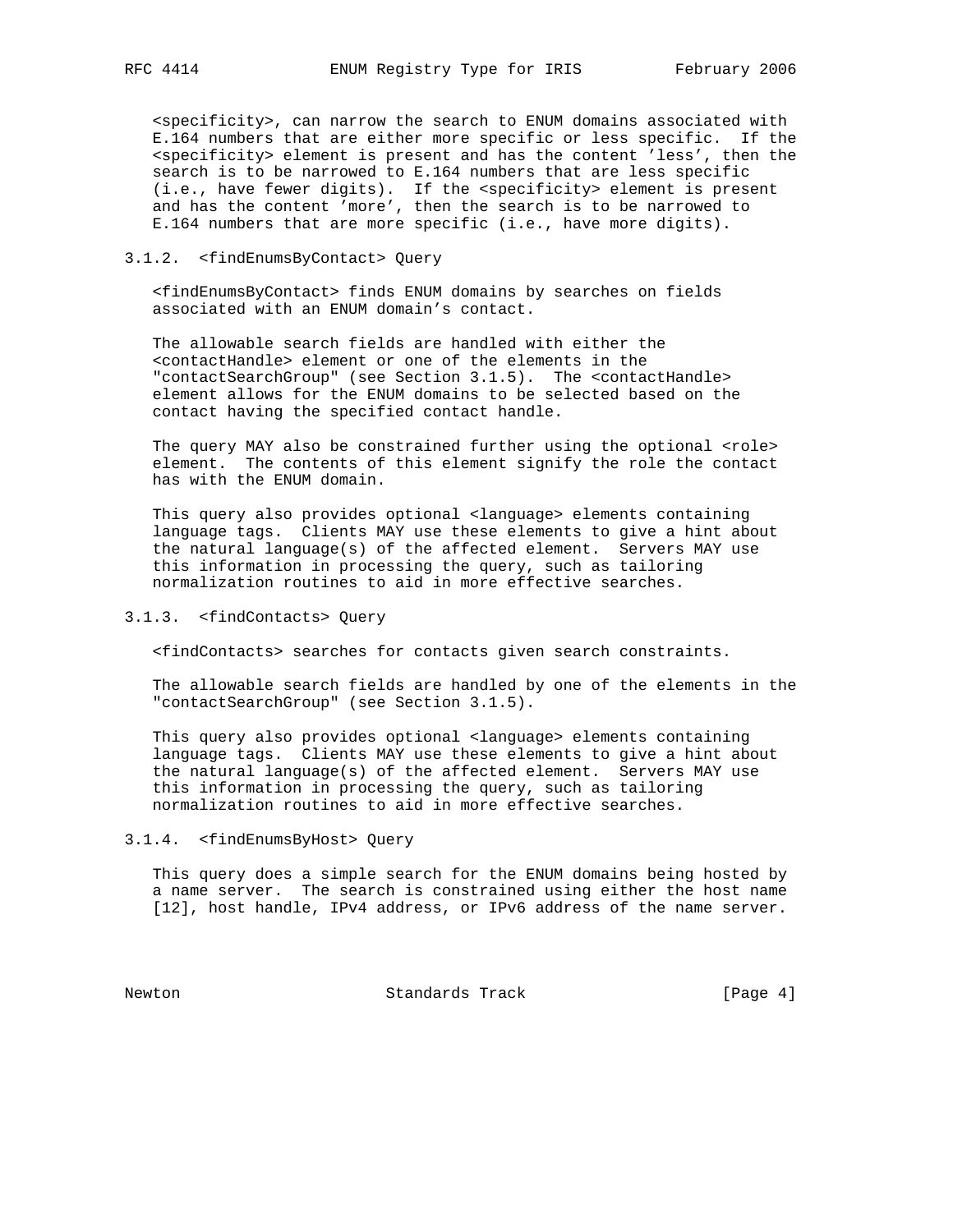#### 3.1.5. Contact Search Group

 Some of the queries above have similar query constraints for searching on contacts. This section describes those common parameters.

 <commonName> allows the query to be constrained based on the common name of the contact. The constraint can either constrain the query by an exact match using the <exactMatch> element, or it may constrain the query by a subset of the common name using the <beginsWith> and <endsWith> elements.

 <organization> allows the query to be constrained based on the organization name of the contact. It has the same semantics as the <commonName> element.

 <eMail> constrains the query based on the e-mail address of the contact. This may be done by an exact e-mail address using the <exactMatch> element or by any e-mail address in a domain using the <inDomain> element. The <inDomain> MUST only contain a valid domain name (i.e., no '@' symbol), and the matching SHOULD take place only on the domain given (i.e., no partial matches with respect to substrings or parent domains). If either the contents of the <inDomain> element or domain part of the contents of the <exactMatch> element contain a name with non-ASCII characters, they MUST be normalized according to the processes of RFC 3491 [15].

The <city>, <region>, and <postalCode> elements restrict the scope of the query based on the city, region, or postal code of the contact, respectively. Each one must only contain an <exactMatch> element containing the exact city, region, or postal code (i.e., no substring searches).

# 3.2. Result Derivatives

### 3.2.1. Privacy Labels

 Several of the results in this registry type have values that cannot be given but must be specified as present or must be flagged so that clients do not divulge them. In order to achieve this, some of the results use the following element types:

- o "dateTimePrivacyType" contains the XML Schema [3] data type "dateTime". The contents of this element MUST be specified using the 'Z' indicator for Coordinated Universal Time (UTC).
- o "stringPrivacyType" contains the XML Schema [3] data type "string".

Newton **Standards Track** [Page 5]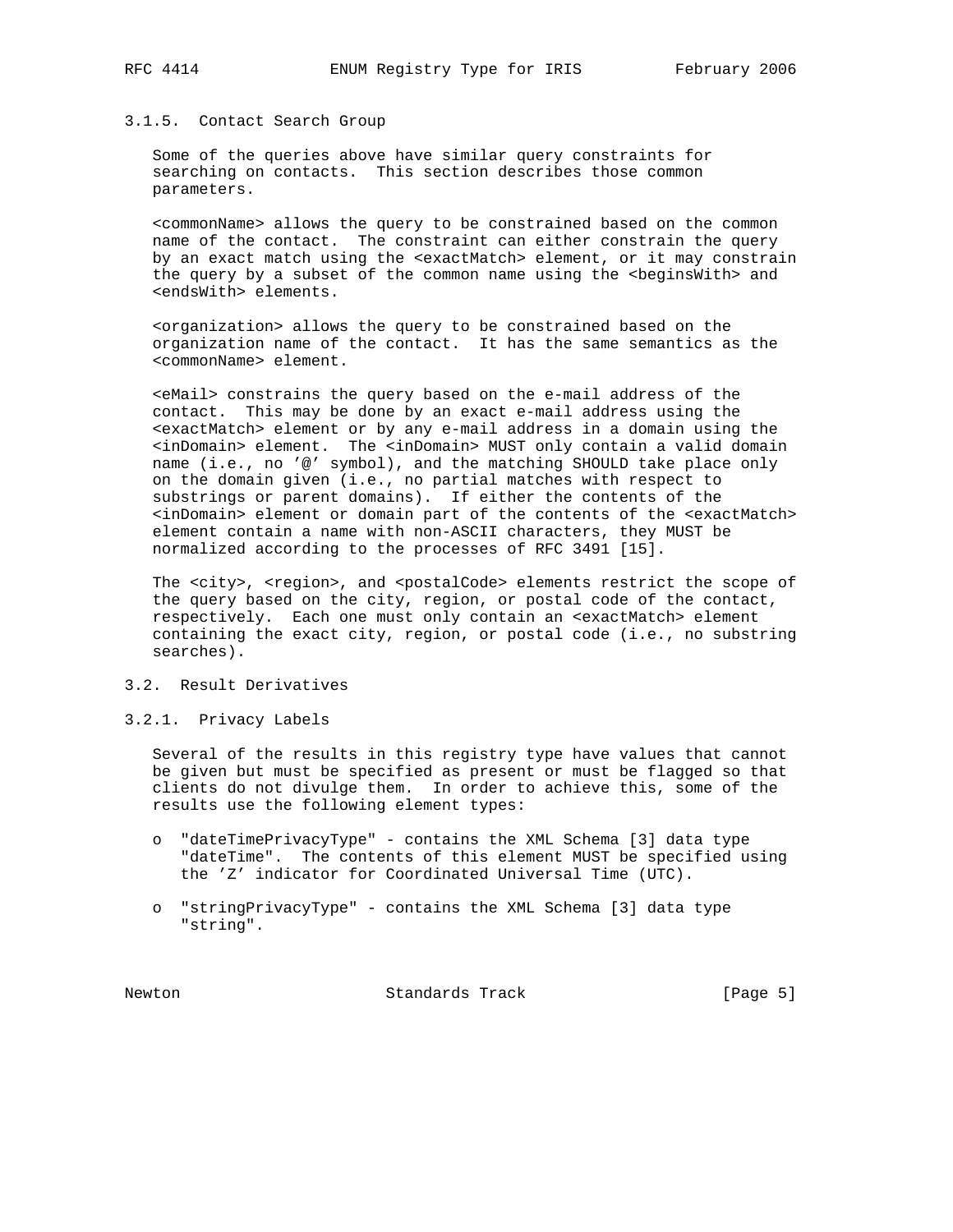- o "normalizedStringPrivacyType" contains the XML Schema [3] data type "normalizedString".
- o "tokenPrivacyType" contains the XML Schema [3] data type "token".
- o "enumStatusType" describes a state for an ENUM domain. This element has the following optional attributes:
	- \* 'scope' indicates the scope or origin of the status value.
	- 'disposition' contains either the value "pending", meaning that initial processing for this status has begun and is not yet complete, or the value "prohibited", meaning this ENUM domain cannot achieve this status according to either the registry or registrar of this ENUM domain.
	- \* 'actor' contains either the value "registry", meaning this status value has been associated with this ENUM domain by the registry, or the value "registrar", meaning this status value has been associated with this ENUM domain by the registrar.

This element has the following optional child elements:

- \* <appliedDate> indicates the date and time the status was applied.
- \* <description> provides a textual description of the status. This element has a required 'language' attribute.
- \* <subStatus> indicates a jurisdictional-dependent reason for this status value. This element has a required 'authority' attribute to indicate the jurisdictional authority associated with this sub-status.
- o "contactTypeType" contains an optional <description> child elements. Each <description> child element requires a 'language' attribute.

 As specified, they are nillable and therefore may be present with empty content or present with their specified content. The use of these elements is also optional.

 If present without content, each of these element types MUST have one or more of the following boolean attributes:

 o 'private' - if true, this specifies that the content is absent because it may never be published.

Newton **Standards Track** [Page 6]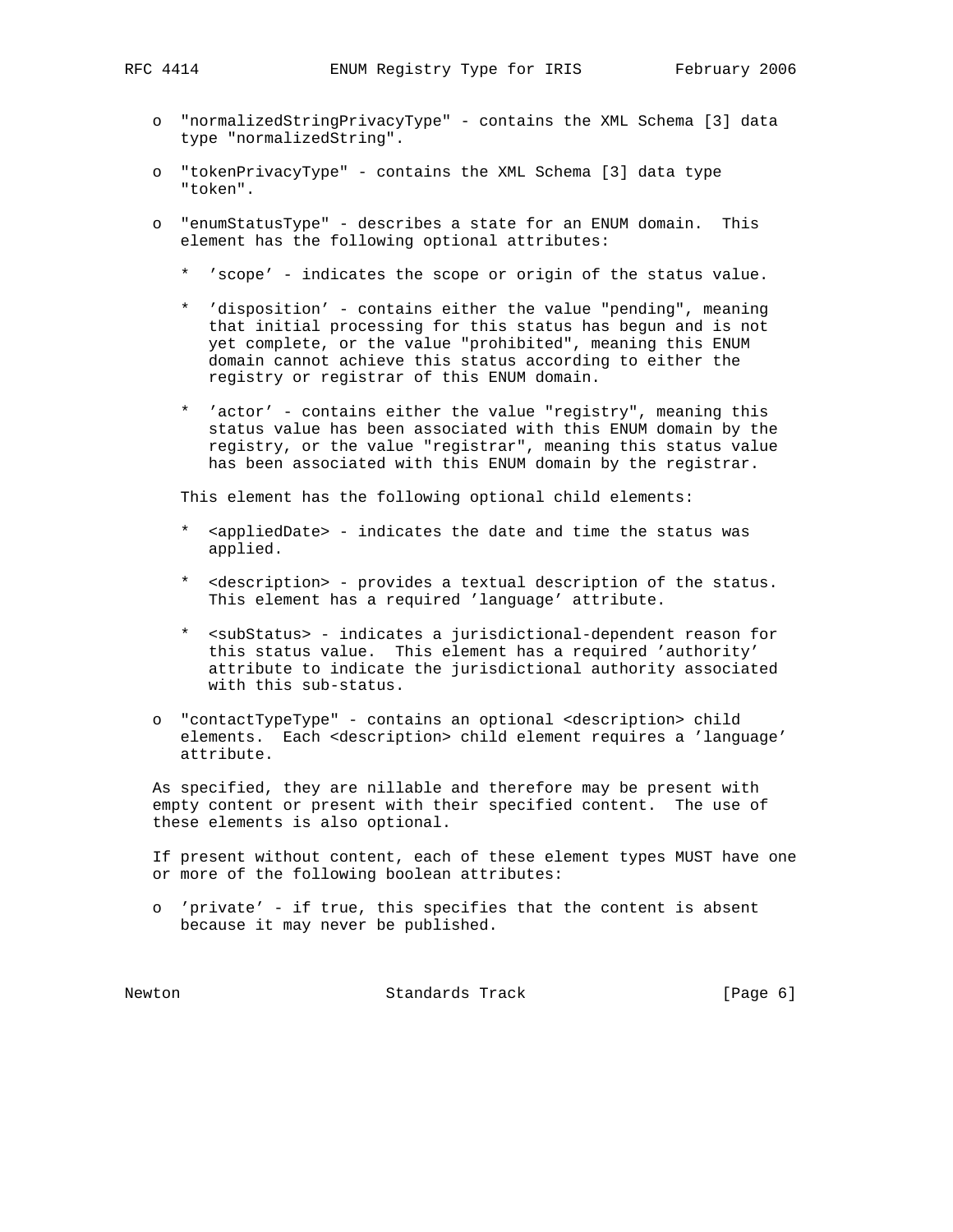- - o 'denied' if true, this specifies that the content is absent because policy does not allow it to be given under the current level of access.

 If present with content, each of these element types MAY have one or more of the following boolean attributes:

- o 'doNotRedistribute' if true, this specifies that the content is not to be redistributed.
- o 'specialAccess' if true, this specifies that the content has been provided due to special access rights.

 These boolean attributes SHOULD be used in accordance with the level of access being granted the recipient of the data. For example, marking data as 'private' or 'denied' is to be expected if the user is anonymous or has some other low level of access that does not warrant viewing of that particular data. Likewise, data marked with 'doNotRedistribute' or 'specialAccess' is to be expected if the user is authenticated and has a high level of access.

## 3.2.2. Contact Group

 Many of the results share a set of references to contacts regarding an associated role. These are represented by the following elements:

- o <billingContact>
- o <technicalContact>
- o <administrativeContact>
- o <legalContact>
- o <zoneContact>
- o <abuseContact>
- o <securityContact>
- o <otherContact>

 Each of these elements contains an entity reference. The referent of each MUST be a <contact> (Section 3.2.5).

Newton **Standards Track** [Page 7]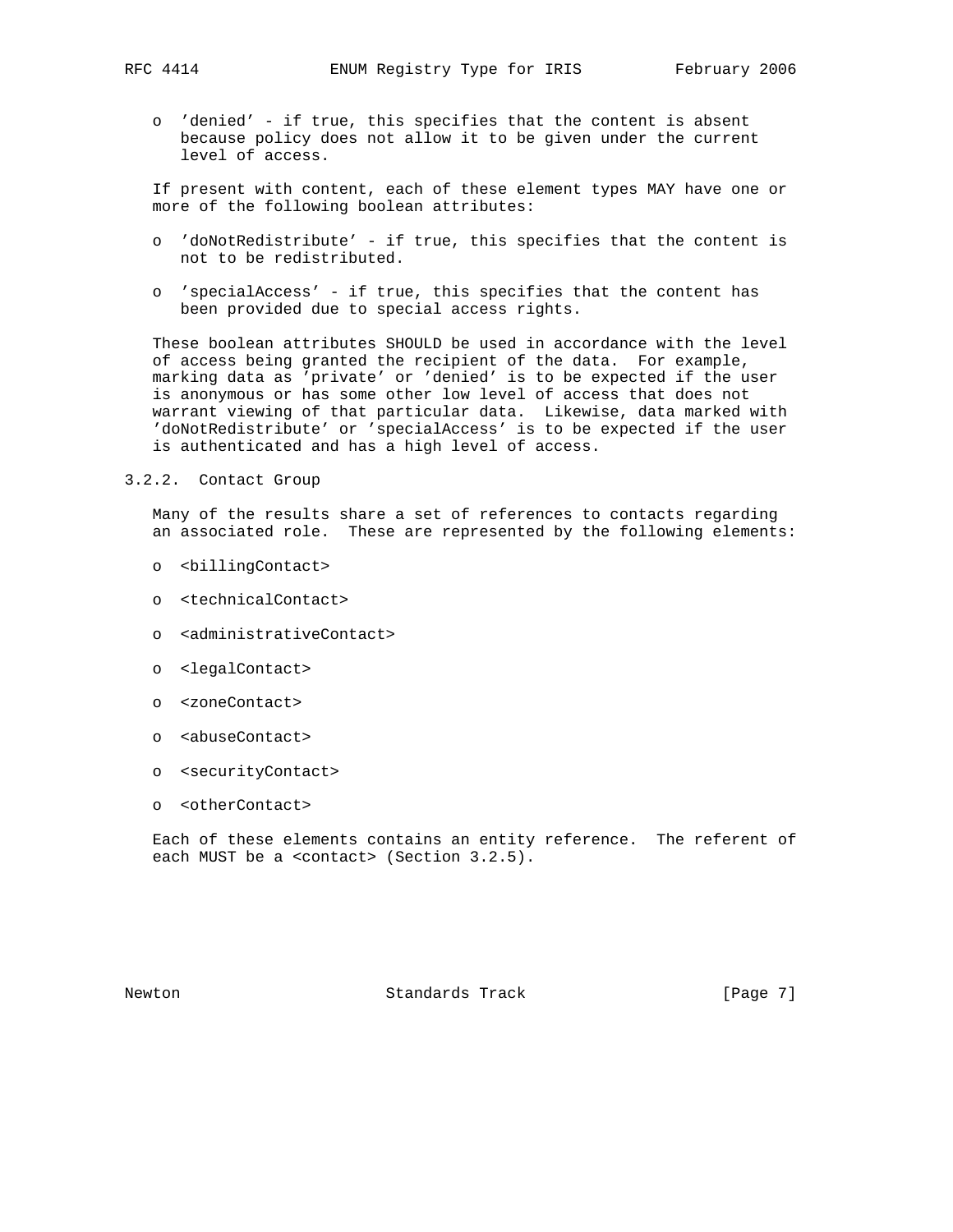```
3.2.3. <enum> Result
    An example of a <enum> result:
      <enum
        authority="3.0.7.1.e164.arpa" registryType="ereg1"
        entityClass="enum-handle" entityName="555-1234.001" >
        <e164Number>+1 703 555 1234</e164Number>
        <nameServer
            iris:referentType="ereg:host"
            authority="3.0.7.1.e164.arpa" registryType="ereg1"
            entityClass="host-handle" entityName="ns1.001" />
        <nameServer
            iris:referentType="ereg:host"
            authority="3.0.7.1.e164.arpa" registryType="ereg1"
            entityClass="host-handle" entityName="ns2.001" />
        <registrant
          iris:referentType="ereg:contact"
          authority="3.0.7.1.e164.arpa" registryType="ereg1"
          entityClass="contact-handle" entityName="beb140">
          <iris:displayName language="en">
            Bill Eckels
          </iris:displayName>
        </registrant>
        <technicalContact
          iris:referentType="ereg:contact"
          authority="3.0.7.1.e164.arpa" registryType="ereg1"
          entityClass="contact-handle" entityName="mak21">
          <iris:displayName language="en">
            Mark Kosters
          </iris:displayName>
        </technicalContact>
        <status>
          <create/>
          <active/>
          <delete
            actor="registrar"
            disposition="prohibited">
            <subStatus
             authority="regr.example">
              AUTO-LOCK
            </subStatus>
          </delete>
```
Newton **Standards Track** [Page 8]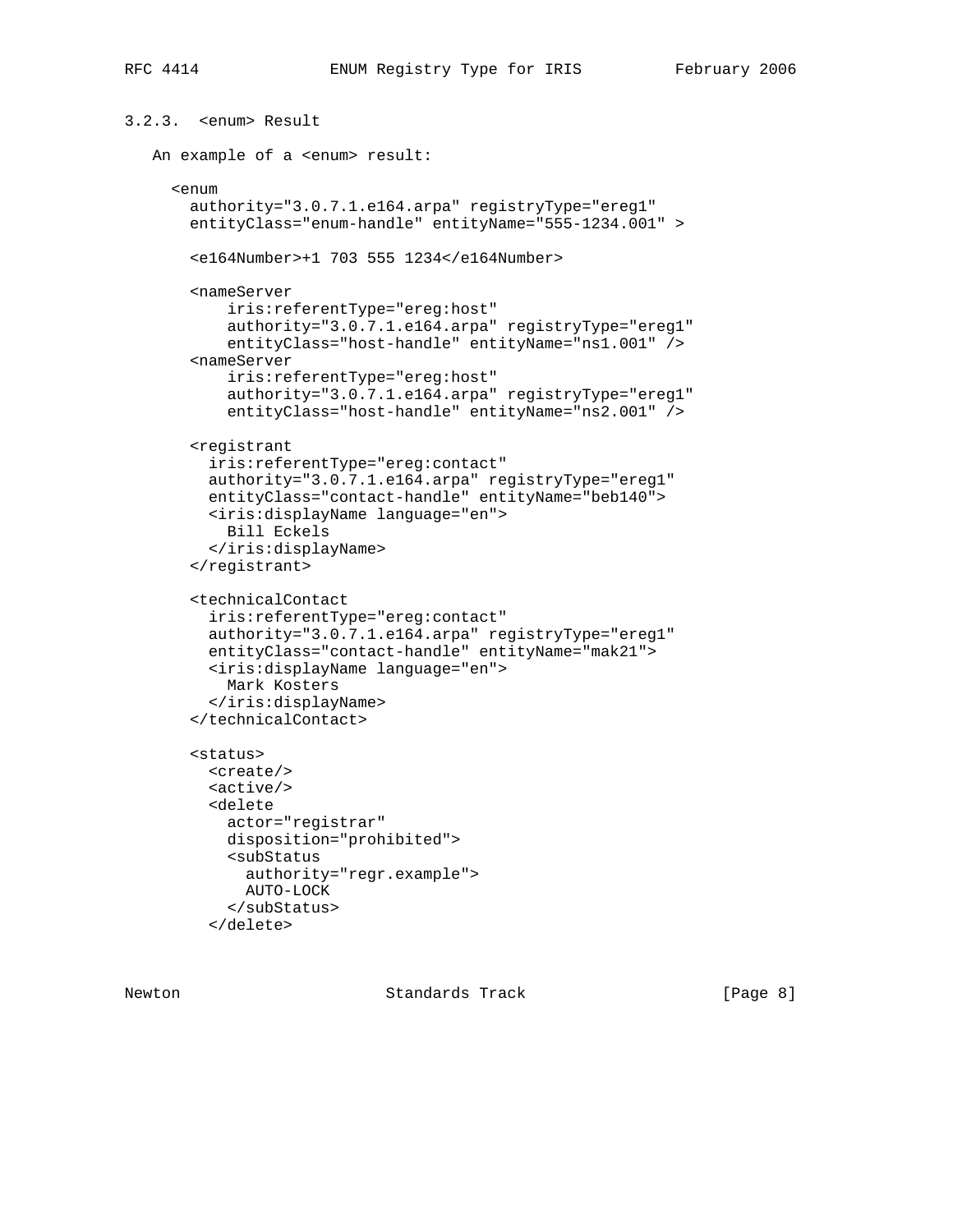```
 <update
     actor="registrar"
     disposition="prohibited">
     <subStatus
       authority="regr.example">
       AUTO-LOCK
     </subStatus>
   </update>
   <transfer
     actor="registrar"
     disposition="prohibited">
     <subStatus
       authority="registrar.example">
       AUTO-LOCK
     </subStatus>
   </transfer>
   <redemptionPeriod
     actor="registry"
     disposition="pending">
     <subStatus
       authority="policy-body.example">
       STANDARD RGP
     </subStatus>
   </redemptionPeriod>
 </status>
```
</enum>

 The <enum> result represents an instance of an ENUM domain assignment. The children of the <enum> element are as follows:

- o <e164Number> the E.164 number for this ENUM domain as defined by [13]. It is RECOMMENDED that only space characters be used between the digits of these E.164 numbers, as of the international number format defined in [14].
- o <enumHandle> a registry-unique assigned identifier to an ENUM domain.
- o <nameServer> MUST contain an entity reference to a referent of type <host> (Section 3.2.4).
- o <registrant> elements containing an entity reference to the registrant of this ENUM domain. The referent MUST be a <contact> (Section 3.2.5) result.
- o ENUM domain contacts see Section 3.2.2.

Newton **Standards Track** [Page 9]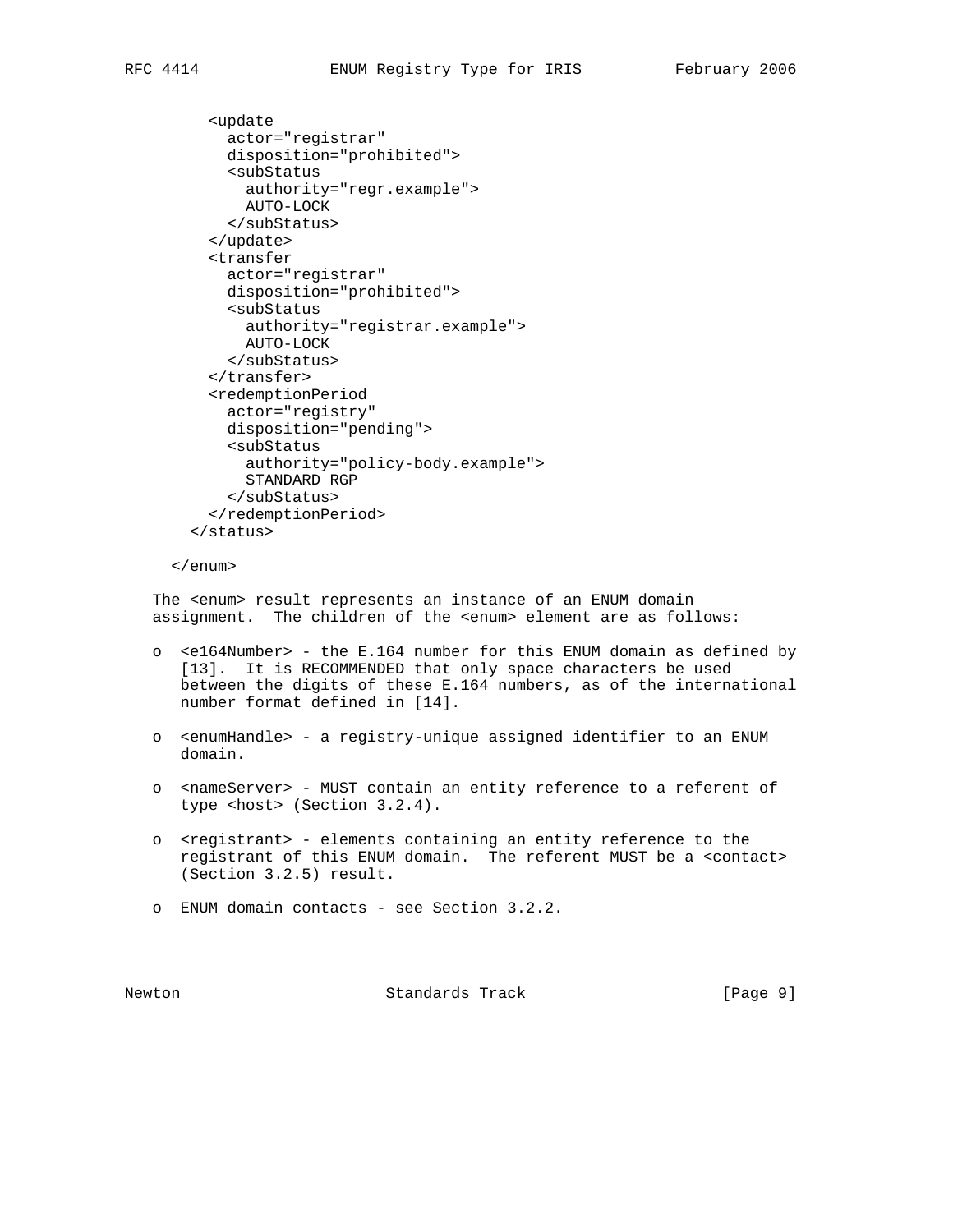- o <status> may contain at least one of the following elements of type 'enumStatusType' (see Section 3.2.1).
	- \* <reserved> this ENUM domain falls outside the normal registration rules and/or processes for registration
	- \* <create> assigned to a registrant
	- \* <active> available via DNS (either via delegation or direct publication)
	- \* <inactive> unavailable via DNS
	- \* <dispute> registrant assignment is in dispute
	- \* <delete> registrant assignment removed
	- \* <transfer> change of authority
	- \* <update> modification of this ENUM domain
	- \* <renew> renewal of ENUM domain registration
	- \* <addPeriod> period at the creation or activation of this ENUM domain (see RFC 3915 [18])
	- \* <renewPeriod> period at the renewal of this ENUM domain (see RFC 3915 [18])
	- \* <autoRenewPeriod> period at the automatic renewal of this ENUM domain (see RFC 3915 [18])
	- \* <transferPeriod> period at the transfer of this ENUM domain (see RFC 3915 [18])
	- \* <redemptionPeriod> period at the redemption of this ENUM domain (see RFC 3915 [18])
	- \* <restore> change to previous status of this ENUM domain
	- \* <other> a status only defined by its <subStatus> child element

 As stated in Section 3.2.1, each status value may have flags to indicate the entity responsible for assigning the status (e.g., actor='registrar') and the nature of the status (e.g., disposition="prohibited"). Any one status value MUST NOT imply other status values. For instance, <reserved> is just an

Newton Standards Track [Page 10]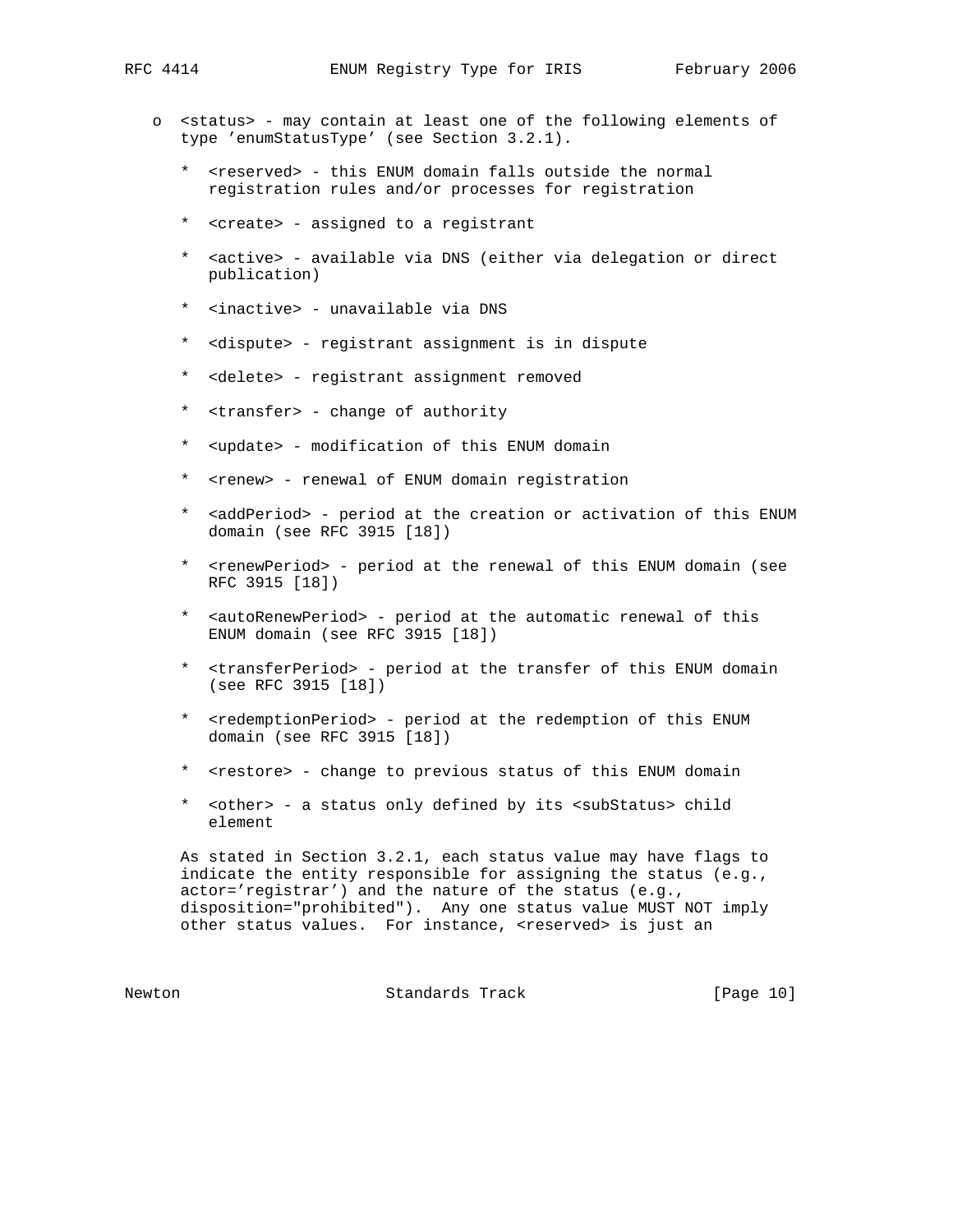indication that the ENUM domain is given special reserved status; the <create disposition="prohibited"/> status value must also be present to indicate that the ENUM domain cannot be registered.

- o <registrationReference> an element containing an entity reference, the referent of which MUST be an <enum> (Section 3.2.3). The intention of this element is to point to the downstream registration reference. Therefore, if this is a result given back by an ENUM domain registry, it should point to the ENUM domain in the ENUM domain registrar or registrant service.
- o <registry> contains an entity reference specifying the ENUM domain registry operator for this ENUM domain that MUST be a <registrationAuthority> (Section 3.2.6).
- o <registrar> contains an entity reference specifying the ENUM domain registrar operator for this ENUM domain that MUST be a <registrationAuthority> (Section 3.2.6).
- o <validationEntity> contains an entity reference specifying the validation entity for this ENUM domain that MUST be a <validationEntity> (Section 3.2.7).
- o communication service providers the following elements contain an entity reference with a relationship to the ENUM domain. The referent of each MUST be a <communicationServiceProvider> (Section 3.2.8).
	- \* <lineCSP>
	- \* <signalCSP>
	- \* <dataCSP>
	- \* <voiceCSP>
	- \* <otherCSP>
- o <validationEvent> -- elements containing an entity reference to validation events related to this ENUM domain. The referent MUST be a <validationEvent> (Section 3.2.9).
- o <initialDelegationDateTime> an element containing the date and time of the initial delegation of this ENUM domain.
- o <lastRenewalDateTime> an element containing the date and time of last renewal of this ENUM domain.

Newton **Standards Track** [Page 11]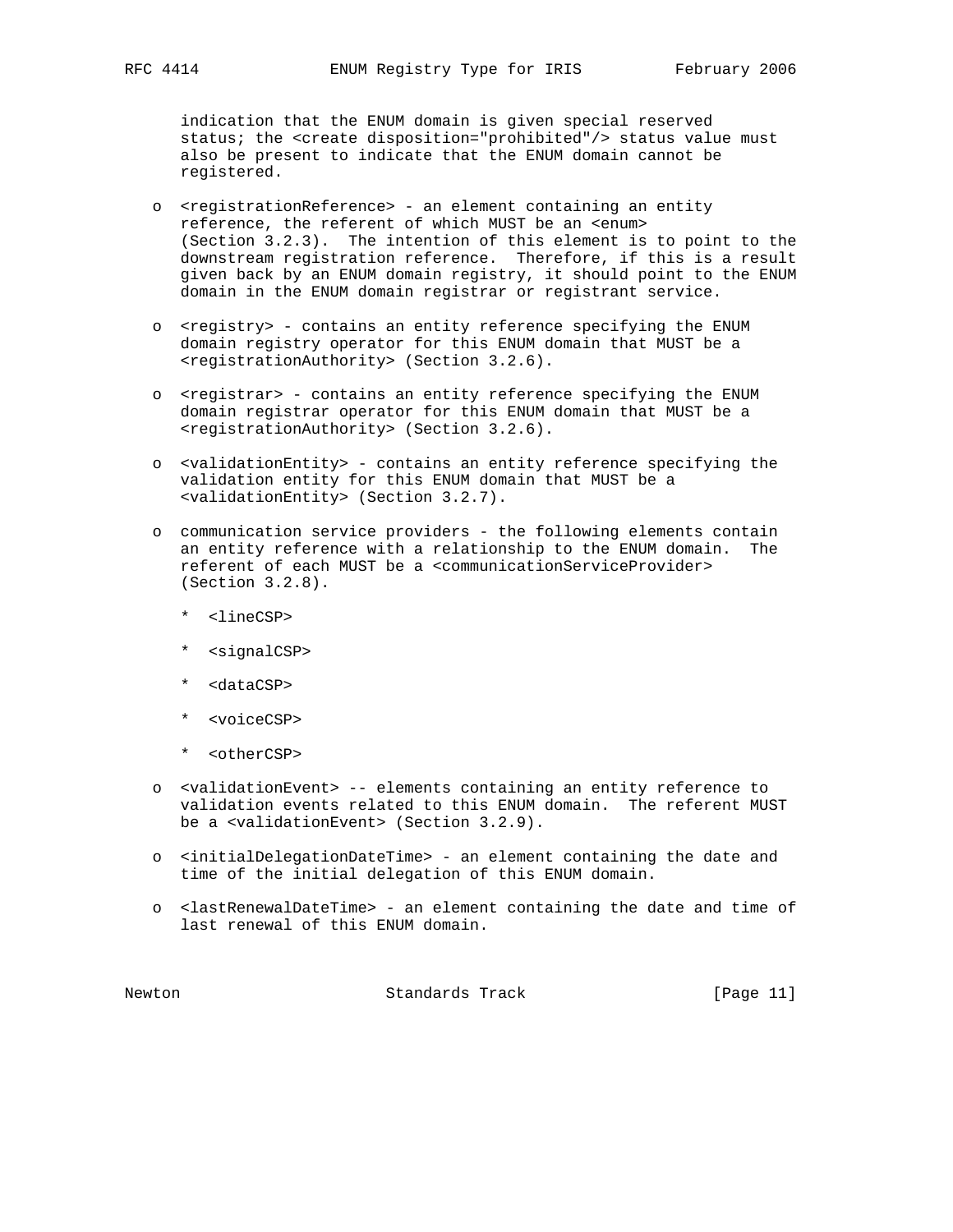- o <expirationDateTime> an element containing the date and time of the expiration of this ENUM domain.
- o <lastContactModificationDateTime> specifies the last time a contact for the ENUM domain was added or removed.
- o <lastContactModificationBy> an element containing an entity reference. The referent MUST be a <contact> (Section 3.2.5) responsible for the last addition or removal of a contact for this ENUM domain.
- o <lastDelegationModificationDateTime> an element containing the date and time of the last time one of the nameservers was added or removed for the delegation of this ENUM domain.
- o <lastDelegationModificationBy> an element containing an entity reference. The referent MUST be a <contact> (Section 3.2.5) result and be responsible for the last addition or removal of a nameserver for this ENUM domain.
- o <lastVerificationDateTime> an element containing the date and time of the last time the data for this domain was verified by the responsible registration authority.
- o <iris:seeAlso> an element containing an entity reference specifying a referent that is indirectly associated with this domain.
- 3.2.4. <host> Result

```
An example of a <host> result:
```
<host

```
 authority="iana.org" registryType="ereg1"
  entityClass="host-handle" entityName="nsol184" >
   <hostHandle>nsol184</hostHandle>
   <hostName>a.iana-servers.net</hostName>
   <ipV4Address>192.0.2.43</ipV4Address>
   <hostContact
     iris:referentType="ereg:contact"
     authority="iana.org" registryType="ereg1"
     entityClass="contact-handle" entityName="dbarton" />
 </host>
```
The <host> element represents an instance of a host registration. The children of the <host> element are as follows:

o <hostHandle> - a registry-unique assigned identifier for the host.

Newton **Standards Track** [Page 12]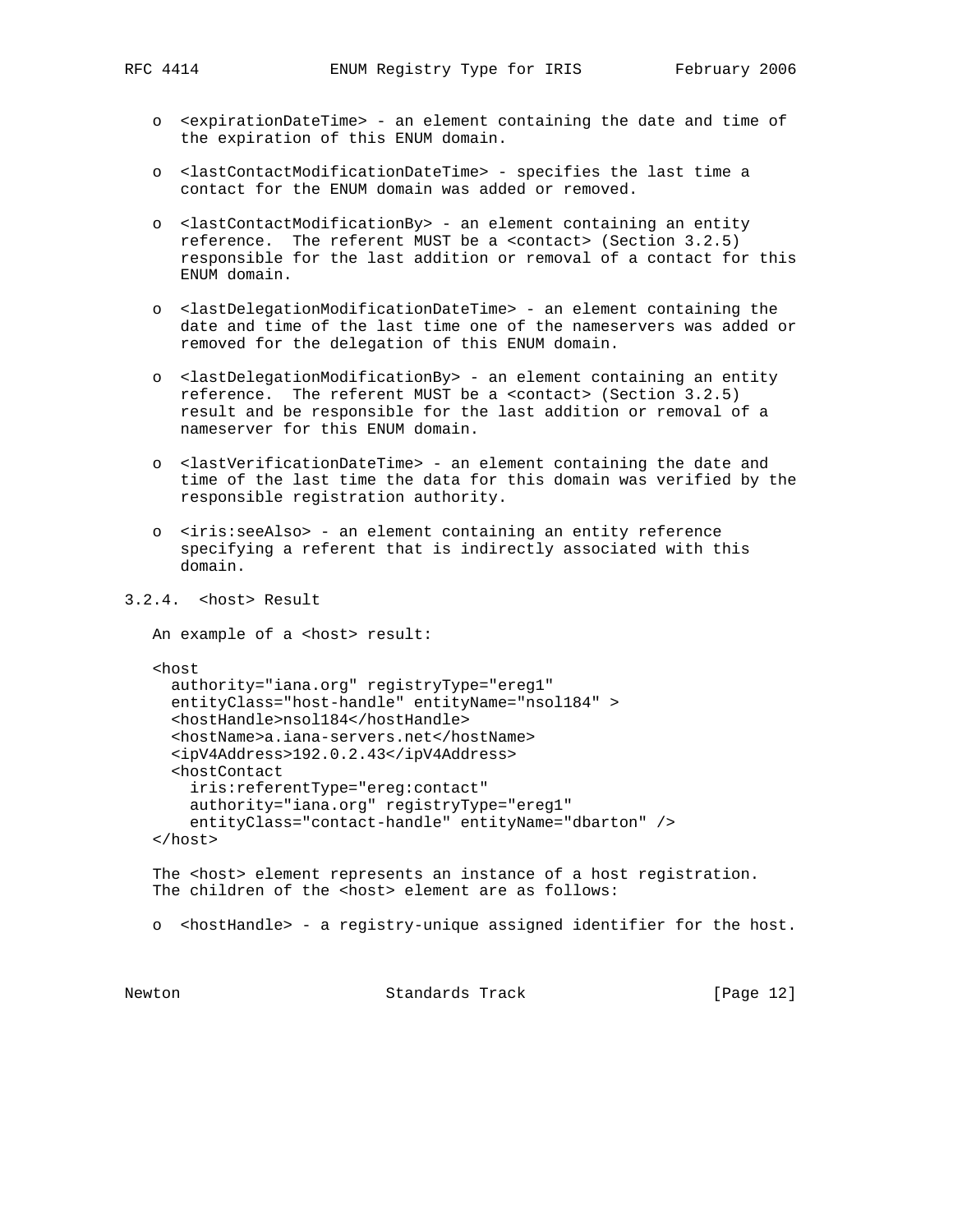- o <hostName> the fully qualified domain name of the host. The contents of this element are a host name and MUST conform to RFC 1123 [19].
- o <ipV4Address> the content of which MUST conform to a valid IP version 4 host address as specified by RFC 791 [8].
- o <ipV6Address> the content of which MUST conform to a valid IP version 6 host address as specified by RFC 3513 [7].
- o <hostContact> an element containing an entity reference specifying a contact associated with this host. The referent MUST be <contact> (Section 3.2.5) results.
- o <createdDateTime> an element containing the date and time this host was created.
- o <lastModificationDateTime> an element containing the date and time this host was last modified.
- o <lastVerificationDateTime> an element containing the date and time this data for this host was last verified to be correct by the appropriate registration authority.
- o <iris:seeAlso> an element containing an entity reference specifying a referent that is indirectly associated with this host.

# 3.2.5. <contact> Result

```
 An example of a <contact> result:
```

```
 <contact
  authority="example.org" registryType="ereg1"
  entityClass="contact-handle" entityName="example-admin" >
   <contactHandle>example-admin</contactHandle>
   <commonName>Example.Org Manager</commonName>
   <organization>Internet Assigned Numbers Authority</organization>
   <eMail>res-dom@example.org</eMail>
   <postalAddress>
    <address>123 Mocking Bird Lane</address>
    <city>Some City</city>
    <region>CA</region>
     <postalCode>00000</postalCode>
     <country>US</country>
   </postalAddress>
   <phone>+1234567890</phone>
```

```
 </contact>
```
Newton **Standards Track** [Page 13]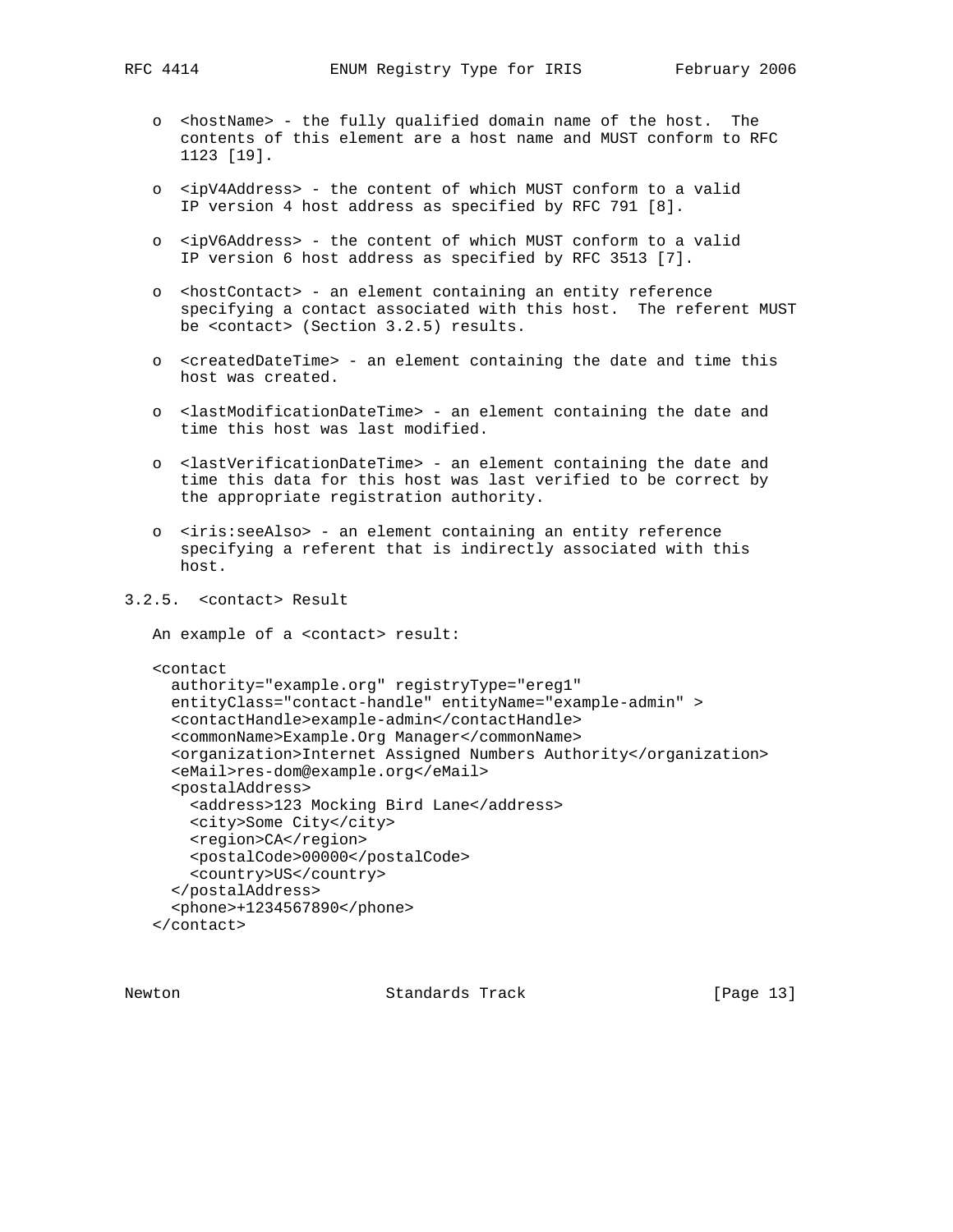The <contact> element represents an instance of a contact registration. The children of the <contact> element are as follows:

- o <contactHandle> a registry-unique assigned identifier for this contact.
- o <commonName> the name of the contact.
- o <language> a specification of the language code to use to localize the data in this result.
- o <type> contains one of the following child elements: <person>, <organization>, <role>, or <other>. Each of these elements is a "contactTypeType" as defined in Section 3.2.1.
- o <organization> an element containing the organization name of the contact.
- o The <legalId> child element contains a jurisdictional identifier of this contact (an example of such an identifier is a national taxation ID or a commercial registry number).
- o <eMail> elements containing an e-mail address for this contact.
- o <sip> elements containing a SIP URI for this contact.
- o <postalAddress> elements containing children representing a postal address. <postalAddress> has the following children:
	- \* <address> an element containing the street address for this contact.
	- \* <city> an element containing the city for this contact.
	- \* <region> an element containing the national region for this contact.
	- \* <postalCode> an element containing the postal code for this contact.
	- \* <country> an element containing the country for this contact. This SHOULD be a 2-letter country code compliant with ISO 3166 [11].
- o <phone> elements containing a voice phone number for this contact. If it begins with a '+' (plus) character, it MUST be a number defined by E.164 [13]. The format number defined in E.164 [13] is RECOMMENDED.

Newton Standards Track [Page 14]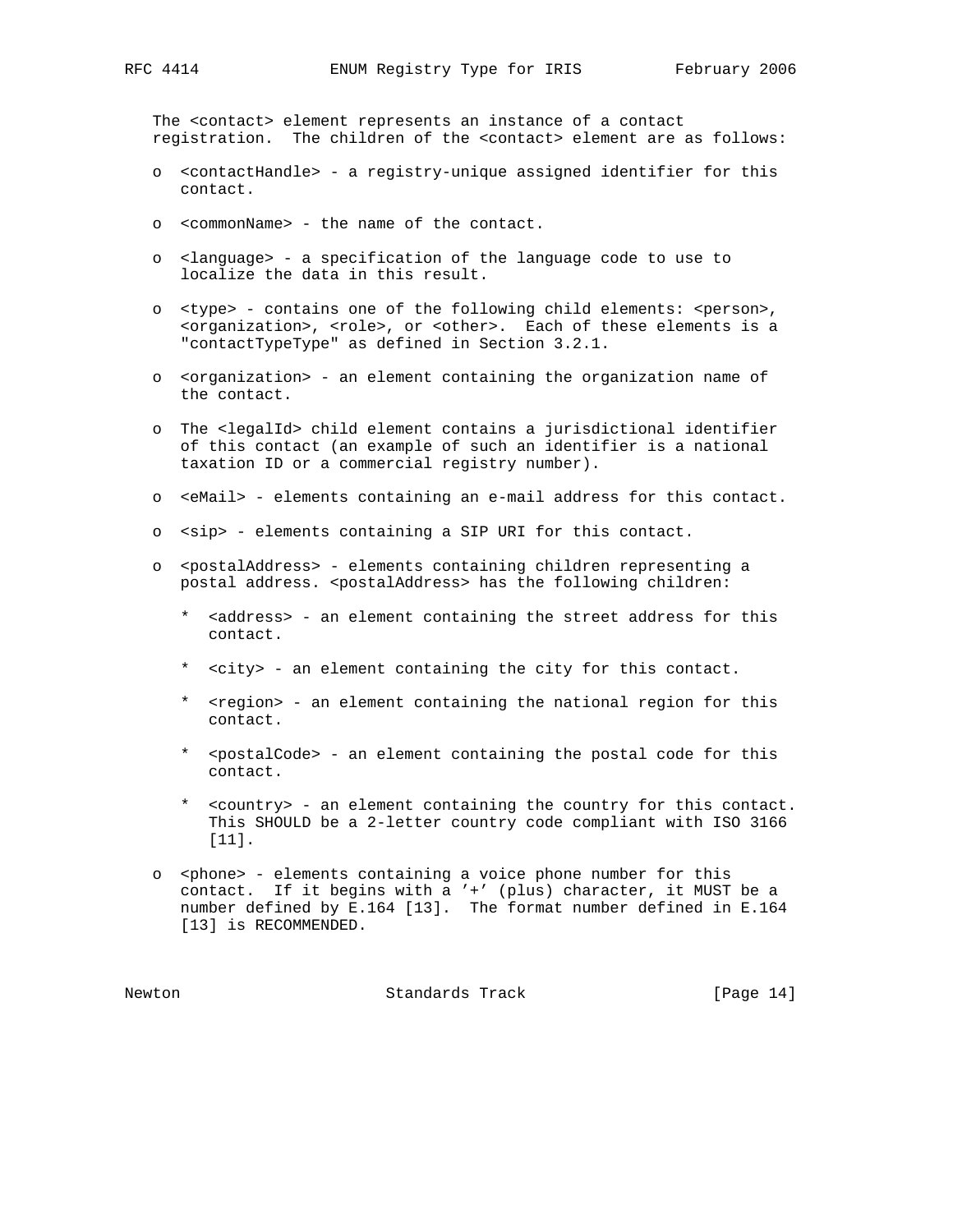- o <fax> elements containing a facsimile phone number for this contact. If it begins with a '+' (plus) character, it MUST be a number defined by E.164 [13]. The format number defined in E.164 [13] is RECOMMENDED.
	- o <createdDateTime> an element containing the date and time this contact was created.
	- o <lastModificationDateTime> an element containing the date and time this contact was last modified.
	- o <lastVerificationDateTime> an element containing the date and time this data for this contact was last verified to be correct by the appropriate registration authority.
	- o <translatedContacts> an element containing an entity reference specifying equivalents of this contact that have been translated into other languages. The referent MUST be <contact> (Section 3.2.5) results.
	- o <iris:seeAlso> an element containing an entity reference specifying a referent that is indirectly associated with this contact.
- 3.2.6. <registrationAuthority> Result

An example of a <registrationAuthority> result:

```
 <registrationAuthority
  authority="iana.org" registryType="ereg1"
  entityClass="registration-authority" entityName="iana" >
   <serviceInstance
    iris:referentType="iris:serviceIdentification"
    authority="iana.org" registryType="ereg1"
    entityClass="iris" entityName="id" />
   <organizationName>
    Internet Assigned Numbers Authority
   </organizationName>
   <registrar />
 </registrationAuthority>
```
The <registrationAuthority> result represents an entity capable of registering domains.

```
The <serviceInstance> child element of <registrationAuthority>
 contains an entity reference pointing to the entity "id" in the
 entity class "iris".
```
Newton **Standards Track** [Page 15]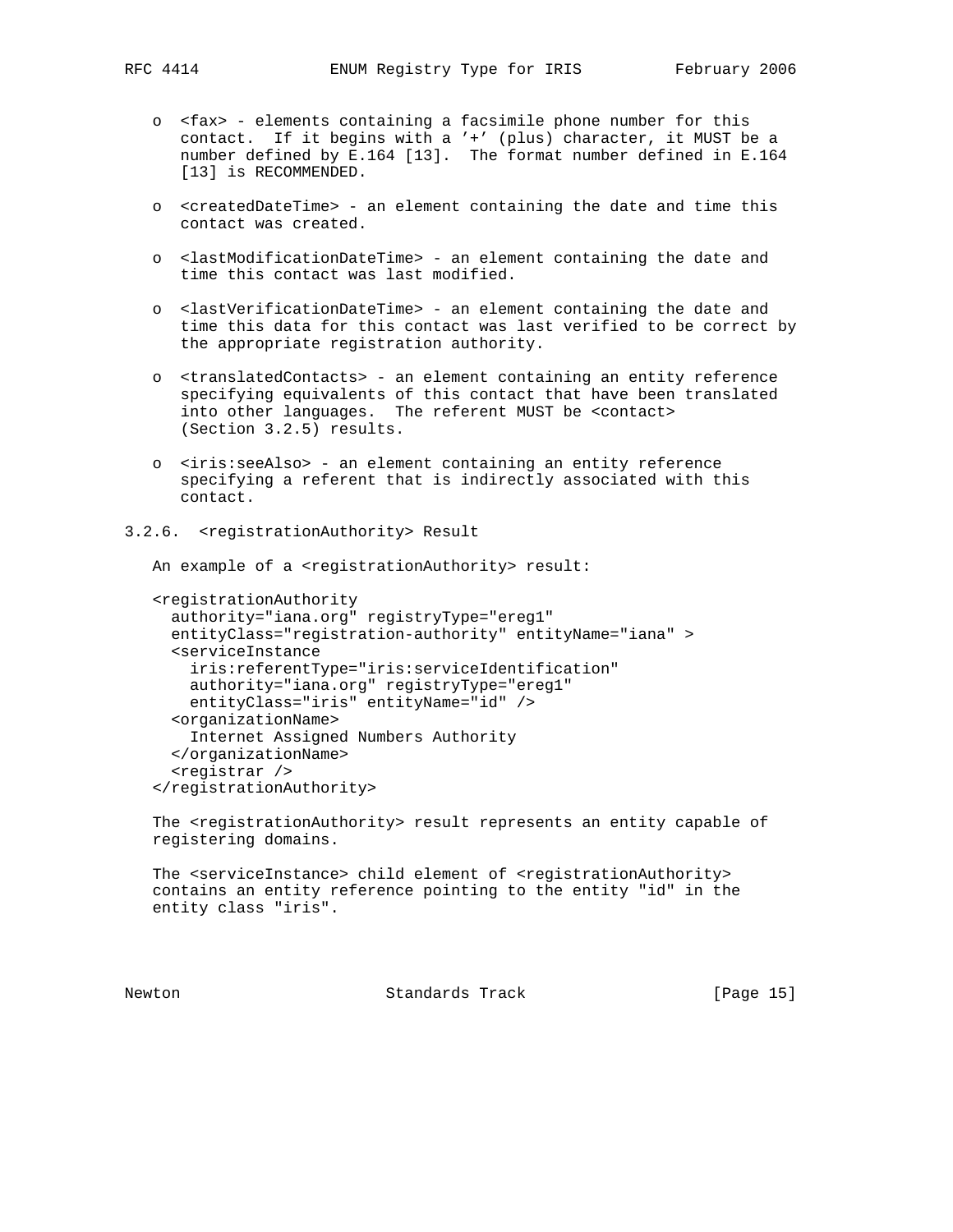The <organizationName> child element contains the name of the registration authority.

 The <legalId> child element contains an identifier of this registration authority (an example of such an identifier is a national taxation ID or a commercial registry number).

The registration authority type child elements, <registry>, <registrar>, and <other>, determine the role in which this registration authority plays in the process of registering ENUM domains. The intent of this element is to explain the various roles a registration authority may have with regards to the authority areas pointed to by the <serviceInstance> element. A client MAY understand the relationship of a registration authority with respect to an ENUM domain by the placement of the reference in the domain (e.g., <registry> or <registrar>).

contacts - see Section 3.2.2.

 <iris:seeAlso> - an element containing an entity reference specifying a referent that is indirectly associated with this registration authority.

3.2.7. <validationEntity> Result

An example of a <validationEntity> result:

```
 <validationEntity
  authority="example.org" registryType="ereg1"
  entityClass="validation-entity" entityName="govt" >
   <serviceInstance
     iris:referentType="iris:serviceIdentification"
     authority="example.org" registryType="ereg1"
    entityClass="iris" entityName="id" />
   <organizationName>
    Some Government Authority
   </organizationName>
   <technicalContact
     iris:referentType="iris:contact"
     authority="example.org" registryType="ereg1"
     entityClass="contact-handle" entityName="1234" />
   <administrativeContact
     iris:referentType="iris:contact"
     authority="example.org" registryType="ereg1"
     entityClass="contact-handle" entityName="abc" />
 </validationEntity>
```
Newton **Standards Track** [Page 16]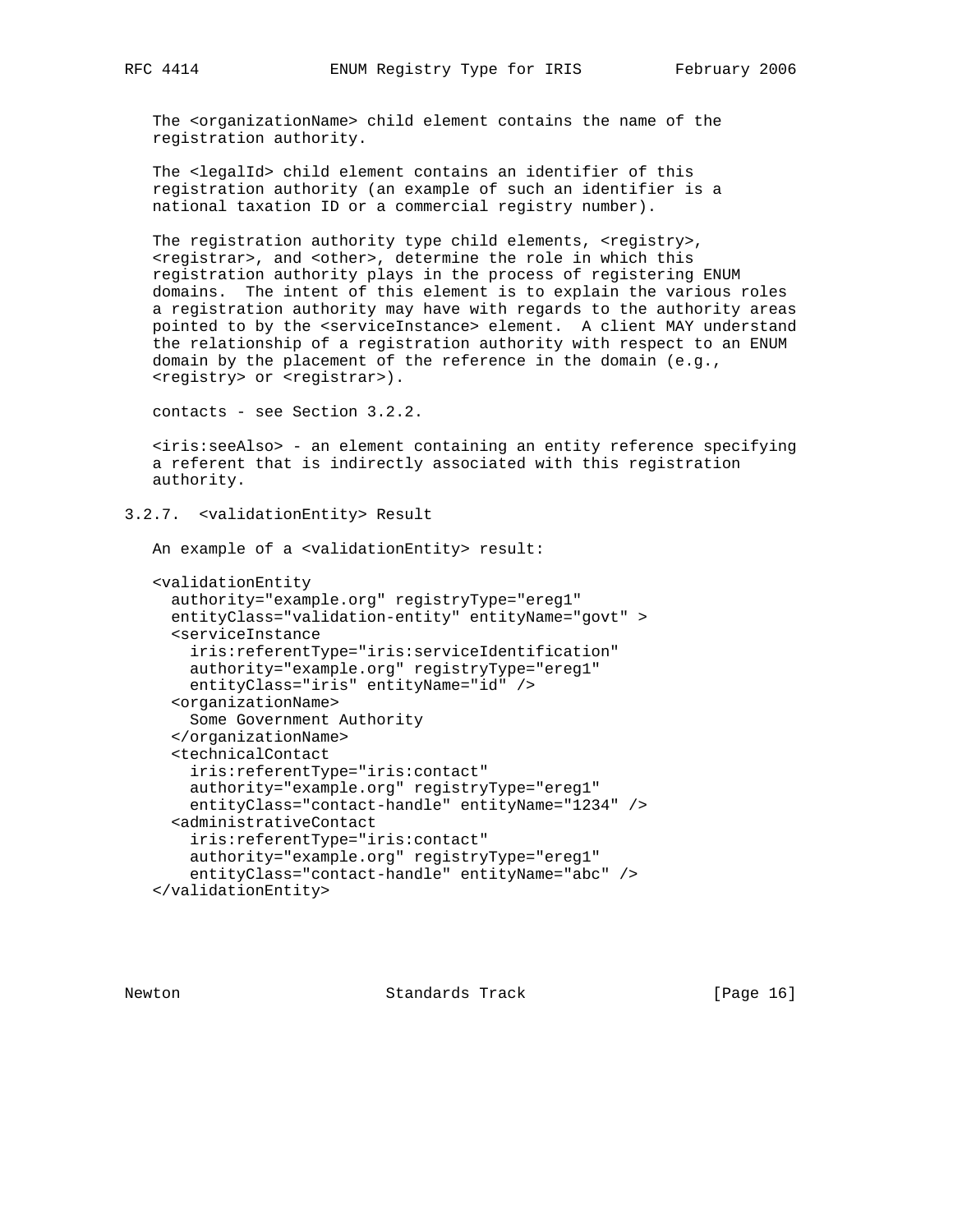The <validationEntity> result represents an entity responsible for validating ENUM domains against E.164 [13] registrations.

 The <serviceInstance> child element of <validationEntity> contains an entity reference pointing to the entity "id" in the entity class "iris".

 The <organizationName> child element contains the name of the validation authority.

 The <legalId> child element contains an identifier of this validation authority (an example of such an identifier is a national taxation ID or a commercial registry number).

contacts - see Section 3.2.2.

 <iris:seeAlso> - an element containing an entity reference specifying a referent that is indirectly associated with this validation authority.

3.2.8. <communicationServiceProvider> Result

An example of a <communicationServiceProvider> result:

```
 <communicationServiceProvider
  authority="bell.example.com" registryType="ereg1"
  entityClass="csp" entityName="bellco" >
   <serviceInstance
     iris:referentType="iris:serviceIdentification"
    authority="bell.example.com" registryType="ereg1"
    entityClass="iris" entityName="id" />
   <organizationName>
    Big Phone Co.
   </organizationName>
   <line />
 </communicationServiceProvider>
```
 The <communicationServiceProvider> result represents an entity providing ENUM domain service.

 The <serviceInstance> child element of <communicationServiceProvider> contains an entity reference pointing to the entity "id" in the entity class "iris".

 The <organizationName> child element contains the name of the registration authority.

Newton **Standards Track** [Page 17]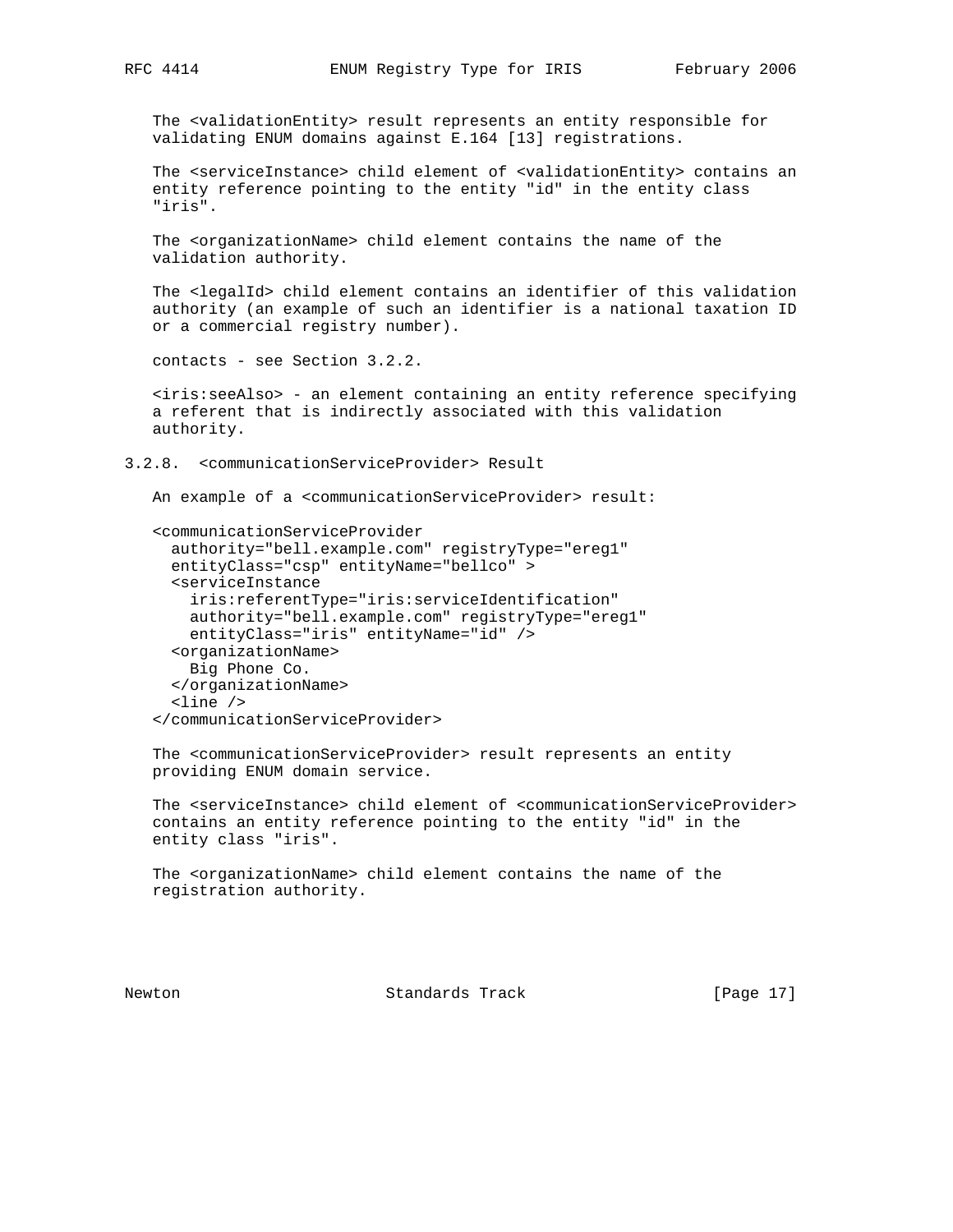The <legalId> child element contains an identifier of this communication service provider (an example of such an identifier is a national taxation ID or a commercial registry number).

 The <cspId> child element contains an identifier unique to this communication service provider and identifies this communication service provider with regard to its operating jurisdiction.

The child elements, <line>, <signal>, <data>, <voice>, and <other>, detail the capabilities of this communication service provider. The capabilities this communication service provider provides to a specific ENUM domain are a subset of these capabilities and are expressed in the <enum> result using the <lineCSP>, <signalCSP>, <dataCSP>, <voiceCSP>, and <otherCSP> entity references.

contacts - see Section 3.2.2.

 <iris:seeAlso> - an element containing an entity reference specifying a referent that is indirectly associated with this communication service provider.

3.2.9. <validationEvent> Result

An example of a <validationEvent> result:

```
 <validationEvent
   authority="example.com" registryType="ereg1"
  entityClass="validation-event" entityName="xyz-0123" >
   <serial>xyz-0123</serial>
   <validationEntity
    iris:referentType="ereg:validationEntity"
    authority="bell.example.com" registryType="ereg1"
     entityClass="iris" entityName="id" />
 </validationEvent>
```
 The <validationEvent> result represents a record of validation for an ENUM domain.

 The <serial> child element contains an identifier identifying this validation event between a validation entity and a registrar.

 The <methodId> child element contains an identifier describing the method used for validation.

 <registrar> - contains an entity reference specifying the ENUM domain registrar operator for this validation event that MUST be a <registrationAuthority> (Section 3.2.6).

Newton Standards Track [Page 18]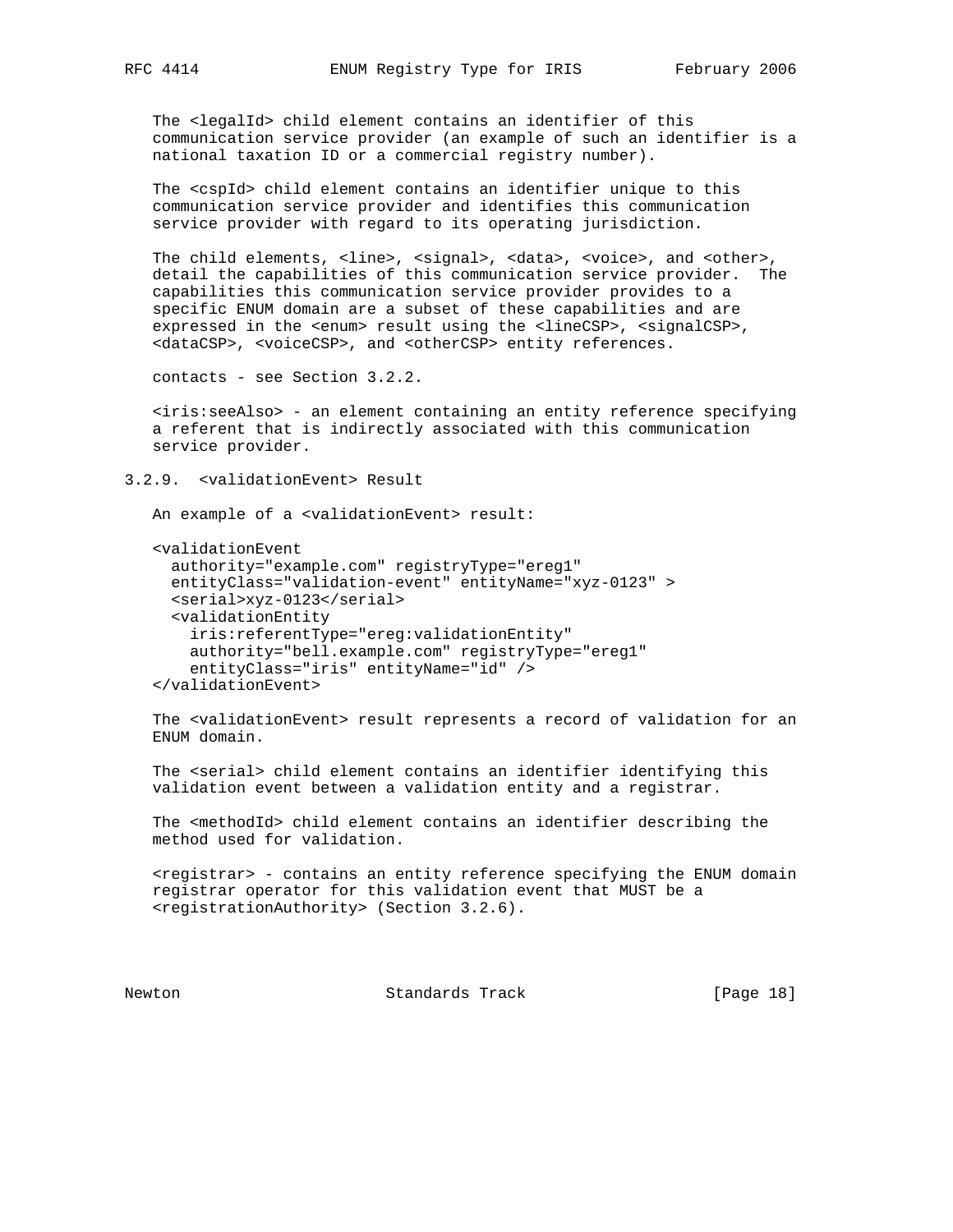<validationEntity> - contains an entity reference specifying the validation entity for this validation event that MUST be a <validationEntity> (Section 3.2.7).

 <executionDateTime> - an element containing the date and time of the creation of this validation event.

 <expirationDateTime> - an element containing the date and time of the expiration of this validation event.

 <iris:seeAlso> - an element containing an entity reference specifying a referent that is indirectly associated with this validation event.

- 3.3. Generic Code Derivatives
- 3.3.1. <searchTooWide>

 Servers MAY use the <searchTooWide> error code when a query must be narrowed to yield a result set acceptable to the policies of the server operator.

3.3.2. <languageNotSupported>

 The queries <findEnumsByContact> and <findContacts> support optional language tags that allow a client to suggest to a server the languages in which to scope the queries. If a client passes to the server a language that the server does not support, the server MAY use this error code to indicate that one of the languages is not supported.

This element contains child elements named <unsupportedLanguage>. Each of these child elements specifies a language not supported by the server. When a server returns this error, it MUST give the languages from the query that are not supported.

3.4. Support for <iris:lookupEntity>

 The following types of entity classes are recognized by the <lookupEntity> query of IRIS for this registry:

- o host-name the fully qualified domain name of a nameserver. It yields a <host> (Section 3.2.4) in the response.
- o host-handle the registry-unique identifier given a nameserver. It yields a <host> (Section 3.2.4) in the response.

Newton Standards Track [Page 19]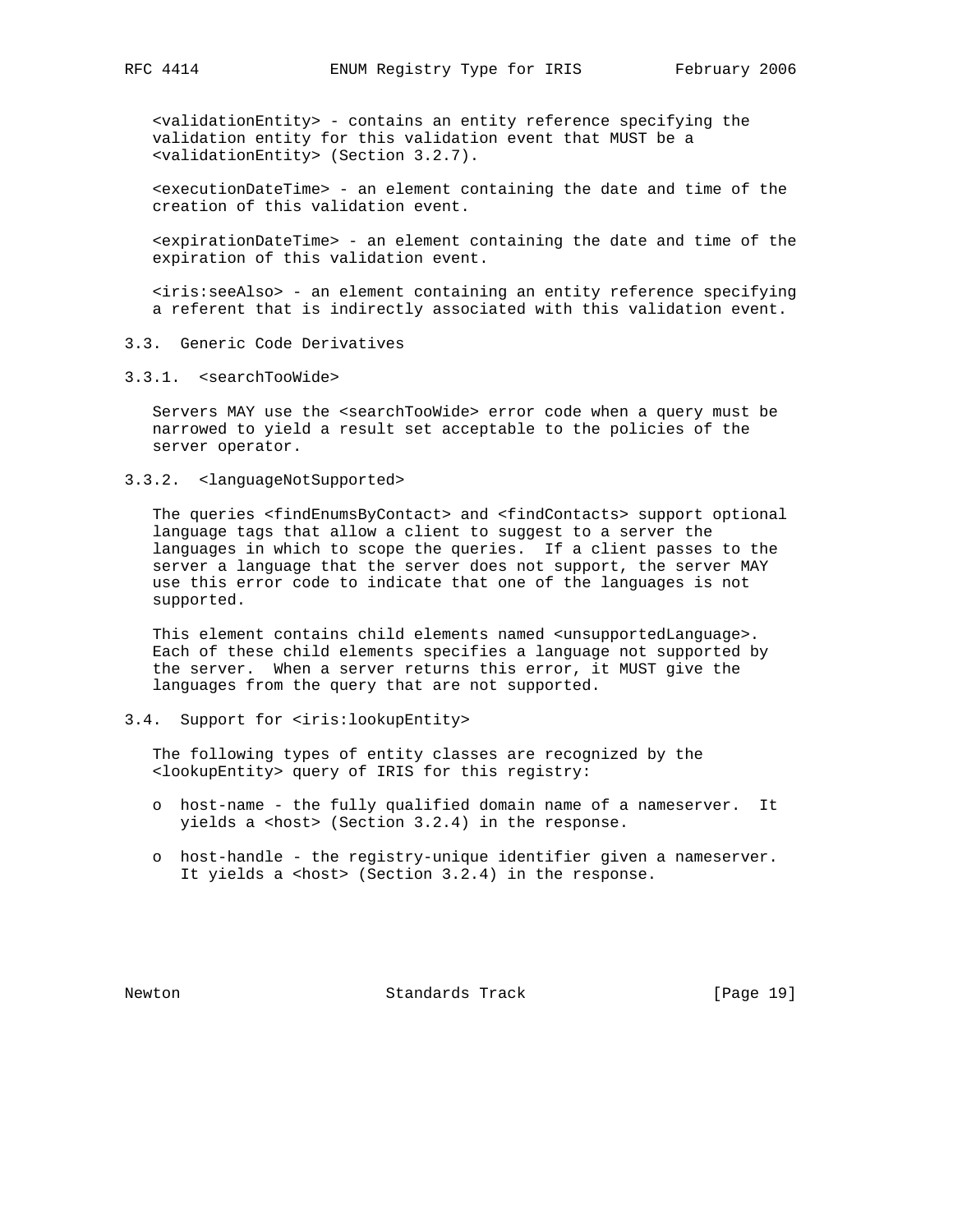- o e164 an E.164 number as specified by [13]. It yields an <enum> (Section 3.2.3) in the response. Clients SHOULD remove all non digit characters between the digits of an E.164 number, and servers MUST ignore any non-digit characters between the digits of an E.164 number (e.g., "+1 703 555 1234" is to be interpreted as "+17035551234").
- o enum the fully qualified name of an ENUM domain. This is a domain name as specified by RFC 3761 [17]. It yields an <enum> (Section 3.2.3) in the response.
- o enum-handle the registry-unique identifier given an ENUM domain. It yields an <enum> (Section 3.2.3) in the response.
- o contact-handle the registry-unique identifier given a contact. It yields a <contact> (Section 3.2.5) in the response.
- o ipv4-address the IPv4 address of a nameserver. It yields a <host> (Section 3.2.4) in the response.
- o ipv6-address the IPv6 address of a nameserver. It yields a <host> (Section 3.2.4) in the response.
- o registration-authority the name of a registration authority. It yields a <registrationAuthority> (Section 3.2.6) in the response.
- o validation-entity the name of a validation entity. It yields a <validationEntity> (Section 3.2.7)
- o csp the identifier of a communication service provider. Yields a <communicationServiceProvider> (Section 3.2.8).
- o validation-event the identifier for a validation event. It yields a <validationEvent> (Section 3.2.9).
- o All names in these entity classes are case insensitive.

Newton **Standards Track** [Page 20]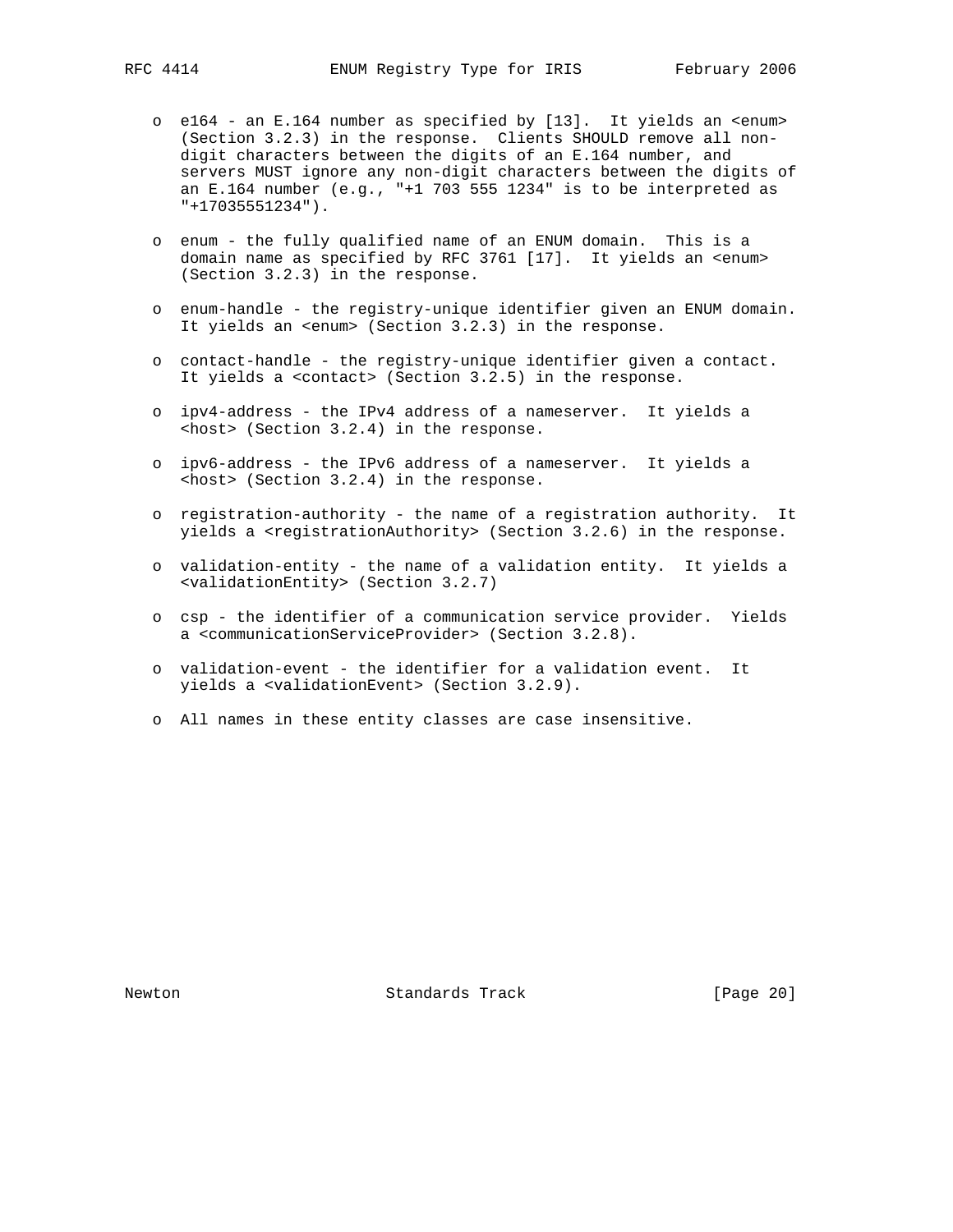# 4. Formal XML Syntax

 This registry schema is specified in the XML Schema notation. The formal syntax presented here is a complete schema representation suitable for automated validation of an XML instance when combined with the formal schema syntax of IRIS.

```
 <?xml version="1.0"?>
   <schema xmlns="http://www.w3.org/2001/XMLSchema"
    xmlns:ereg="urn:ietf:params:xml:ns:ereg1"
    xmlns:iris="urn:ietf:params:xml:ns:iris1"
    targetNamespace="urn:ietf:params:xml:ns:ereg1"
    elementFormDefault="qualified" >
    <import namespace="urn:ietf:params:xml:ns:iris1" />
    <annotation>
      <documentation>
       ENUM registry schema
       derived from IRIS schema
      </documentation>
    </annotation>
    <!-- ========================================= -->
\langle | -- | <!-- Query Types -->
\langle | -- | <!-- ========================================= -->
\langle | -- | <!-- Find ENUMs by E.164 -->
\langle | -- | <complexType
      name="findEnumsByE164Type">
      <complexContent>
        <extension
         base="iris:queryType">
         <sequence>
           <element
            name="e164Prefix"
            type="token" />
           <element
            name="specificity"
            minOccurs="0" >
            <simpleType>
              <restriction
                base="string">
```
Newton **Standards Track** [Page 21]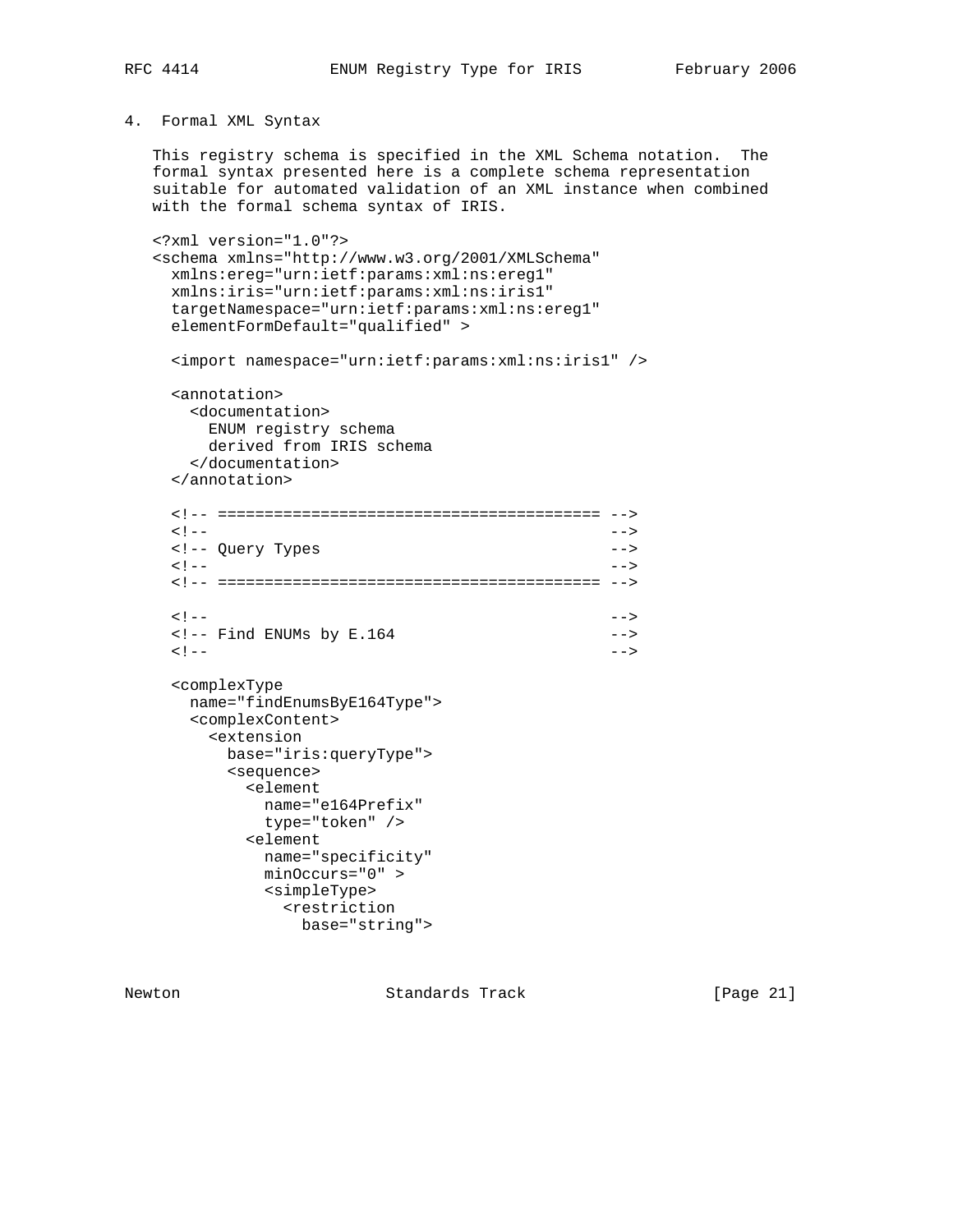```
 <enumeration
                    value="less"/>
                  <enumeration
                    value="more"/>
                </restriction>
               </simpleType>
             </element>
           </sequence>
         </extension>
       </complexContent>
     </complexType>
     <element
       name="findEnumsByE164"
       type="ereg:findEnumsByE164Type"
       substitutionGroup="iris:query" />
\langle | -- | <!-- Find ENUMs By Contact -->
\langle | -- | <complexType
       name="findEnumsByContactType">
       <complexContent>
         <extension
           base="iris:queryType">
           <sequence>
             <choice>
               <group
                ref="ereg:contactSearchGroup" />
              <element
               name="contactHandle"
                type="ereg:exactMatchParameter" />
             </choice>
             <element
              name="role"
              minOccurs="0"
              maxOccurs="1" >
              <simpleType>
                <restriction
                  base="string" >
                  <enumeration
                    value="registrant" />
                  <enumeration
                    value="billingContact" />
                  <enumeration
                    value="technicalContact" />
                  <enumeration
```
Newton **Standards Track** [Page 22]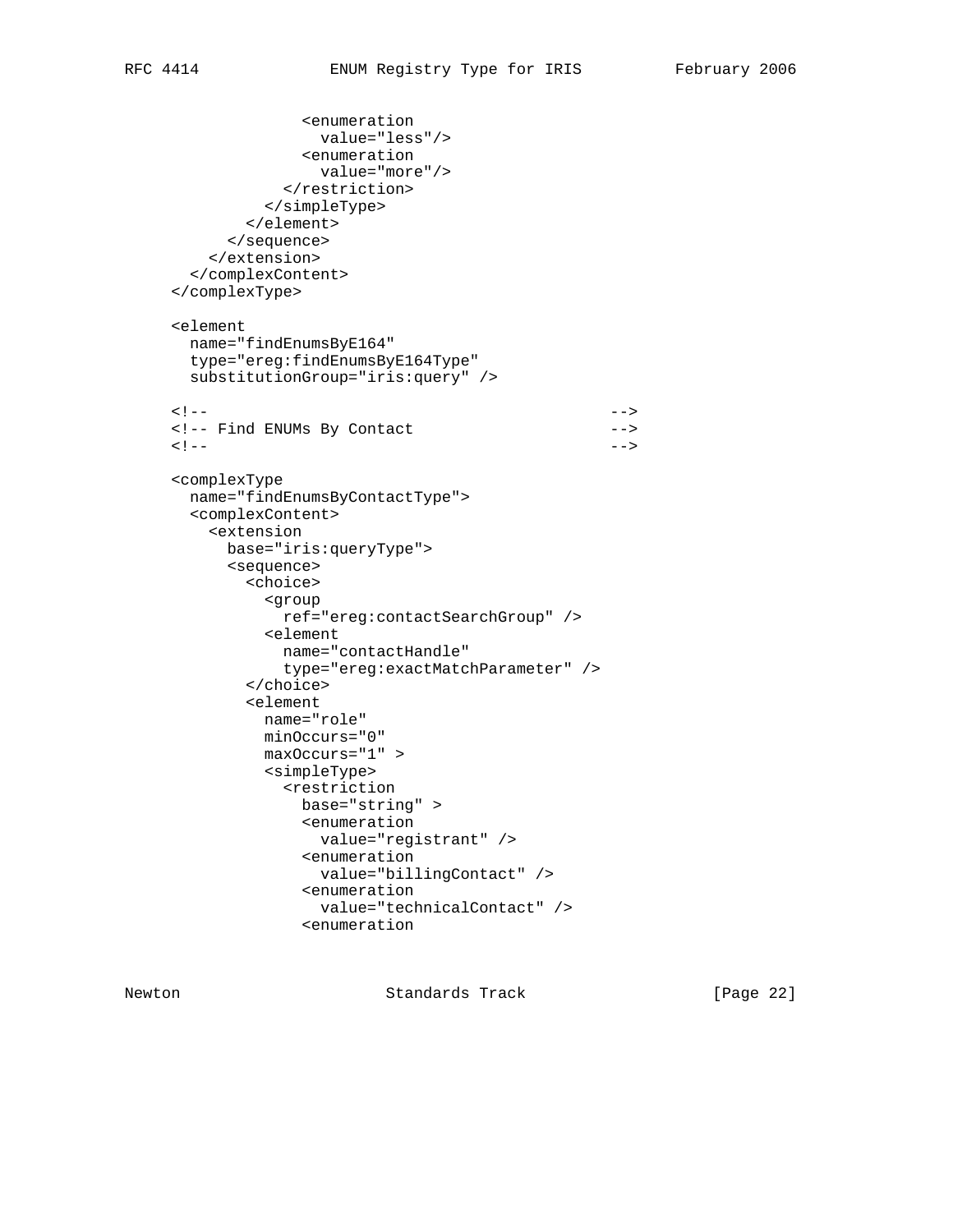```
 value="administrativeContact" />
                  <enumeration
                    value="legalContact" />
                  <enumeration
                    value="zoneContact" />
                  <enumeration
                    value="abuseContact" />
                  <enumeration
                    value="securityContact" />
                  <enumeration
                    value="otherContact" />
                </restriction>
              </simpleType>
             </element>
             <element
              name="language"
              type="language"
              minOccurs="0"
              maxOccurs="unbounded"/>
           </sequence>
         </extension>
       </complexContent>
     </complexType>
     <element
       name="findEnumsByContact"
       type="ereg:findEnumsByContactType"
       substitutionGroup="iris:query" />
\langle | -- | <!-- Find Contacts -->
\langle | -- | <complexType
       name="findContactsType">
       <complexContent>
         <extension
          base="iris:queryType">
           <sequence>
            <group
              ref="ereg:contactSearchGroup" />
            <element
              name="language"
              type="language"
              minOccurs="0"
              maxOccurs="unbounded"/>
            </sequence>
         </extension>
```
Newton **Standards Track** [Page 23]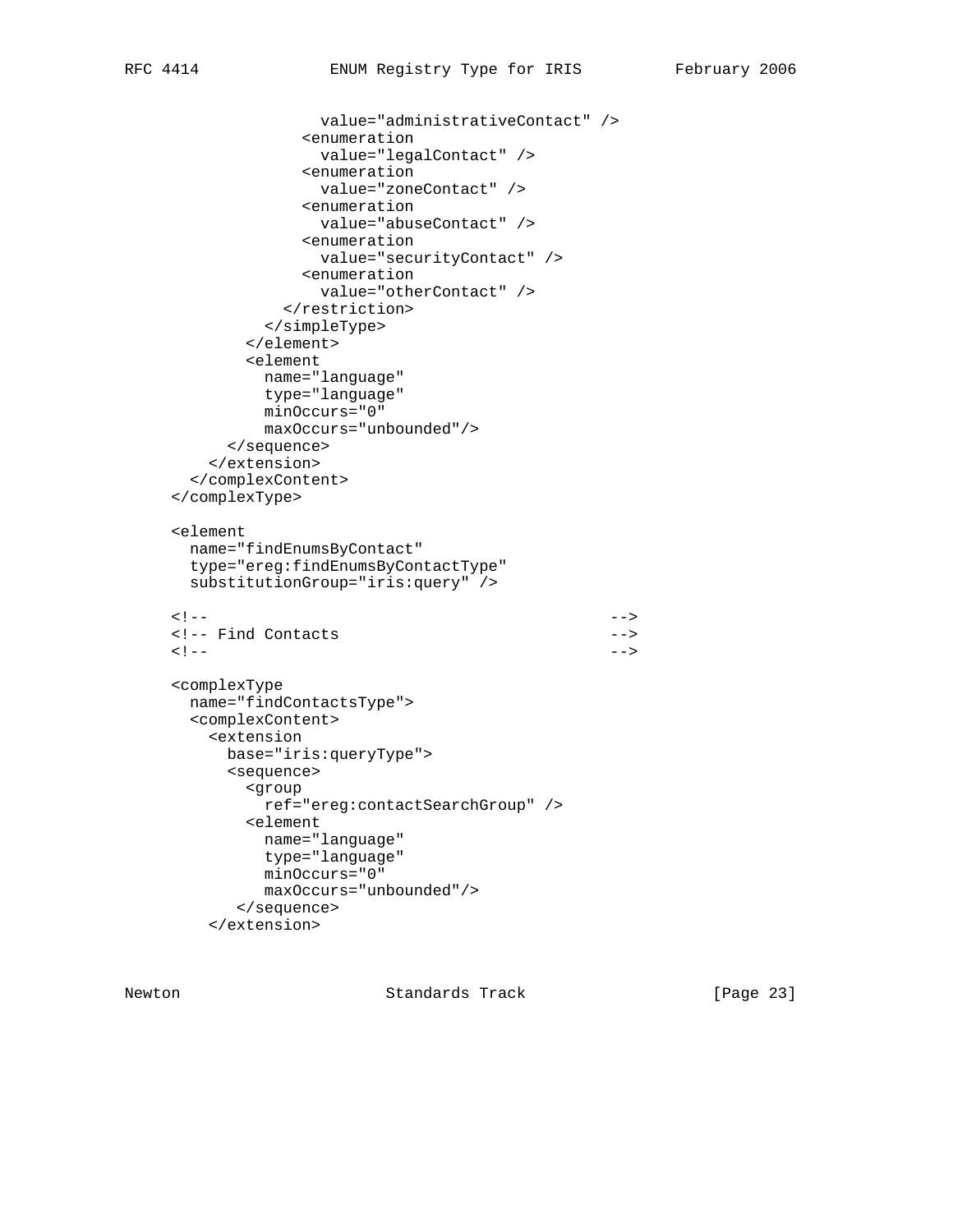```
 </complexContent>
     </complexType>
     <element
      name="findContacts"
      type="ereg:findContactsType"
      substitutionGroup="iris:query" />
\langle | -- | <!-- Find ENUMs By Host -->
\langle | -- | <complexType
      name="findEnumsByHostType">
      <complexContent>
        <extension
         base="iris:queryType">
         <sequence>
           <choice>
             <element
              name="hostName"
              type="ereg:exactMatchParameter" />
             <element
              name="hostHandle"
              type="ereg:exactMatchParameter" />
             <element
              name="ipV4Address"
               type="ereg:exactMatchParameter" />
             <element
              name="ipV6Address"
              type="ereg:exactMatchParameter" />
           </choice>
          </sequence>
        </extension>
      </complexContent>
     </complexType>
     <element
      name="findEnumsByHost"
      type="ereg:findEnumsByHostType"
      substitutionGroup="iris:query" />
\langle | -- | <!-- Contact Search Group -->
\langle | -- | <group
      name="contactSearchGroup">
```
Newton **Standards Track** [Page 24]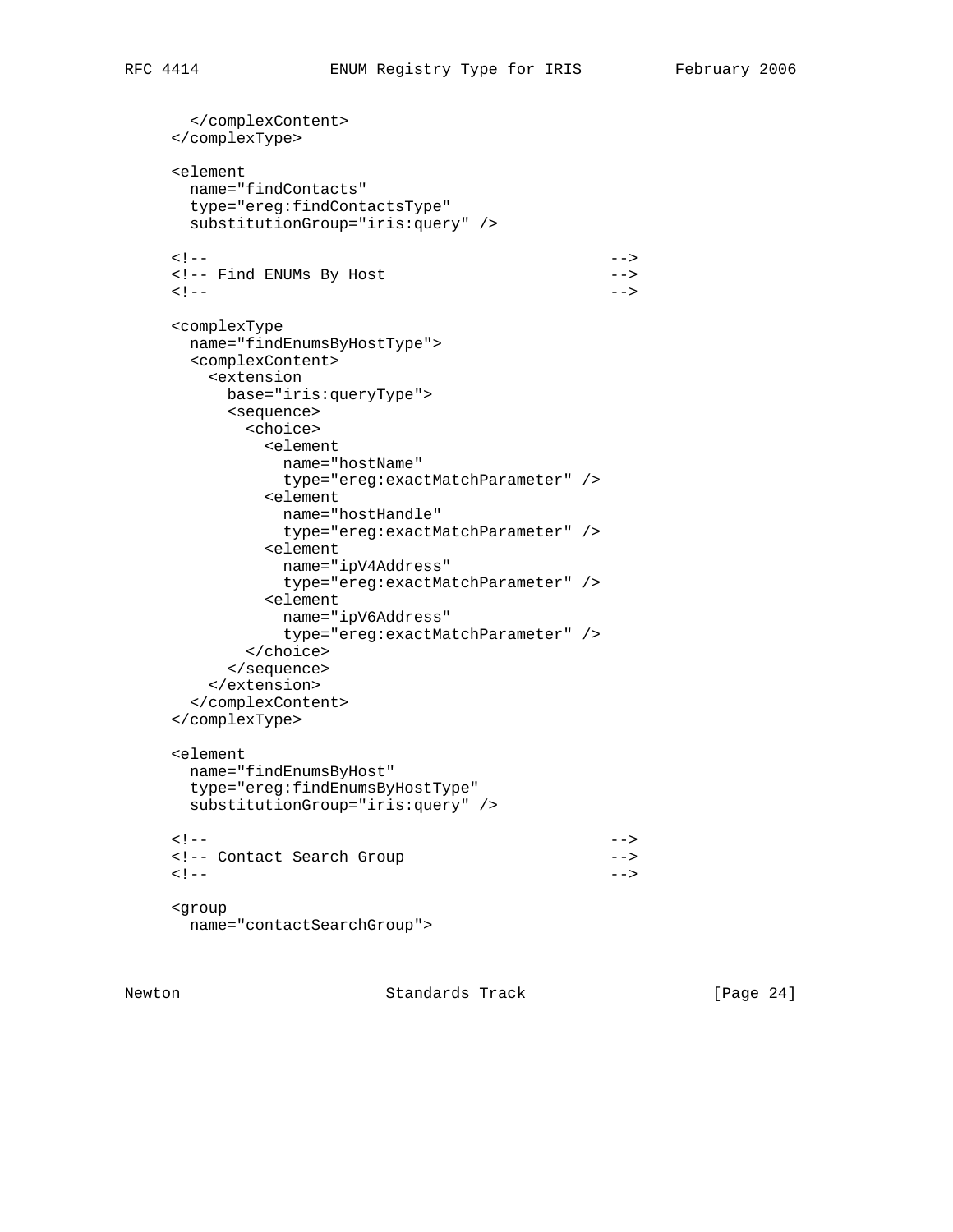```
 <choice>
   <element
     name="commonName"
     type="ereg:exactOrPartialMatchParameter" />
   <element
    name="organization"
     type="ereg:exactOrPartialMatchParameter" />
   <element
    name="eMail"
    type="ereg:domainResourceParameter" />
   <element
    name="sip"
```
 type="ereg:domainResourceParameter" /> <element name="city" type="ereg:exactMatchParameter" /> <element name="region" type="ereg:exactMatchParameter" /> <element name="postalCode" type="ereg:exactMatchParameter" /> </choice> </group> <complexType name="exactOrPartialMatchParameter"> <choice> <group ref="ereg:partialMatchGroup" /> <group ref="ereg:exactMatchGroup" /> </choice> </complexType>

```
 <complexType
  name="exactMatchParameter">
   <group
     ref="ereg:exactMatchGroup" />
 </complexType>
 <complexType
  name="partialMatchParameter">
  <sequence>
```

```
 <group
      ref="ereg:partialMatchGroup" />
   </sequence>
 </complexType>
```
Newton **Standards Track** [Page 25]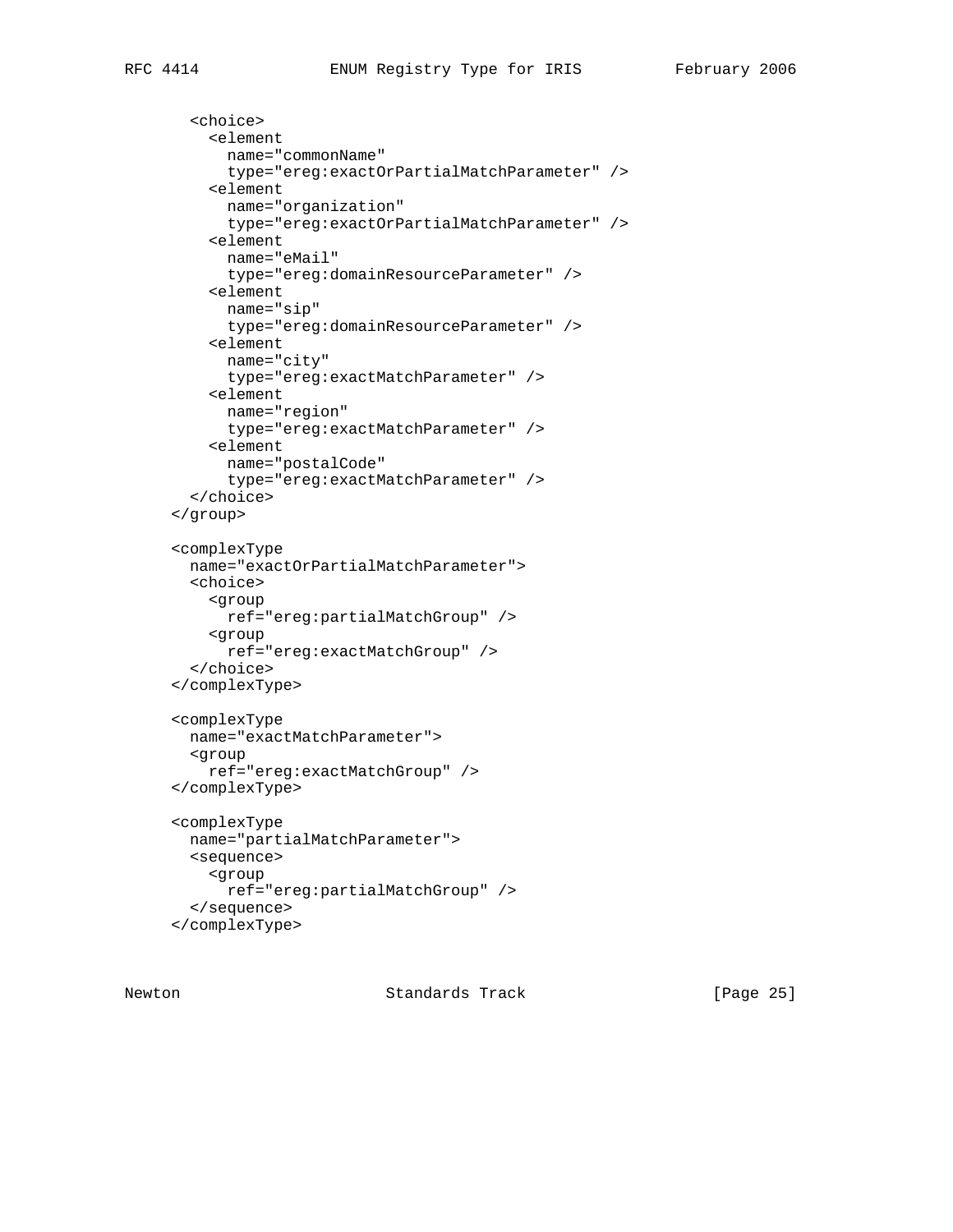```
 <complexType
  name="domainResourceParameter" >
   <choice>
     <group
       ref="ereg:exactMatchGroup" />
     <element
       name="inDomain"
       type="token" />
   </choice>
 </complexType>
 <group
  name="partialMatchGroup">
   <choice>
     <sequence>
       <element
        name="beginsWith">
         <simpleType>
           <restriction
             base="token">
             <minLength
               value="1"/>
           </restriction>
         </simpleType>
       </element>
       <element
         minOccurs="0"
         name="endsWith"
         type="ereg:endsWithType" />
     </sequence>
     <element
       name="endsWith"
       type="ereg:endsWithType" />
   </choice>
 </group>
 <simpleType
  name="endsWithType">
  <restriction
    base="token">
    <minLength
       value="1" />
   </restriction>
 </simpleType>
 <group
  name="exactMatchGroup">
  <sequence>
```
Newton **Standards Track** [Page 26]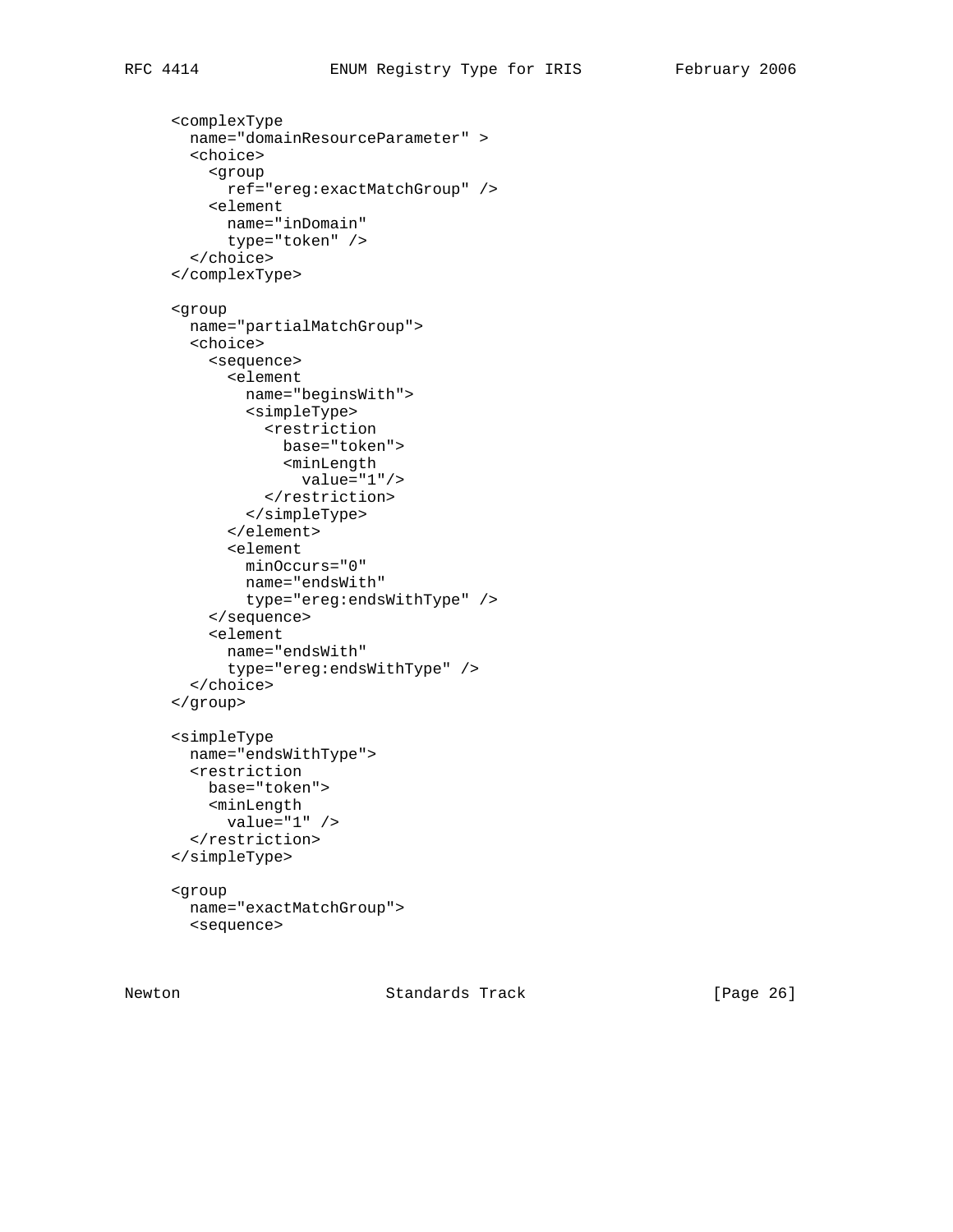<element name="exactMatch" type="normalizedString" /> </sequence> </group> <!-- ========================================= -->  $\langle$   $|$  --  $|$  <!-- Result Types -->  $\langle$   $|$  --  $|$  <!-- ========================================= -->  $\langle$   $|$  --  $|$ < ! -- ENUM -->  $\langle$   $|$  --  $|$  <complexType name="enumType"> <complexContent> <extension base="iris:resultType"> <sequence> <element name="e164Number" type="token" /> <element name="enumHandle" type="ereg:normalizedStringPrivacyType" nillable="true" minOccurs="0" maxOccurs="1" /> <element name="nameServer" type="iris:entityType" minOccurs="0" maxOccurs="unbounded" /> <element name="registrant" type="iris:entityType" minOccurs="0" maxOccurs="unbounded" /> <group ref="ereg:contactGroup" /> <element name="lastContactModificationDateTime" type="ereg:dateTimePrivacyType" nillable="true" minOccurs="0" maxOccurs="1" />

Newton **Standards Track** [Page 27]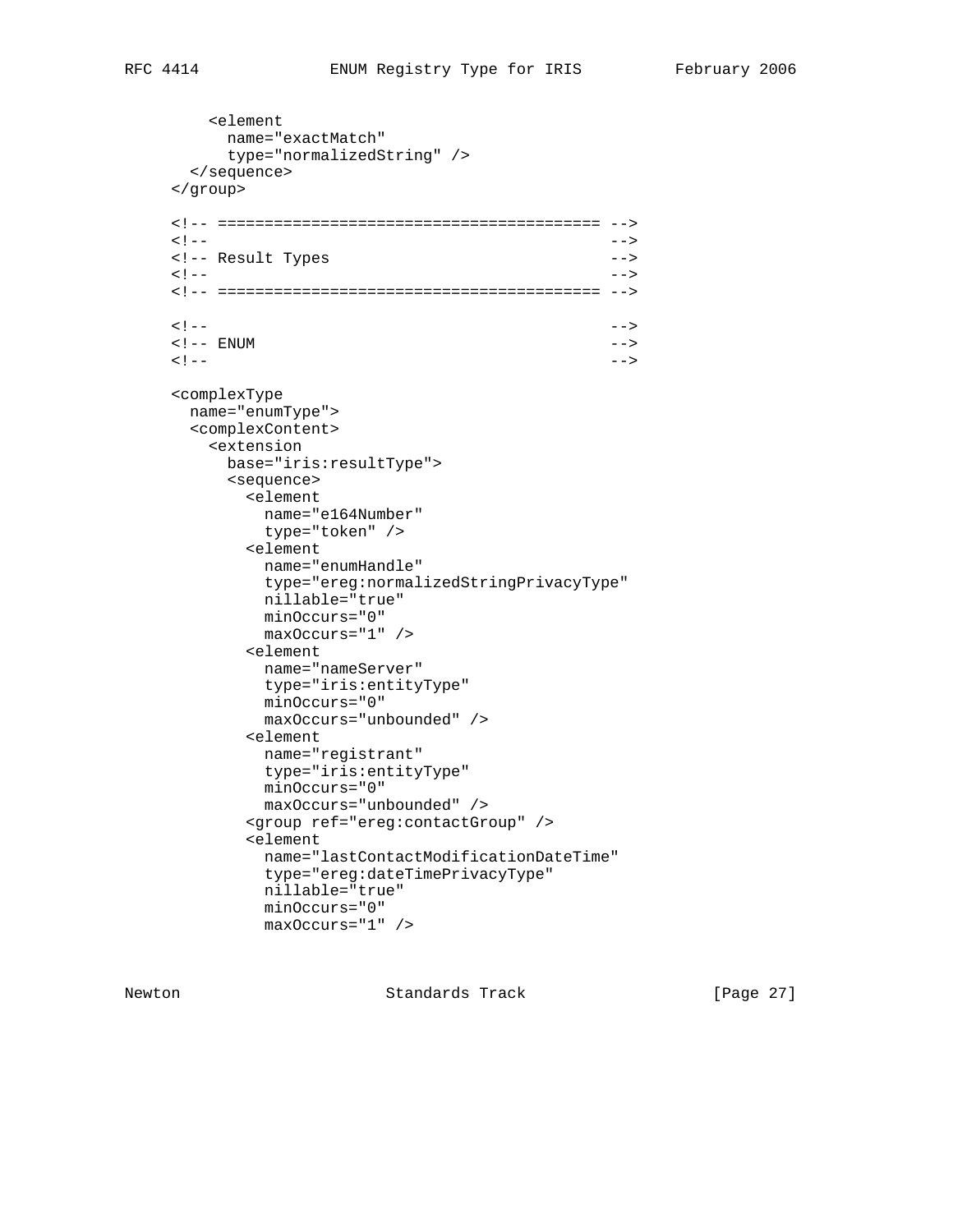```
 <element
   name="lastContactModificationBy"
   type="iris:entityType"
  minOccurs="0"
   maxOccurs="1" />
 <element
  name="status"
  minOccurs="0"
   maxOccurs="1">
   <complexType>
     <choice
       minOccurs="1"
       maxOccurs="unbounded">
       <element
         name="reserved"
         type="ereg:enumStatusType" />
       <element
         name="create"
         type="ereg:enumStatusType" />
       <element
        name="active"
         type="ereg:enumStatusType" />
       <element
        name="inactive"
         type="ereg:enumStatusType" />
       <element
         name="dispute"
         type="ereg:enumStatusType" />
       <element
        name="delete"
         type="ereg:enumStatusType" />
       <element
         name="transfer"
         type="ereg:enumStatusType" />
       <element
         name="renew"
         type="ereg:enumStatusType" />
       <element
         name="update"
         type="ereg:enumStatusType" />
       <element
         name="addPeriod"
         type="ereg:enumStatusType" />
       <element
        name="renewPeriod"
         type="ereg:enumStatusType" />
       <element
         name="autoRenewPeriod"
```
Newton **Standards Track** [Page 28]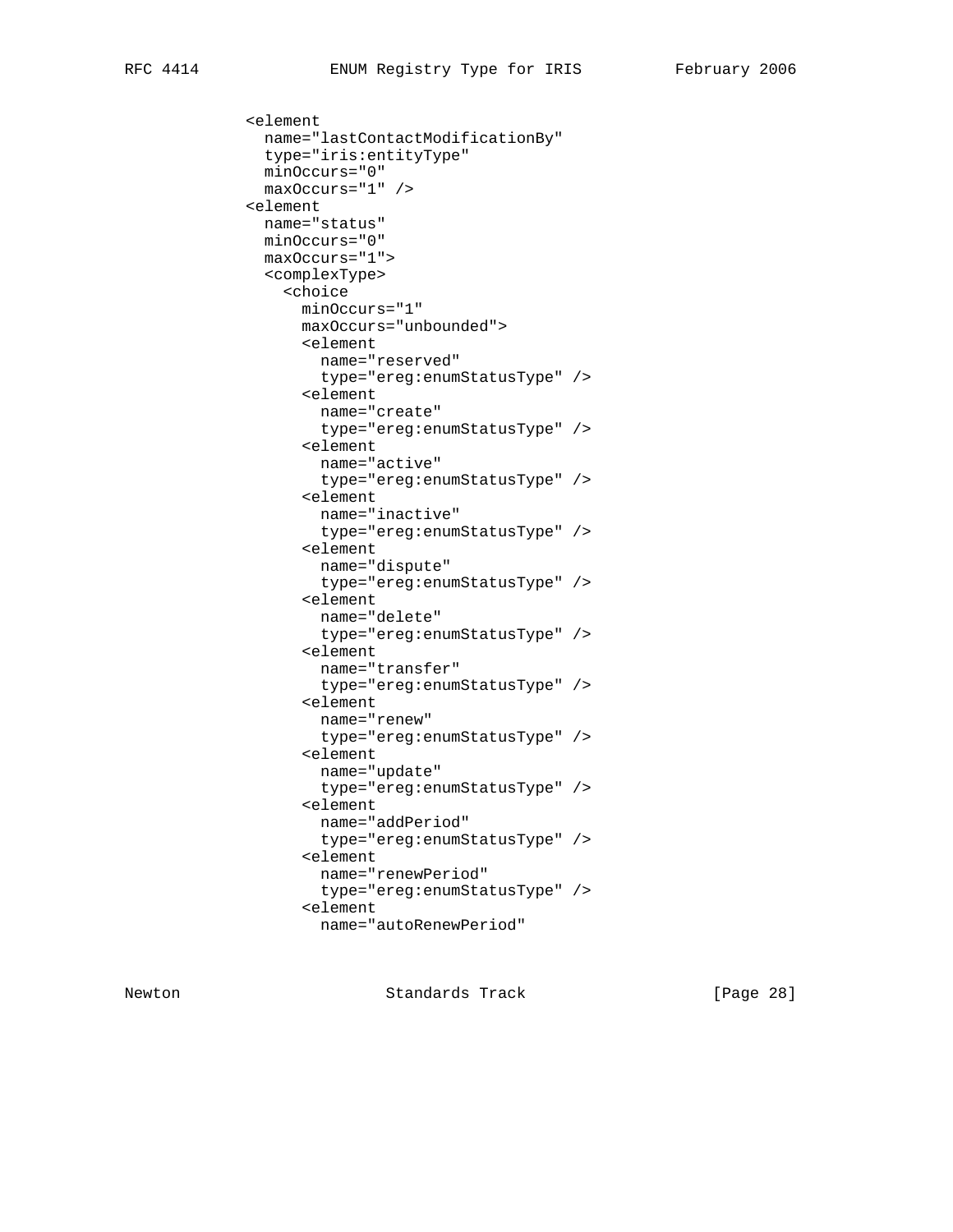type="ereg:enumStatusType" /> <element name="transferPeriod" type="ereg:enumStatusType" /> <element name="redemptionPeriod" type="ereg:enumStatusType" /> <element name="restore" type="ereg:enumStatusType" /> <element name="other" type="ereg:enumStatusType" /> </choice> </complexType> </element> <element name="registrationReference" type="iris:entityType" minOccurs="0" maxOccurs="1" /> <element name="registry" type="iris:entityType" minOccurs="0" maxOccurs="1" /> <element name="registrar" type="iris:entityType" minOccurs="0" maxOccurs="1" /> <element name="validationEntity" type="iris:entityType" minOccurs="0" maxOccurs="unbounded" /> <element name="signalCSP" type="iris:entityType" minOccurs="0" maxOccurs="unbounded" /> <element name="dataCSP" type="iris:entityType" minOccurs="0" maxOccurs="unbounded" /> <element name="lineCSP"

Newton **Standards Track** [Page 29]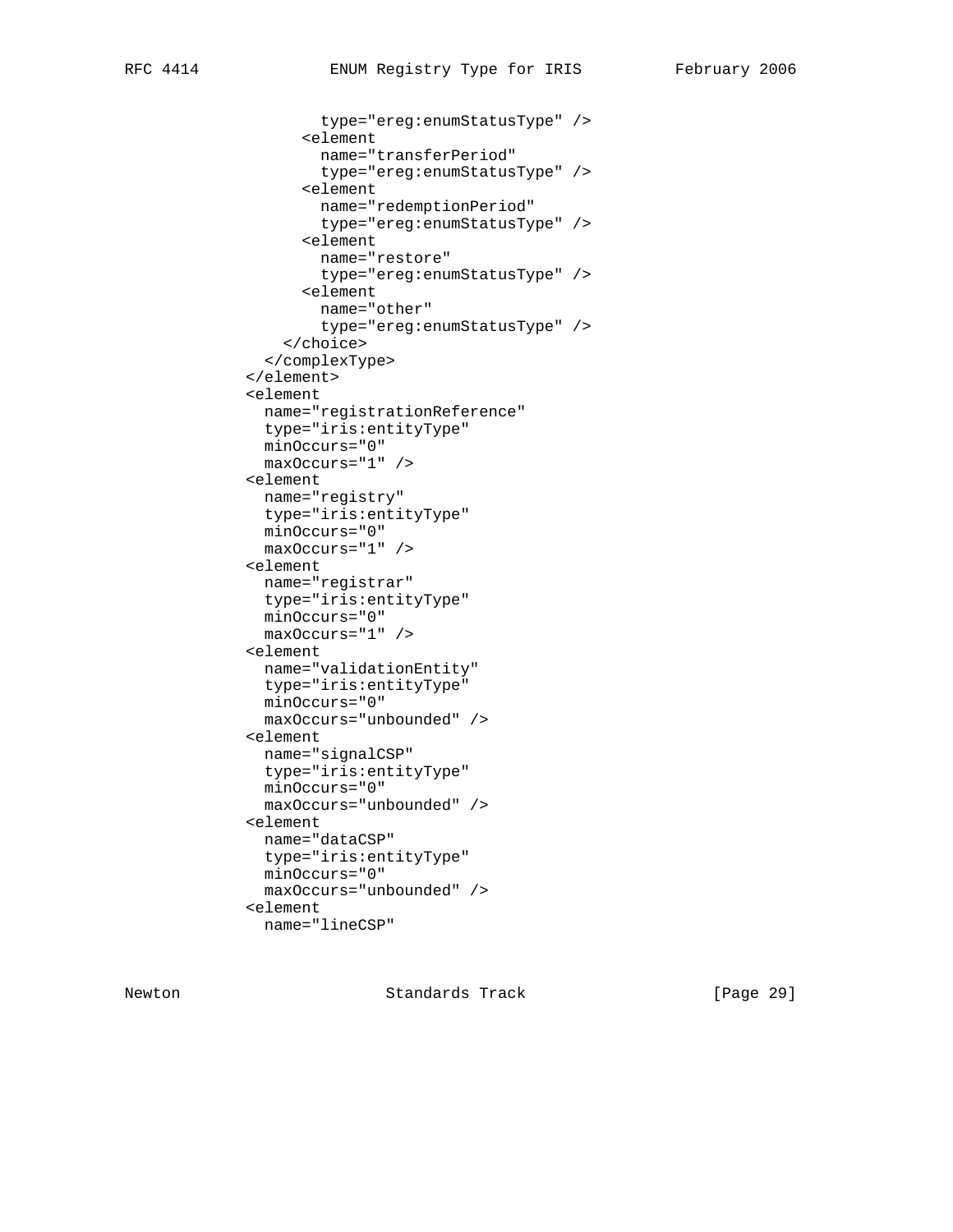```
 type="iris:entityType"
   minOccurs="0"
   maxOccurs="unbounded"/>
 <element
  name="voiceCSP"
  type="iris:entityType"
  minOccurs="0"
  maxOccurs="unbounded" />
 <element
  name="otherCSP"
   type="iris:entityType"
  minOccurs="0"
  maxOccurs="unbounded" />
 <element
  name="validationEvent"
   type="iris:entityType"
  minOccurs="0"
   maxOccurs="unbounded"/>
 <element
  name="initialDelegationDateTime"
  type="ereg:dateTimePrivacyType"
  nillable="true"
  minOccurs="0"
  maxOccurs="1" />
 <element
   name="lastRenewalDateTime"
   type="ereg:dateTimePrivacyType"
  nillable="true"
   minOccurs="0"
   maxOccurs="1" />
 <element
  name="expirationDateTime"
  type="ereg:dateTimePrivacyType"
  nillable="true"
  minOccurs="0"
  maxOccurs="1" />
 <element
   name="lastDelegationModificationDateTime"
   type="ereg:dateTimePrivacyType"
   nillable="true"
  minOccurs="0"
   maxOccurs="1" />
 <element
  name="lastDelegationModificationBy"
  type="iris:entityType"
  minOccurs="0"
  maxOccurs="1" />
 <element
```
Newton **Standards Track** [Page 30]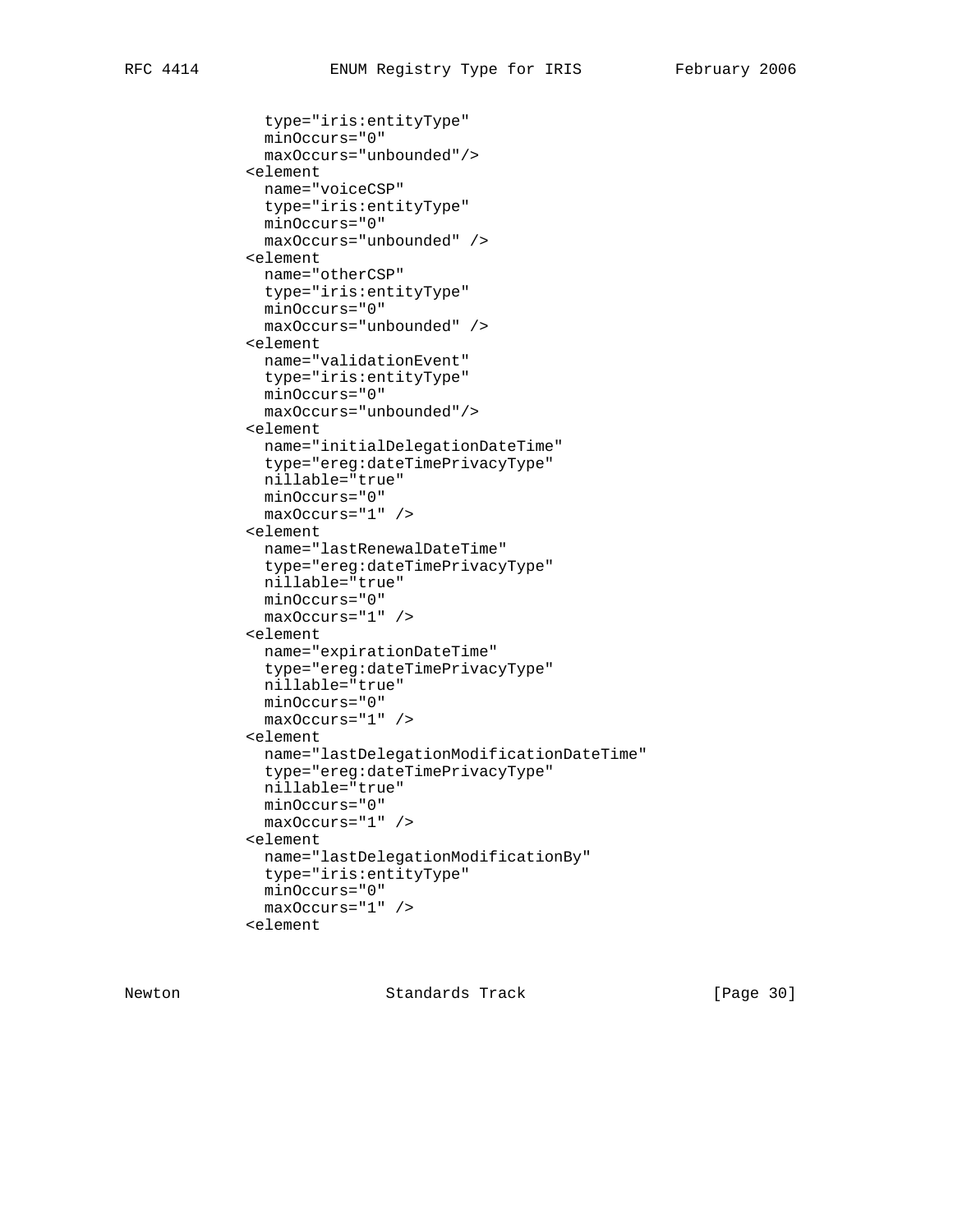```
 name="lastVerificationDateTime"
              type="ereg:dateTimePrivacyType"
              nillable="true"
              minOccurs="0"
              maxOccurs="1" />
            <element
              ref="iris:seeAlso"
              minOccurs="0"
              maxOccurs="unbounded" />
           </sequence>
         </extension>
       </complexContent>
     </complexType>
     <element
       name="enum"
       type="ereg:enumType"
       substitutionGroup="iris:result" />
\langle | -- | <!-- Host -->
\langle | -- | <complexType
       name="hostType">
       <complexContent>
         <extension
          base="iris:resultType">
          <sequence>
            <element
              name="hostHandle"
              type="ereg:normalizedStringPrivacyType"
              nillable="true"
              minOccurs="0"
              maxOccurs="1" />
            <element
              name="hostName"
              type="normalizedString" />
            <element
              name="ipV4Address"
              type="token"
              minOccurs="0"
              maxOccurs="unbounded" />
             <element
              name="ipV6Address"
              type="token"
              minOccurs="0"
              maxOccurs="unbounded" />
```
Newton **Standards Track** [Page 31]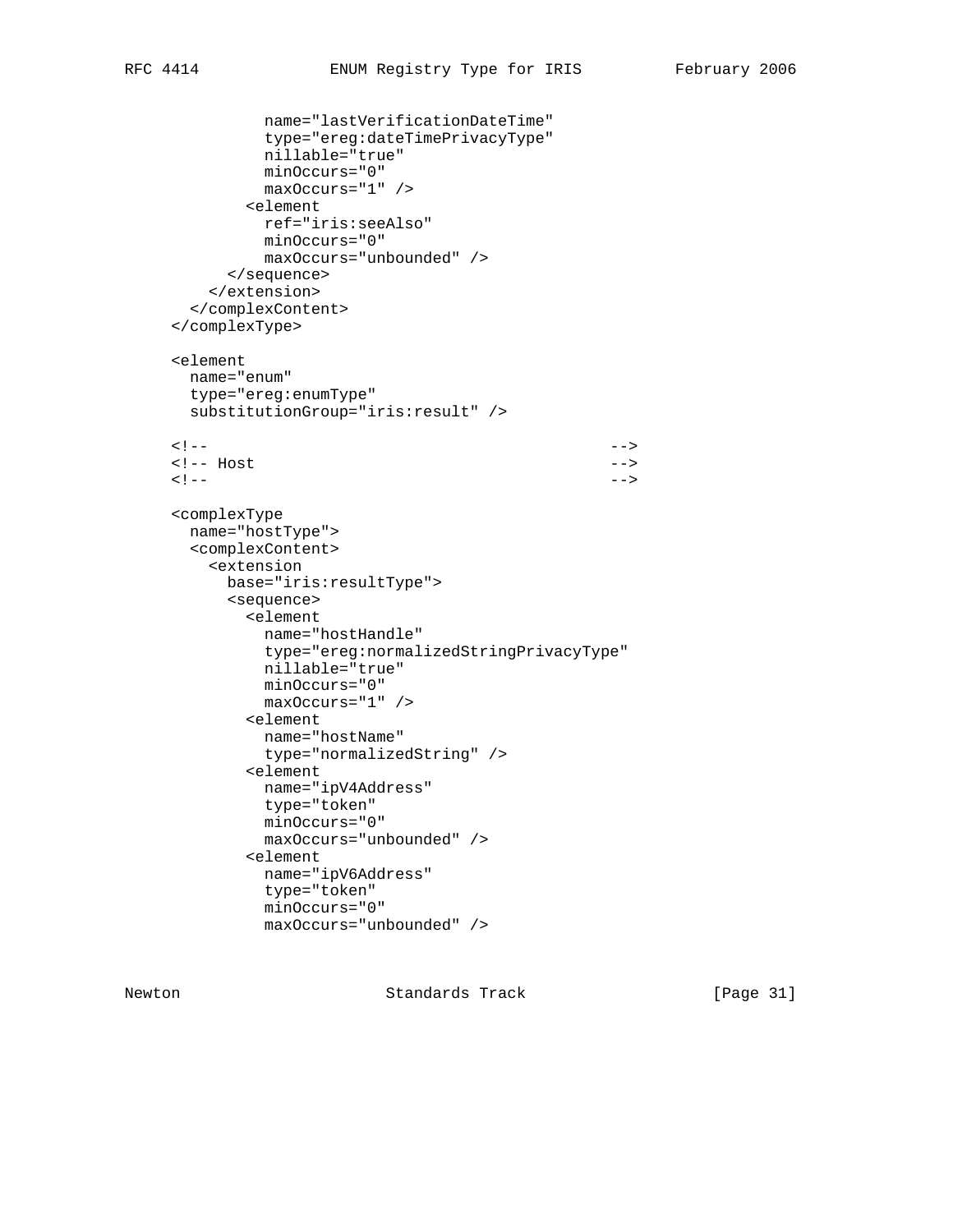```
 <element
              name="hostContact"
              type="iris:entityType"
              minOccurs="0"
              maxOccurs="unbounded" />
            <element
              name="createdDateTime"
              type="ereg:dateTimePrivacyType"
              nillable="true"
              minOccurs="0"
              maxOccurs="1" />
            <element
              name="lastModificationDateTime"
              type="ereg:dateTimePrivacyType"
              nillable="true"
              minOccurs="0"
              maxOccurs="1" />
            <element
              name="lastVerificationDateTime"
              type="ereg:dateTimePrivacyType"
              nillable="true"
              minOccurs="0"
              maxOccurs="1" />
            <element
              ref="iris:seeAlso"
              minOccurs="0"
              maxOccurs="unbounded" />
          </sequence>
         </extension>
       </complexContent>
     </complexType>
     <element
      name="host"
       type="ereg:hostType"
       substitutionGroup="iris:result" />
\langle | -- |<!-- Contact -->
\langle | -- | <complexType
      name="contactType">
       <complexContent>
         <extension
          base="iris:resultType">
          <sequence>
            <element
```
Newton **Standards Track** [Page 32]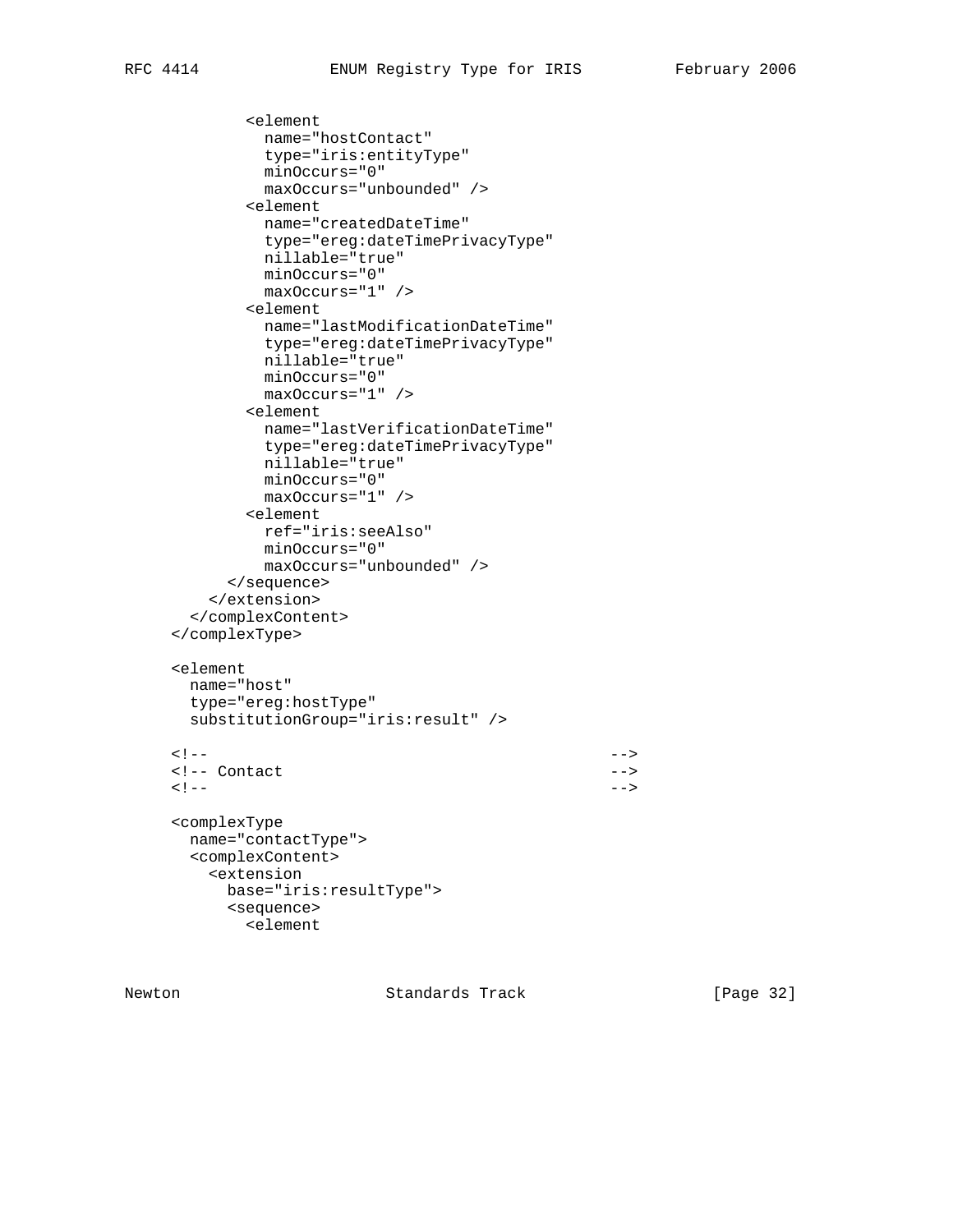```
 name="contactHandle"
   type="ereg:normalizedStringPrivacyType"
   nillable="true"
  minOccurs="0"
   maxOccurs="1" />
 <element
  name="commonName"
  type="ereg:normalizedStringPrivacyType"
  nillable="true"
  minOccurs="0"
  maxOccurs="1"/>
 <element
   name="language"
   type="language"
  minOccurs="0"
   maxOccurs="1" />
 <element
  name="type"
  minOccurs="0"
  maxOccurs="1">
   <complexType>
     <choice>
       <element
        name="person"
         type="ereg:contactTypeType" />
       <element
         name="organization"
         type="ereg:contactTypeType" />
       <element
        name="role"
         type="ereg:contactTypeType" />
       <element
         name="other"
         type="ereg:contactTypeType" />
     </choice>
   </complexType>
 </element>
 <element
   name="organization"
   type="ereg:normalizedStringPrivacyType"
   nillable="true"
  minOccurs="0"
  maxOccurs="1" />
 <element
  name="legalId"
   type="ereg:tokenPrivacyType"
  nillable="true"
  minOccurs="0"
```
Newton **Standards Track** [Page 33]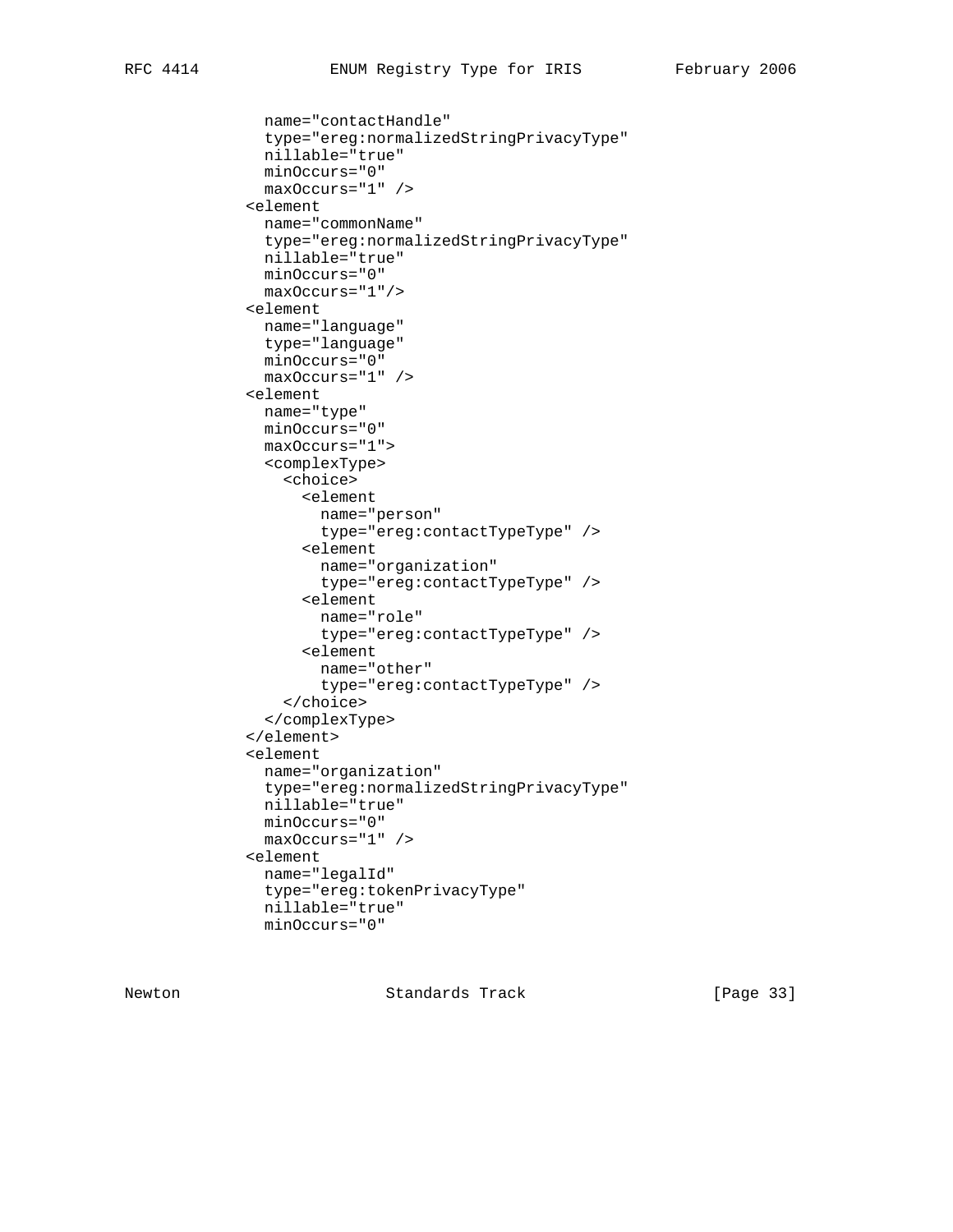maxOccurs="unbounded" /> <element name="eMail" type="ereg:stringPrivacyType" nillable="true" minOccurs="0" maxOccurs="unbounded" /> <element name="sip" type="ereg:stringPrivacyType" nillable="true" minOccurs="0" maxOccurs="unbounded" /> <element name="postalAddress" minOccurs="0" maxOccurs="unbounded" > <complexType> <sequence> <element name="address" type="ereg:stringPrivacyType" nillable="true" minOccurs="0" maxOccurs="1" /> <element name="city" type="ereg:stringPrivacyType" nillable="true" minOccurs="0" maxOccurs="1" /> <element name="region" type="ereg:stringPrivacyType" nillable="true" minOccurs="0" maxOccurs="1" /> <element name="postalCode" type="ereg:normalizedStringPrivacyType" nillable="true" minOccurs="0" maxOccurs="1" /> <element name="country" type="ereg:tokenPrivacyType" nillable="true" minOccurs="0"

Newton **Standards Track** [Page 34]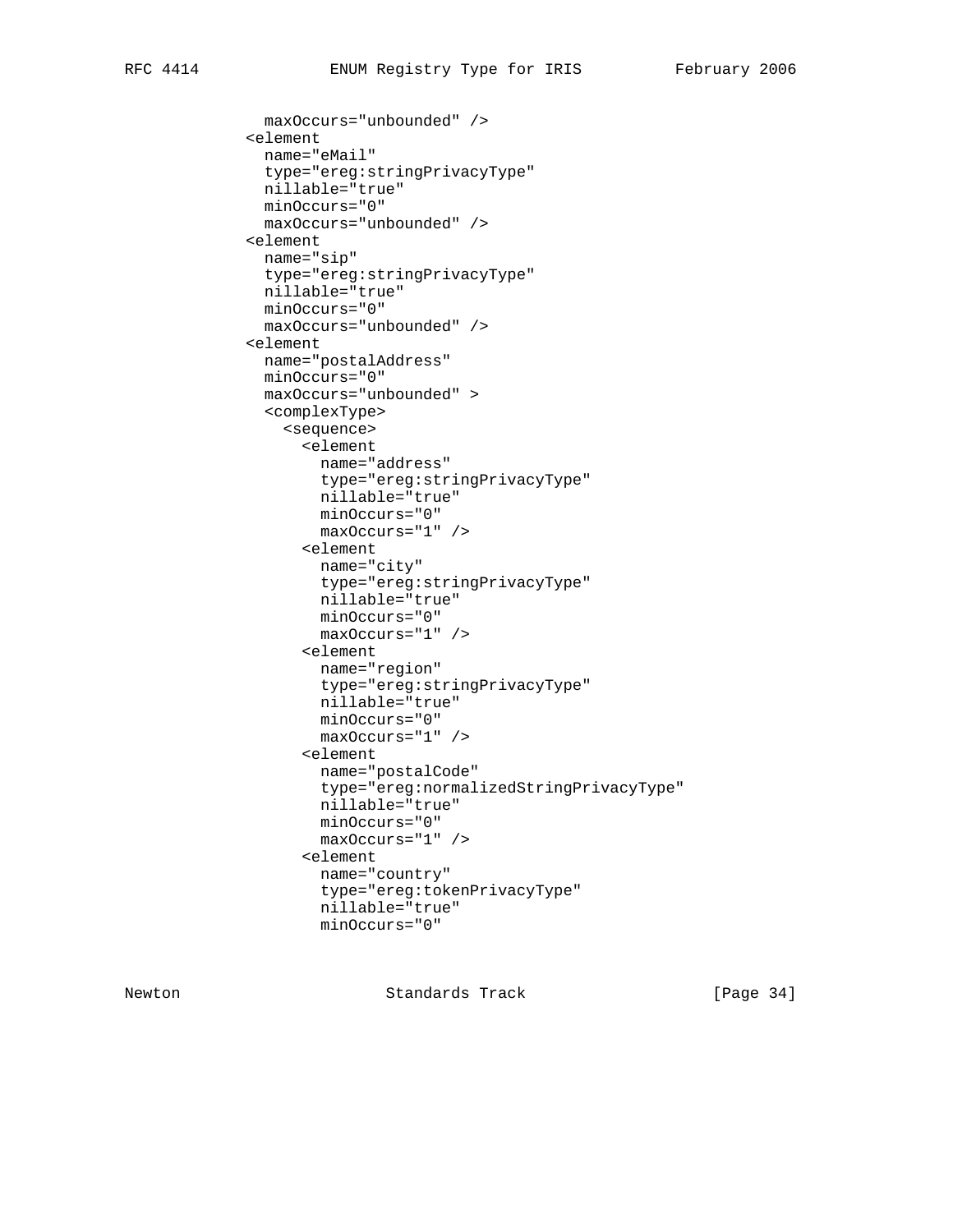```
 maxOccurs="1" />
             </sequence>
           </complexType>
         </element>
         <element
           name="phone"
           type="ereg:normalizedStringPrivacyType"
           nillable="true"
           minOccurs="0"
           maxOccurs="unbounded" />
         <element
           name="fax"
           type="ereg:normalizedStringPrivacyType"
           nillable="true"
           minOccurs="0"
           maxOccurs="unbounded" />
         <element
           name="createdDateTime"
           type="ereg:dateTimePrivacyType"
           nillable="true"
           minOccurs="0"
           maxOccurs="1" />
         <element
           name="lastModificationDateTime"
           type="ereg:dateTimePrivacyType"
           nillable="true"
           minOccurs="0"
           maxOccurs="1" />
         <element
           name="lastVerificationDateTime"
           type="ereg:dateTimePrivacyType"
           nillable="true"
           minOccurs="0"
           maxOccurs="1" />
         <element
           name="translatedContact"
           type="iris:entityType"
           minOccurs="0"
           maxOccurs="unbounded" />
         <element
           ref="iris:seeAlso"
           minOccurs="0"
           maxOccurs="unbounded" />
       </sequence>
     </extension>
   </complexContent>
 </complexType>
```
Newton **Standards Track** [Page 35]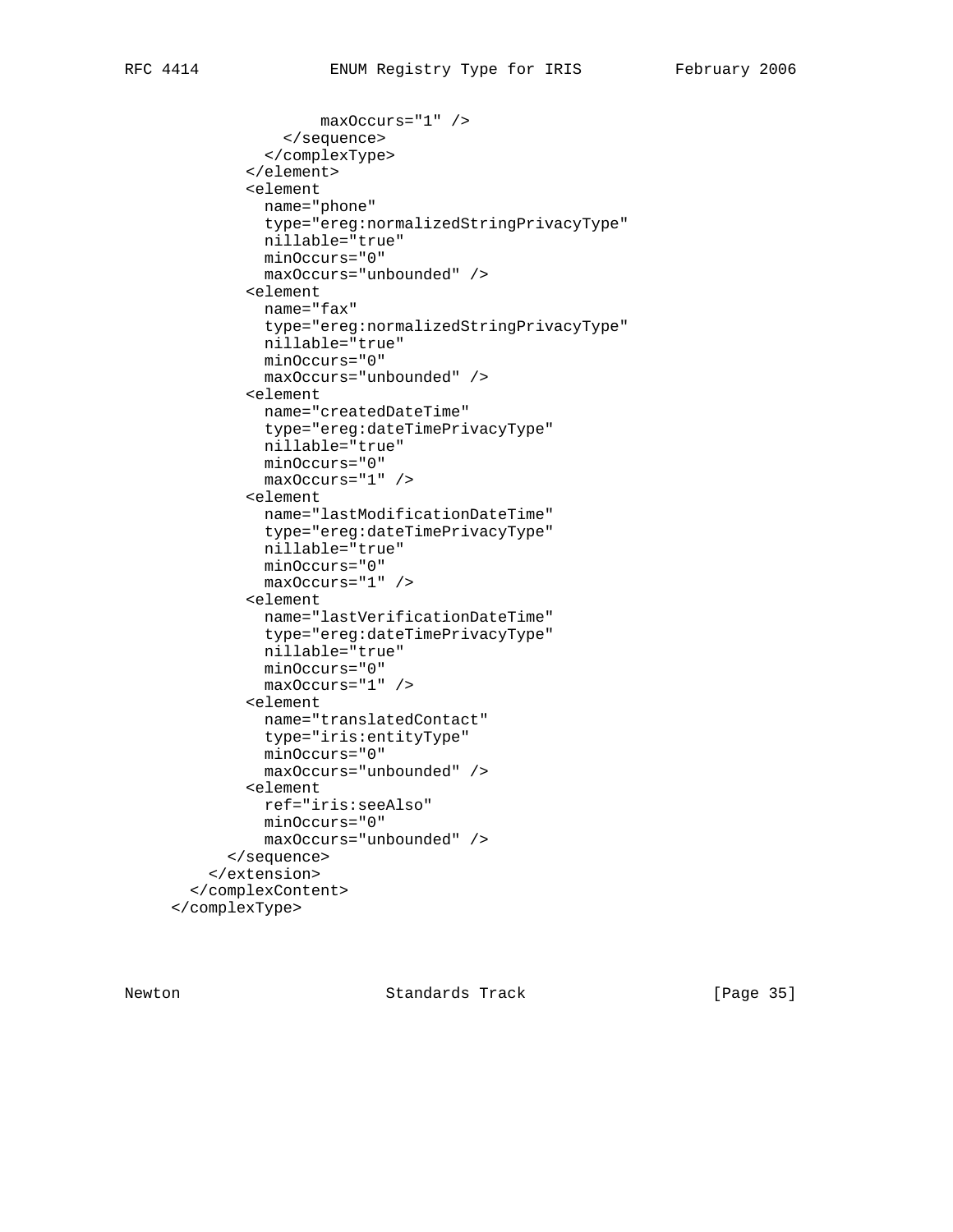<element

name="contact"

```
 type="ereg:contactType"
       substitutionGroup="iris:result" />
\langle | -- | <!-- Registration Authority -->
\langle | -- | <complexType
       name="registrationAuthorityType">
       <complexContent>
         <extension
          base="iris:resultType">
           <sequence>
            <element
              name="serviceInstance"
              type="iris:entityType"
              minOccurs="0"
              maxOccurs="1" />
             <element
              name="organizationName"
              type="string"
              minOccurs="0"
              maxOccurs="1" />
             <element
              name="legalId"
              type="token"
              minOccurs="0"
              maxOccurs="1"/>
            <choice
              minOccurs="0"
              maxOccurs="3">
              <element
                name="registry">
                <complexType/>
              </element>
              <element
                name="registrar">
                <complexType/>
              </element>
              <element
                name="other">
                <complexType/>
              </element>
             </choice>
             <group ref="ereg:contactGroup" />
             <element
```
Newton **Standards Track** [Page 36]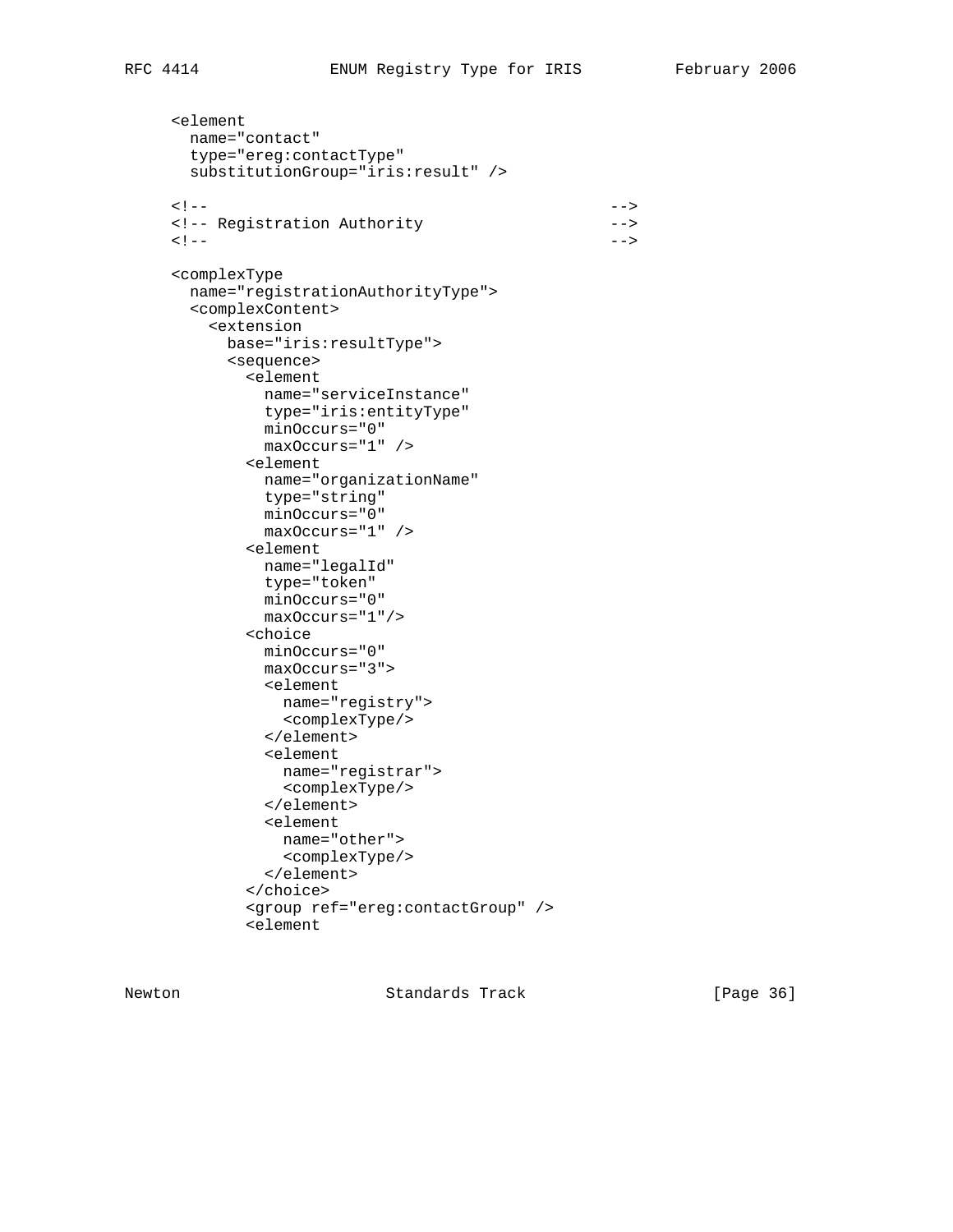```
 ref="iris:seeAlso"
              minOccurs="0"
              maxOccurs="unbounded" />
           </sequence>
         </extension>
       </complexContent>
     </complexType>
     <element
       name="registrationAuthority"
       type="ereg:registrationAuthorityType"
       substitutionGroup="iris:result" />
\langle | -- | <!-- Validation Entity -->
\langle | -- | <complexType
      name="validationEntityType">
       <complexContent>
         <extension
          base="iris:resultType">
          <sequence>
            <element
              name="serviceInstance"
              type="iris:entityType"
              minOccurs="0"
              maxOccurs="1" />
            <element
             name="organizationName"
              type="string"
             minOccurs="0"
              maxOccurs="1" />
            <element
              name="legalId"
              type="token"
              minOccurs="0"
              maxOccurs="1"/>
             <group ref="ereg:contactGroup" />
            <element
              ref="iris:seeAlso"
              minOccurs="0"
              maxOccurs="unbounded" />
           </sequence>
         </extension>
       </complexContent>
     </complexType>
```
Newton **Standards Track** [Page 37]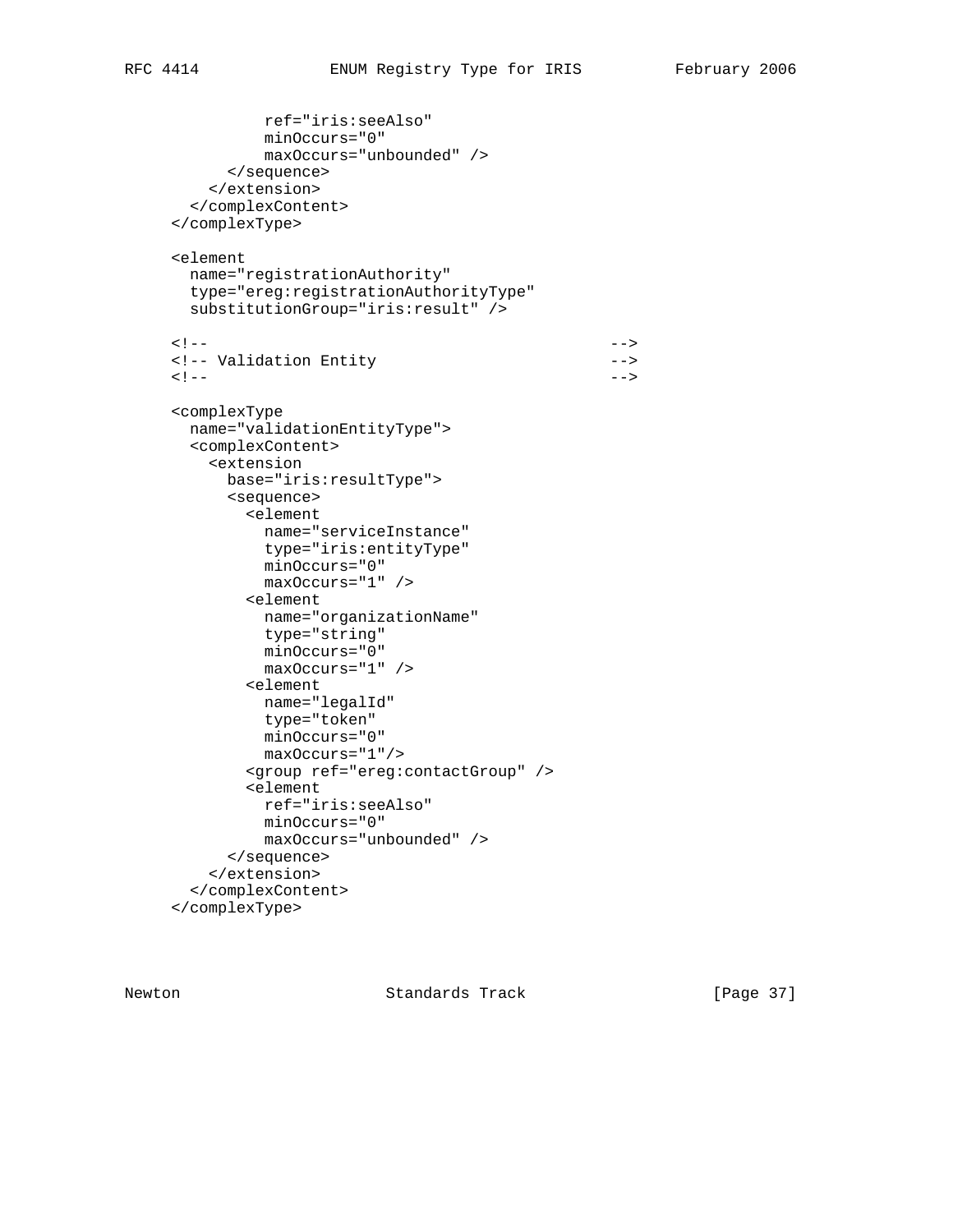```
 <element
       name="validationEntity"
       type="ereg:validationEntityType"
       substitutionGroup="iris:result" />
\langle | -- | <!-- Communication Service Provider -->
\langle | -- | <complexType
       name="communicationServiceProviderType">
       <complexContent>
         <extension
           base="iris:resultType">
           <sequence>
            <element
              name="serviceInstance"
              type="iris:entityType"
              minOccurs="0"
              maxOccurs="1" />
             <element
              name="organizationName"
              type="string"
              minOccurs="0"
              maxOccurs="1" />
             <element
              name="legalId"
              type="token"
              minOccurs="0"
              maxOccurs="1"/>
             <element
             name="cspId"
              type="token"
              minOccurs="0"
              maxOccurs="1"/>
             <choice
              minOccurs="0"
              maxOccurs="5">
               <element
                minOccurs="0"
                maxOccurs="1"
                name="line">
                <complexType/>
               </element>
               <element
                minOccurs="0"
                maxOccurs="1"
                name="data">
```
Newton **Standards Track** [Page 38]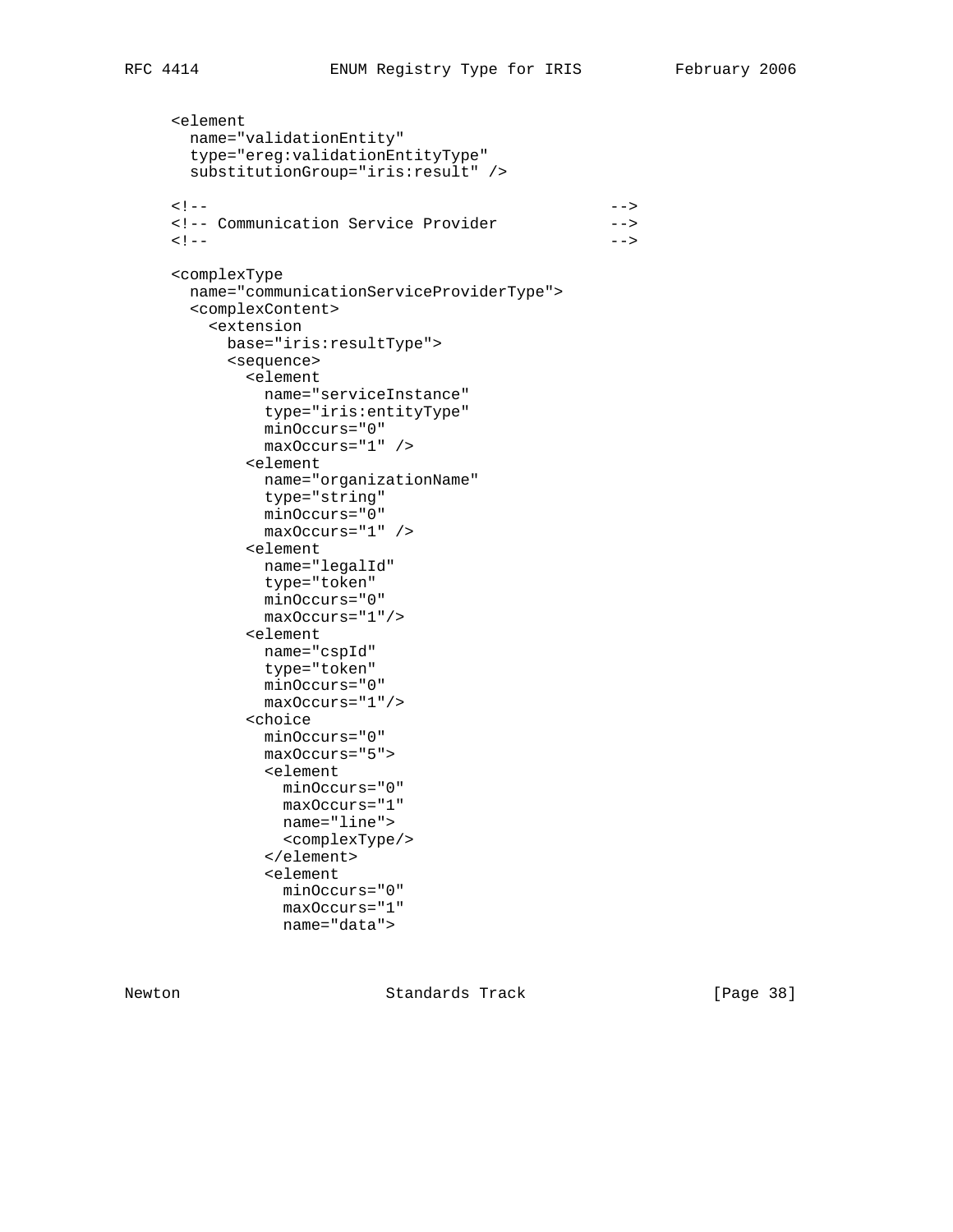```
 <complexType/>
               </element>
               <element
                minOccurs="0"
                maxOccurs="1"
               name="voice">
                <complexType/>
               </element>
               <element
                minOccurs="0"
                maxOccurs="1"
               name="signal">
                <complexType/>
               </element>
               <element
                minOccurs="0"
                maxOccurs="1"
                name="other">
                <complexType/>
               </element>
             </choice>
             <group ref="ereg:contactGroup" />
             <element
              ref="iris:seeAlso"
              minOccurs="0"
              maxOccurs="unbounded" />
           </sequence>
         </extension>
       </complexContent>
     </complexType>
     <element
       name="communicationServiceProvider"
       type="ereg:communicationServiceProviderType"
       substitutionGroup="iris:result" />
\langle | -- |<!-- Validation Event --> --> --> --> --> ---
\langle | -- | <complexType
       name="validationEventType">
       <complexContent>
         <extension
          base="iris:resultType">
           <sequence>
             <element
              name="serial"
```
Newton **Standards Track** [Page 39]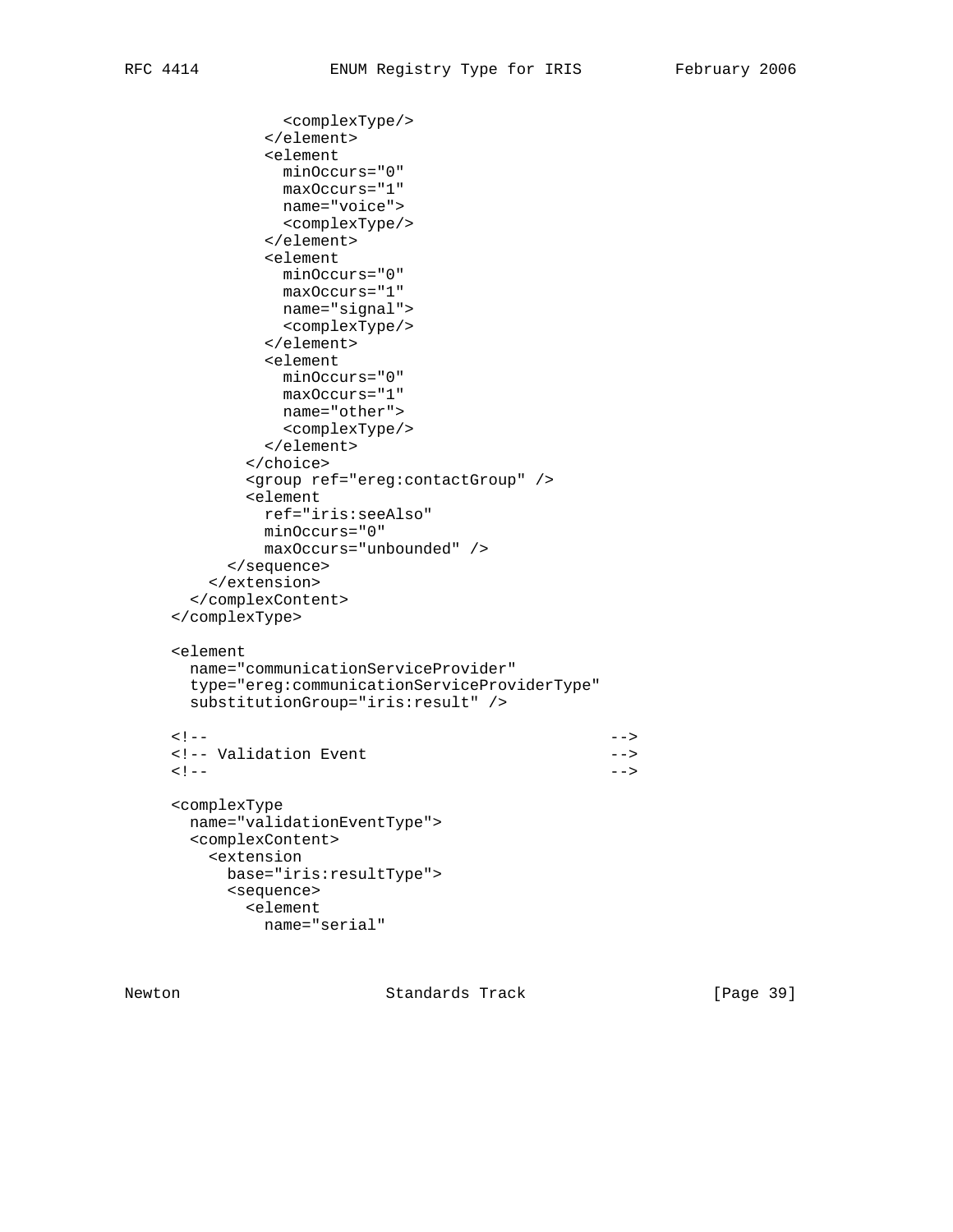```
 type="token"
              minOccurs="0"
              maxOccurs="unbounded" />
             <element
              name="methodId"
              type="token"
              minOccurs="0"
              maxOccurs="unbounded" />
             <element
              name="validationEntity"
              type="iris:entityType"
              minOccurs="0"
              maxOccurs="unbounded" />
            <element
              name="registrar"
              type="iris:entityType"
              minOccurs="0"
              maxOccurs="unbounded" />
            <element
              name="executionDateTime"
              type="ereg:dateTimePrivacyType"
              nillable="true"
              minOccurs="0"
              maxOccurs="1" />
             <element
              name="expirationDateTime"
              type="ereg:dateTimePrivacyType"
              nillable="true"
              minOccurs="0"
              maxOccurs="1" />
            <element
              ref="iris:seeAlso"
              minOccurs="0"
              maxOccurs="unbounded" />
           </sequence>
         </extension>
       </complexContent>
     </complexType>
     <element
       name="validationEvent"
       type="ereg:validationEventType"
       substitutionGroup="iris:result" />
\langle | -- | <!-- Contact Group -->
\langle | -- |
```
Newton **Standards Track** [Page 40]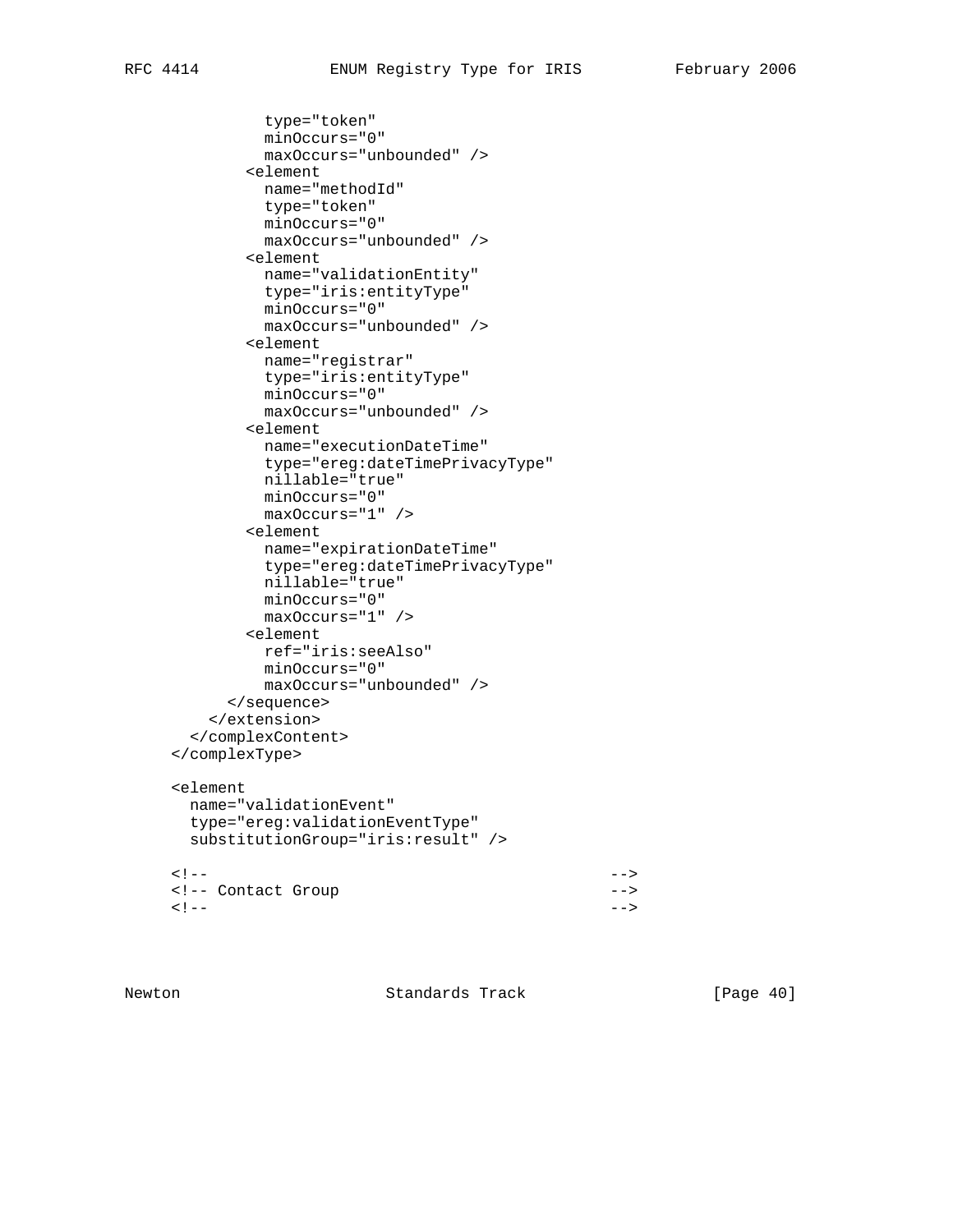```
 <group name="contactGroup">
       <sequence>
         <element
           name="billingContact"
           type="iris:entityType"
           minOccurs="0"
           maxOccurs="unbounded" />
         <element
           name="technicalContact"
           type="iris:entityType"
           minOccurs="0"
           maxOccurs="unbounded" />
         <element
           name="administrativeContact"
           type="iris:entityType"
           minOccurs="0"
           maxOccurs="unbounded" />
         <element
          name="legalContact"
           type="iris:entityType"
           minOccurs="0"
           maxOccurs="unbounded" />
         <element
           name="zoneContact"
           type="iris:entityType"
           minOccurs="0"
           maxOccurs="unbounded" />
         <element
           name="abuseContact"
           type="iris:entityType"
           minOccurs="0"
           maxOccurs="unbounded" />
         <element
           name="securityContact"
           type="iris:entityType"
           minOccurs="0"
           maxOccurs="unbounded" />
         <element
           name="otherContact"
           type="iris:entityType"
           minOccurs="0"
           maxOccurs="unbounded" />
       </sequence>
     </group>
\langle | -- | <!-- Privacy Label Types -->
\langle | -- |
```
Newton **Standards Track** [Page 41]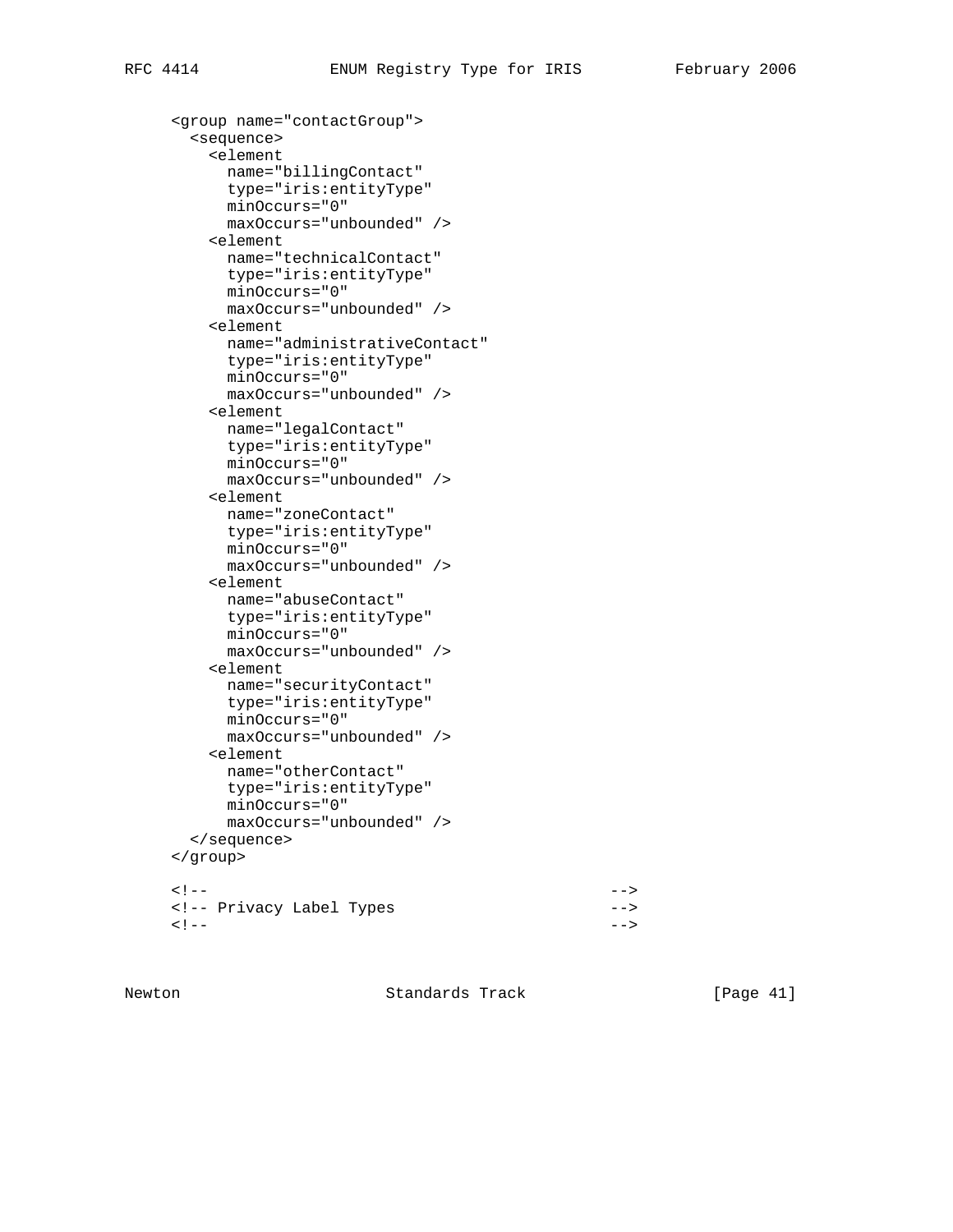```
 <attributeGroup
  name="privacyLabelAttributeGroup">
   <attribute
    name="private"
    type="boolean" />
   <attribute
    name="denied"
    type="boolean" />
   <attribute
    name="doNotRedistribute"
    type="boolean" />
   <attribute
    name="specialAccess"
     type="boolean" />
 </attributeGroup>
 <complexType
  name="dateTimePrivacyType">
  <simpleContent>
    <extension
      base="dateTime">
       <attributeGroup
         ref="ereg:privacyLabelAttributeGroup" />
     </extension>
   </simpleContent>
 </complexType>
 <complexType
  name="stringPrivacyType">
   <simpleContent>
     <extension
      base="string">
       <attributeGroup
         ref="ereg:privacyLabelAttributeGroup" />
     </extension>
   </simpleContent>
 </complexType>
 <complexType
  name="normalizedStringPrivacyType">
   <simpleContent>
     <extension
      base="normalizedString">
       <attributeGroup
         ref="ereg:privacyLabelAttributeGroup" />
     </extension>
   </simpleContent>
 </complexType>
```
Newton **Standards Track** [Page 42]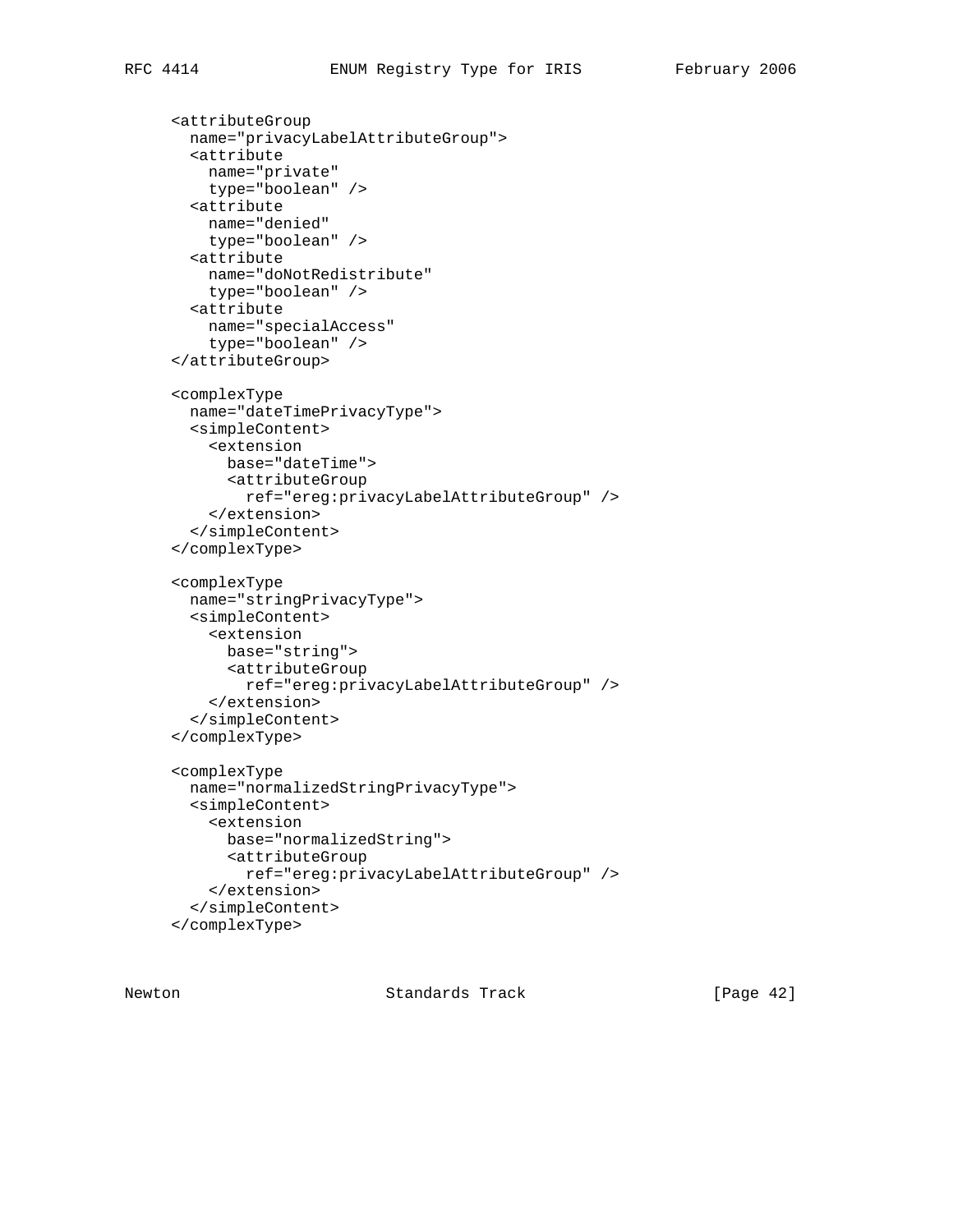```
 <complexType
  name="tokenPrivacyType">
   <simpleContent>
     <extension
       base="token">
       <attributeGroup
         ref="ereg:privacyLabelAttributeGroup" />
     </extension>
   </simpleContent>
 </complexType>
 <complexType
  name="enumStatusType">
   <sequence>
     <element
       name="appliedDate"
       type="dateTime"
       minOccurs="0"
       maxOccurs="1" />
     <element
       name="description"
       minOccurs="0"
       maxOccurs="unbounded">
       <complexType>
         <simpleContent>
           <extension
             base="string">
             <attribute
               name="language"
               type="language"
               use="required" />
           </extension>
         </simpleContent>
       </complexType>
     </element>
     <element
       name="subStatus"
       minOccurs="0"
       maxOccurs="1">
       <complexType>
         <simpleContent>
           <extension
             base="token">
             <attribute
               type="token"
               use="required"
               name="authority"/>
           </extension>
```
Newton **Standards Track** [Page 43]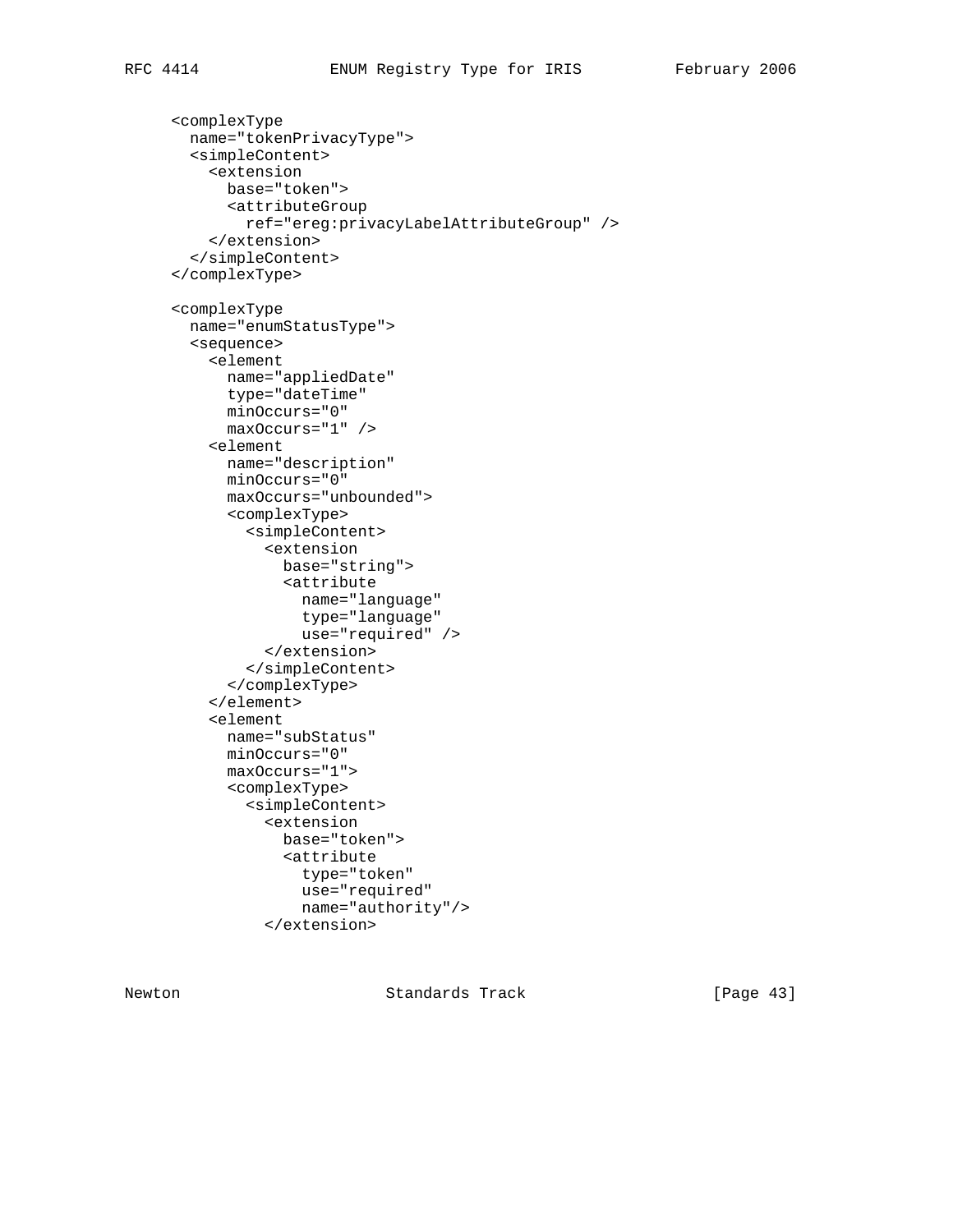</simpleContent> </complexType> </element> </sequence> <attributeGroup ref="ereg:privacyLabelAttributeGroup" /> <attribute name="actor"> <simpleType> <restriction base="string"> <enumeration value="registry"/> <enumeration value="registrar"/> </restriction> </simpleType> </attribute> <attribute name="disposition"> <simpleType> <restriction base="string"> <enumeration value="prohibited"/> <enumeration value="pending"/> </restriction> </simpleType> </attribute> <attribute name="scope" type="token" /> </complexType> <complexType name="contactTypeType"> <sequence> <element name="description" minOccurs="0" maxOccurs="unbounded"> <complexType> <simpleContent> <extension base="string"> <attribute name="language"

Newton **Standards Track** [Page 44]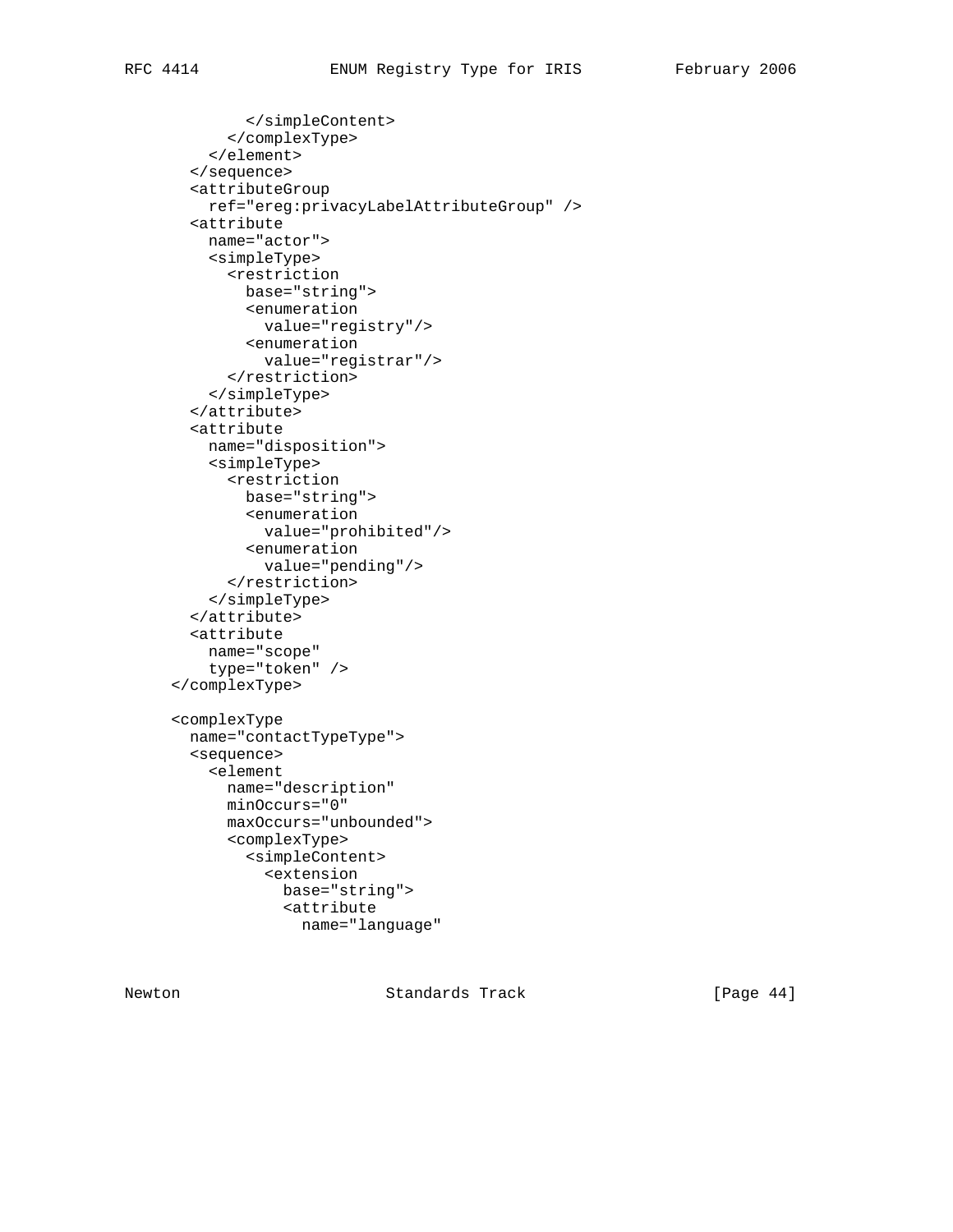```
 type="language"
               use="required" />
            </extension>
          </simpleContent>
         </complexType>
       </element>
      </sequence>
      <attributeGroup
       ref="ereg:privacyLabelAttributeGroup" />
    </complexType>
    <!-- ========================================= -->
\langle | -- |<!-- Error Codes -->
\langle | -- | <!-- ========================================= -->
\langle | -- |<!-- Search Too Wide \longrightarrow\langle | -- | <element
     name="searchTooWide"
     type="iris:codeType"
     substitutionGroup="iris:genericCode" />
\langle | -- | <!-- Language Not Supported -->
\langle | -- | <complexType
     name="languageNotSupportedType">
      <complexContent>
       <extension
        base="iris:codeType">
         <sequence>
          <element
           name="unsupportedLanguage"
            type="language"
            minOccurs="1"
           maxOccurs="unbounded" />
         </sequence>
       </extension>
      </complexContent>
    </complexType>
    <element
      name="languageNotSupported"
```
Newton **Standards Track** [Page 45]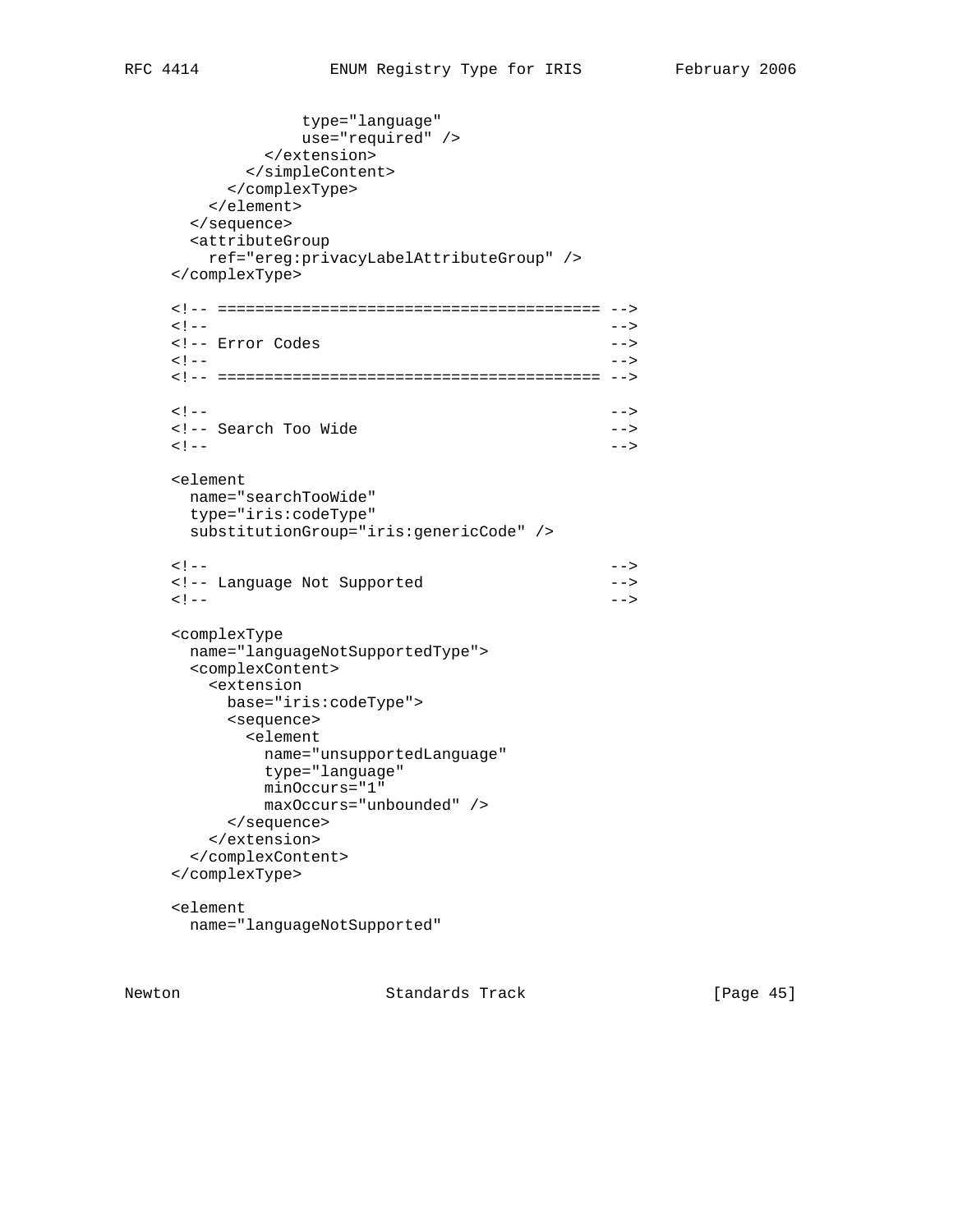type="ereg:languageNotSupportedType" substitutionGroup="iris:genericCode" />

</schema>

## Figure 1: ereg.xsd

5. Blocks Extensible Exchange Protocol (BEEP) Transport Compliance

 IRIS allows several extensions of the core capabilities. This section outlines those extensions allowable by IRIS-BEEP [6].

5.1. Message Pattern

 This registry type uses the default message pattern as described in IRIS-BEEP [6].

5.2. Server Authentication

 This registry type only uses the basic Transport Layer Security (TLS) server authentication method as described in IRIS-BEEP [6].

- 6. URI Resolution
- 6.1. Application Service Label

 The application service label associated with this registry type MUST be "EREG1". This is the abbreviated form of the URN for this registry type, urn:ietf:params:xml:ns:ereg1.

7. Internationalization Considerations

 Implementers should be aware of considerations for internationalization in IRIS [5].

 The social data associated with contacts may be non-ASCII, and could contain virtually any Unicode character. The <language> element is provided in queries that have potential to traverse such data. Clients should use these elements to indicate to the server of the target languages desired, and servers should use these elements to better enable normalization and search processes (see <http://www.unicode.org/reports/tr15/>).

 Clients needing to localize the data tags in this protocol should take note that localization is only needed on the names of XML elements and attributes with the exception of elements containing date and time information. The schema for this registry has been designed so that clients need not interpret the content of elements

Newton **Standards Track** [Page 46]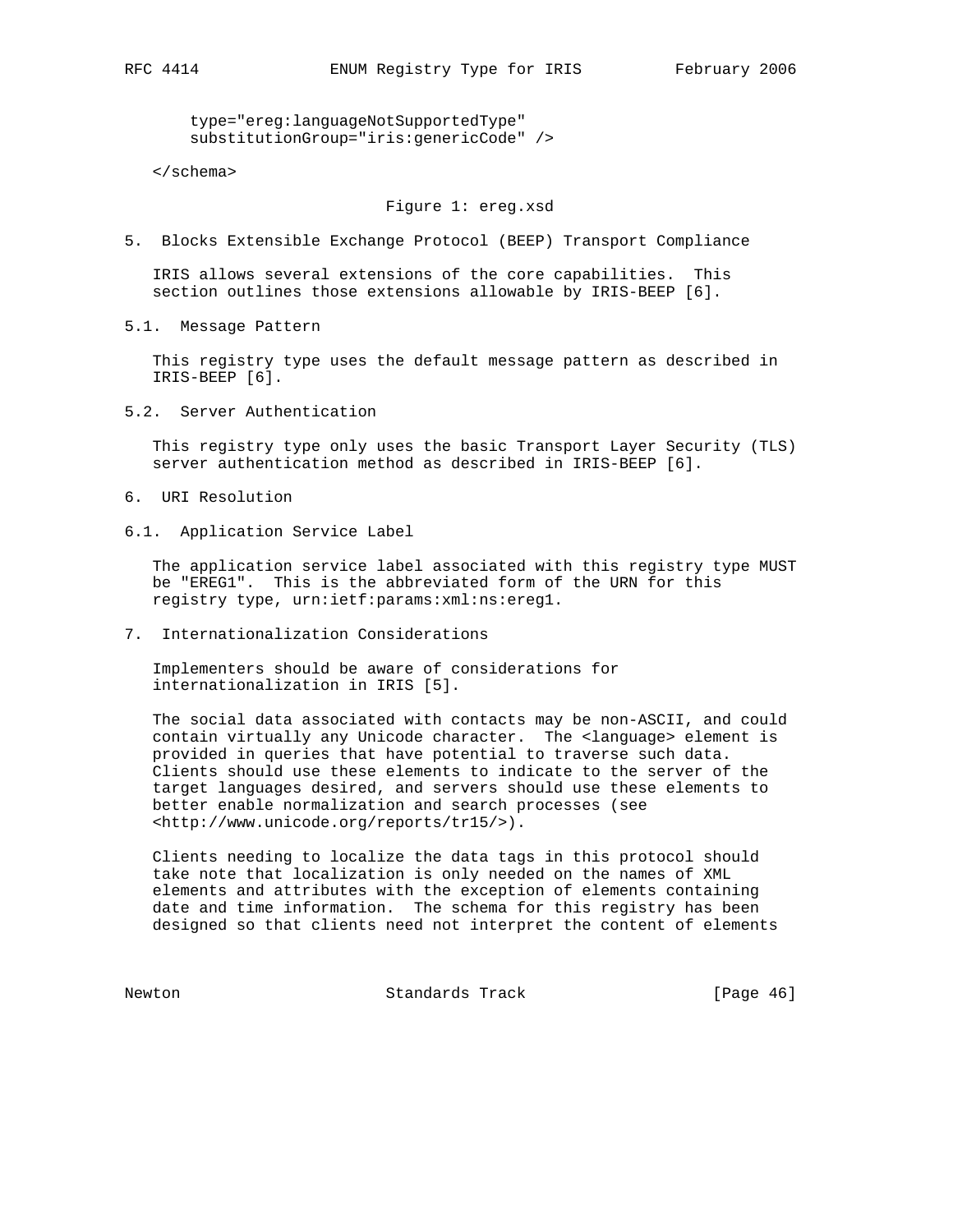or attributes for localization, other than those elements containing date and time information.

 Clients should also make use of the <language> elements provided in many of the results. Results containing data that may be in Unicode are accompanied by these elements in order to aid better presentation of the data to the user.

 The "dateTimePrivacyType" element content conforms to the XML Schema [3] data type "dateTime". The contents of this element MUST be specified using the 'Z' indicator for Coordinated Universal Time (UTC).

- 8. IANA Considerations
- 8.1. XML Namespace URN Registration

 This document makes use of a proposed XML namespace and schema registry specified in XML\_URN [16]. Accordingly, the following registration information is provided for the IANA:

- o URN/URI:
	- \* urn:ietf:params:xml:schema:ereg1
- o Contact:
	- \* Andrew Newton <andy@hxr.us>
- o XML:
	- \* The XML Schema specified in Section 4
- o URN/URI:
	- \* urn:ietf:params:xml:ns:ereg1
- o Contact:
	- \* Andrew Newton <andy@hxr.us>
- o XML:
	- \* None.

Newton **Standards Track** [Page 47]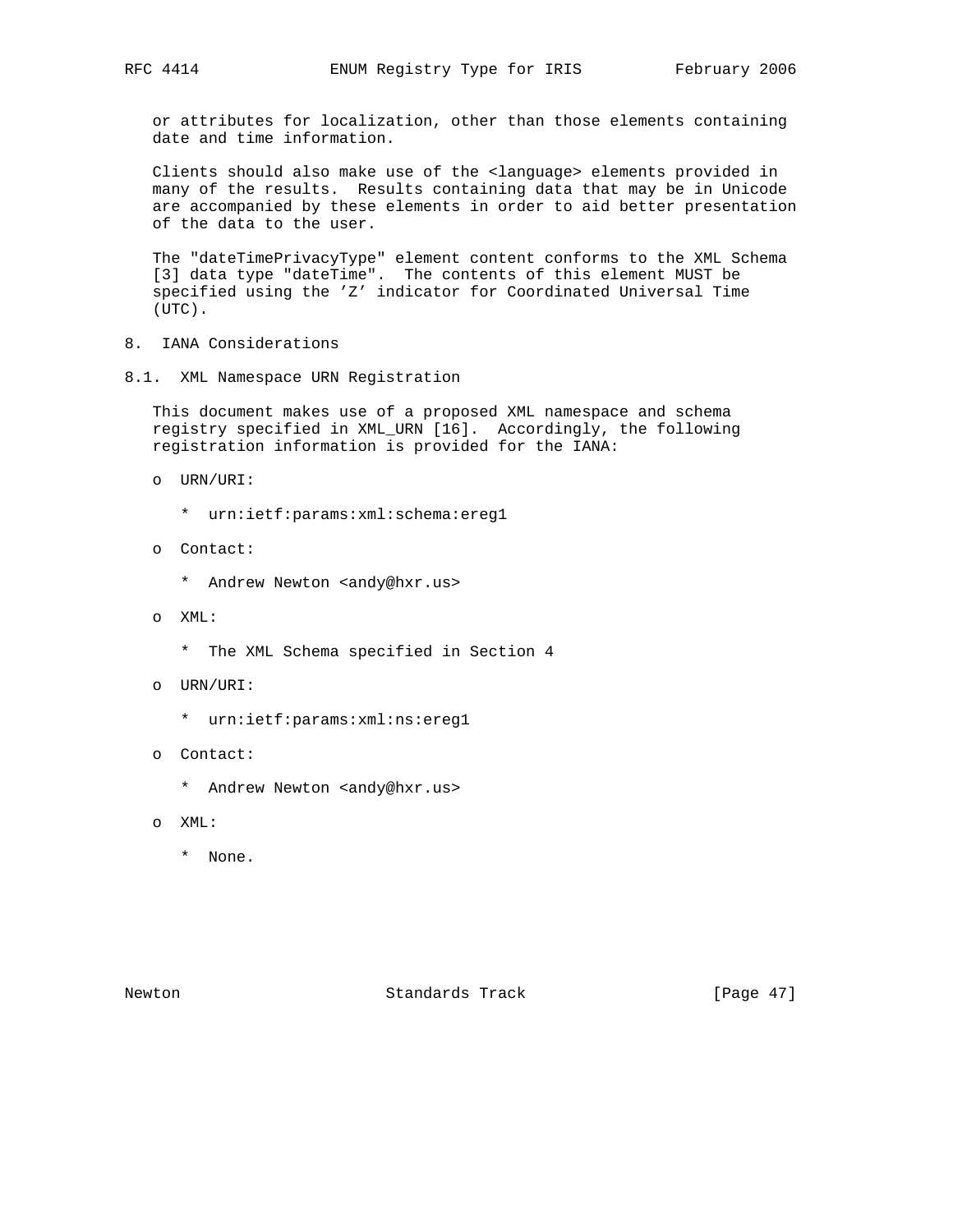- 
- 8.2. S-NAPTR Registration

 The following S-NAPTR application service tag [20] has been registered with IANA according to the IANA considerations defined in IRIS [5]:

EREG1

8.3. BEEP Registration

 The following BEEP Profile URI has been registered with IANA (http://www.iana.org/assignments/beep-parameters), in addition to the registration provided in IRIS-BEEP [6].

http://iana.org/beep/iris1/ereg1

9. Security Considerations

 This document lays out no new considerations for security precautions beyond that specified in IRIS [5].

- 10. Normative References
	- [1] World Wide Web Consortium, "Extensible Markup Language (XML) 1.0", W3C XML, February 1998, <http://www.w3.org/TR/1998/REC-xml-19980210>.
	- [2] World Wide Web Consortium, "Namespaces in XML", W3C XML Namespaces, January 1999, <http://www.w3.org/TR/1999/REC-xml-names-19990114>.
	- [3] World Wide Web Consortium, "XML Schema Part 2: Datatypes", W3C XML Schema, October 2004, <http://www.w3.org/TR/xmlschema-2/>.
	- [4] World Wide Web Consortium, "XML Schema Part 1: Structures", W3C XML Schema, October 2004, <http://www.w3.org/TR/xmlschema-1/>.
	- [5] Newton, A. and M. Sanz, "IRIS: The Internet Registry Information Service (IRIS) Core Protocol", RFC 3981, January 2005.
	- [6] Newton, A. and M. Sanz, "Using the Internet Registry Information Service (IRIS) over the Blocks Extensible Exchange Protocol (BEEP)", RFC 3983, January 2005.
	- [7] Hinden, R. and S. Deering, "Internet Protocol Version 6 (IPv6) Addressing Architecture", RFC 3513, April 2003.

Newton Standards Track [Page 48]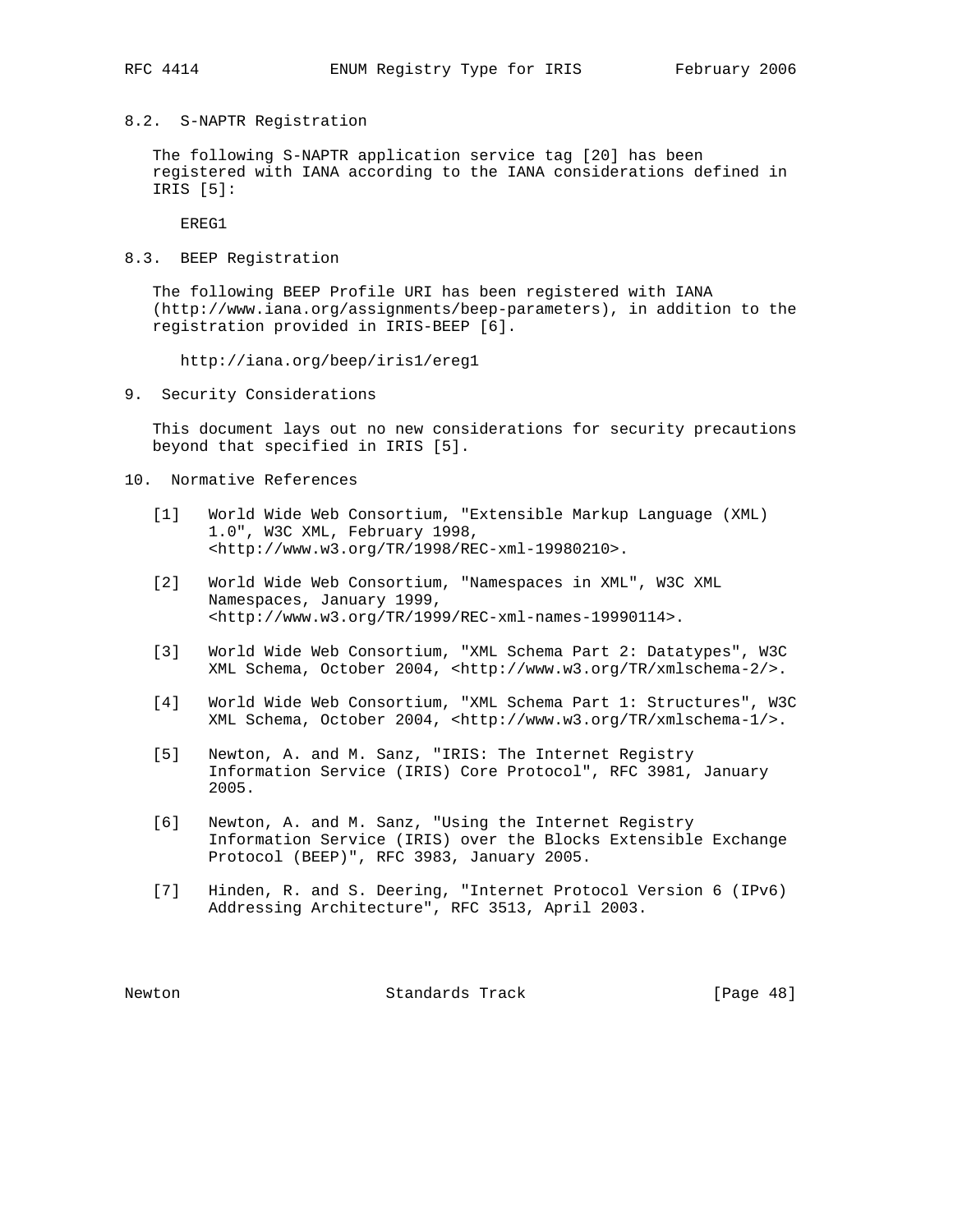- [8] Postel, J., "Internet Protocol", STD 5, RFC 791, September 1981.
- [9] Mockapetris, P., "Domain names implementation and specification", STD 13, RFC 1035, November 1987.
- [10] Bradner, S., "Key words for use in RFCs to Indicate Requirement Levels", RFC 2119, BCP 14, March 1997.
- [11] International Organization for Standardization, "Codes for the representation of names of countries, 3rd edition", ISO Standard 3166, August 1988.
- [12] Braden, R., "Requirements for Internet Hosts Application and Support", STD 3, RFC 1123, October 1989.
- [13] International Telecommunications Union, "The International Public Telecommunication Numbering Plan", ITU-T Recommendation E.164, February 2005.
- [14] International Telecommunications Union, "Notation for national and international telephone numbers, e-mail addresses and Web addresses", ITU-T Recommendation E.123, February 2001.
- [15] Hoffman, P. and M. Blanchet, "Nameprep: A Stringprep Profile for Internationalized Domain Names (IDN)", RFC 3491, March 2003.
- [16] Mealling, M., "The IETF XML Registry", BCP 81, RFC 3688, January 2004.
- [17] Faltstrom, P. and M. Mealling, "The E.164 to Uniform Resource Identifiers (URI) Dynamic Delegation Discovery System (DDDS) Application (ENUM)", RFC 3761, April 2004.
- [18] Hollenbeck, S., "Domain Registry Grace Period Mapping for the Extensible Provisioning Protocol (EPP)", RFC 3915, September 2004.
- [19] Braden, R., "Requirements for Internet Hosts Application and Support", STD 3, RFC 1123, October 1989.
- [20] Daigle, L. and A. Newton, "Domain-Based Application Service Location Using SRV RRs and the Dynamic Delegation Discovery Service (DDDS)", RFC 3958, January 2005.

Newton **Standards Track** [Page 49]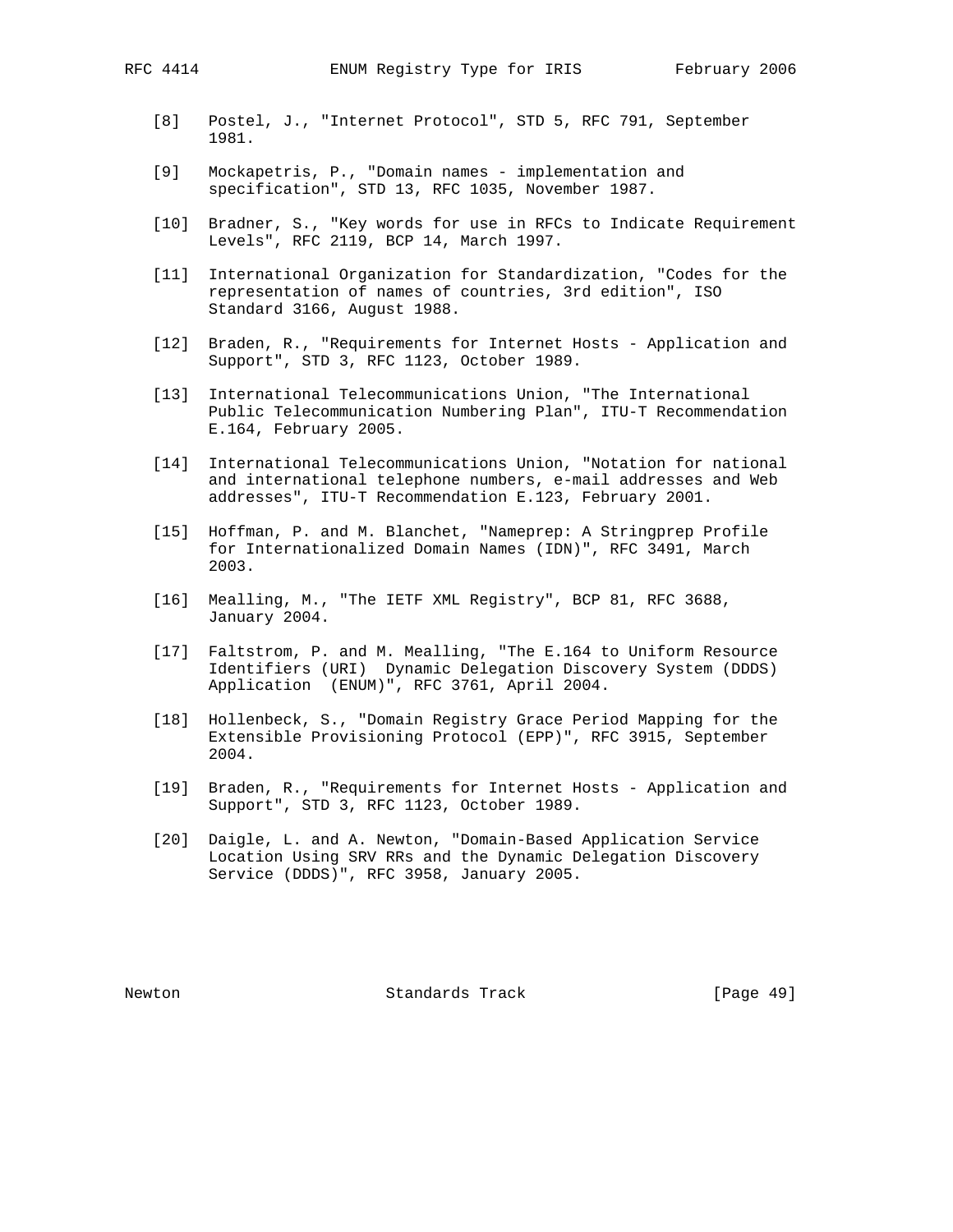Appendix A. Contributions and Acknowledgements

 This document is a derivative of the specification used to define forward domain registries for IRIS. Marcos Sanz was a major contributor to that specification, and many of his words and ideas are present in this document. Other contributors include Alexander Mayrhofer, Bernie Hoeneisen, Otmar Lendl, and Scott Hollenbeck.

Author's Address

 Andrew L. Newton VeriSign, Inc. 21345 Ridgetop Circle Sterling, VA 20166 USA

 Phone: +1.7039483382 EMail: andy@hxr.us URI: http://www.verisignlabs.com/

Newton Standards Track [Page 50]